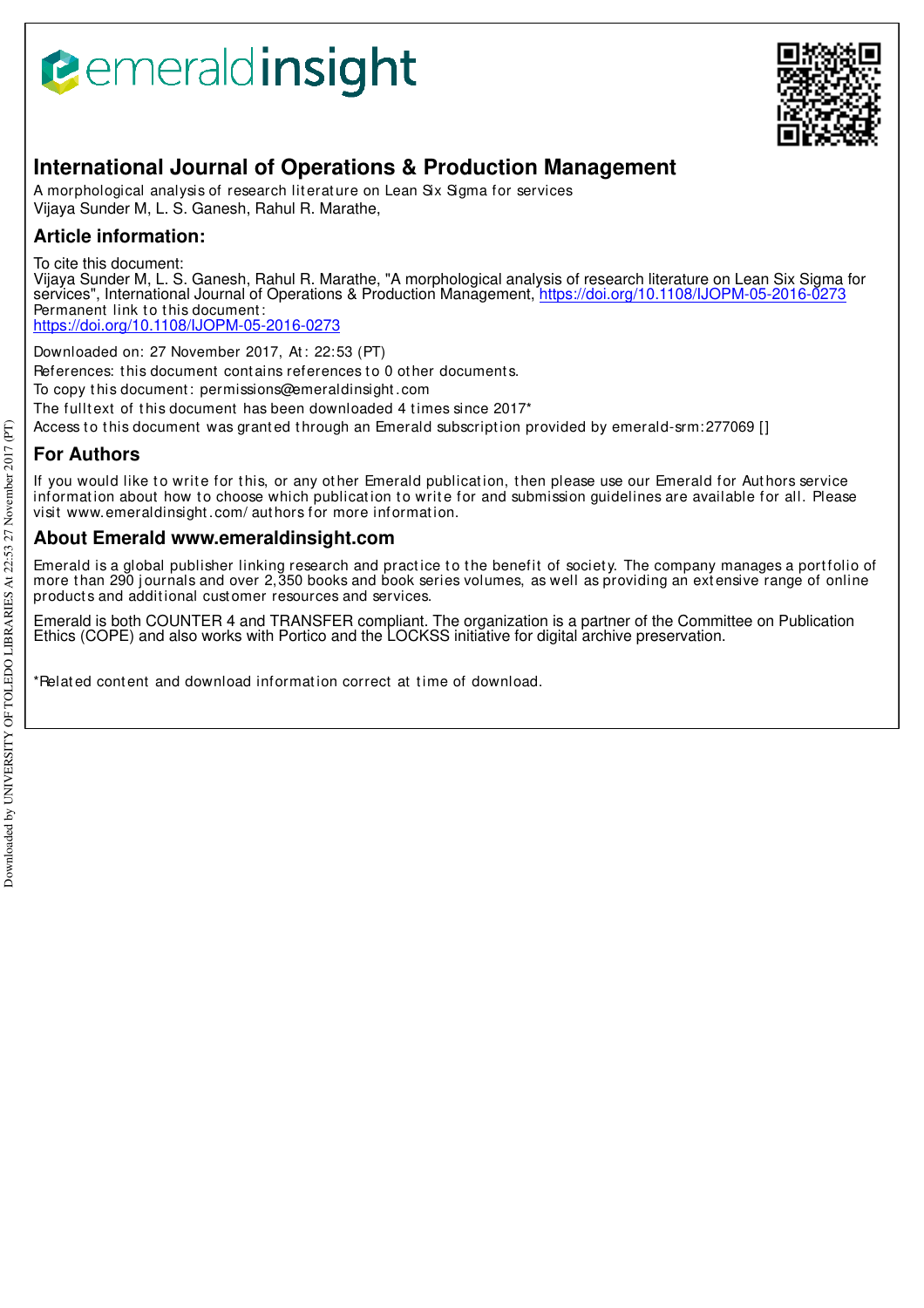# A Morphological Analysis of Research Literature on Lean Six **Sigma for Services**

#### **ABSTRACT**

**Purpose** –The purpose of this paper is to review the existing literature on Lean Six Sigma (LSS) for Services, construct a Morphological Analysis (MA) framework, and identify research gaps to point to future research possibilities and priorities.

**Design/Methodology/Approach** – The MA framework is based on literature review of 175 papers published from 2003 to 2015, across 67 journals recognised by Scopus or ABS Academic Journal Quality Guide 2015. A three-phased methodology is used by the authors, with Phase1 featuring a five-stage systematic review protocol to identify relevant journal papers for review; Phase2 presenting a framework for classifying the reviewed papers in terms of their fundamental, methodological, chronological and sector-wise orientations, and; Phase3, constructing an MA framework on the classified papers and identifying the research gaps.

**Findings** – The MA framework constructed based on 6 dimensions, viz., Organizational Context of Applications, Desired Outcomes, Implementation Systems, LSS Tools and Techniques, Integration with other Management Philosophies, Evaluation Methods, involving 40 focused themes has revealed 355 distinct research gaps as opportunities for future research.

*Originality/value* – The MA framework of the existing literature on LSS for Services presents a unique, systematic effort to identify research opportunities. In addition, a five/ stage systematic review protocol is proposed in this paper. This could be valuable to researchers and practitioners in enabling them to systematically review the literature on research subjects of interest to them.

This is a pre-print of a paper and is subject to change before publication. This pre-print is made available with the understanding that it will not be reproduced or stored in a retrieval system without the permission of Emerald Publishing Limited.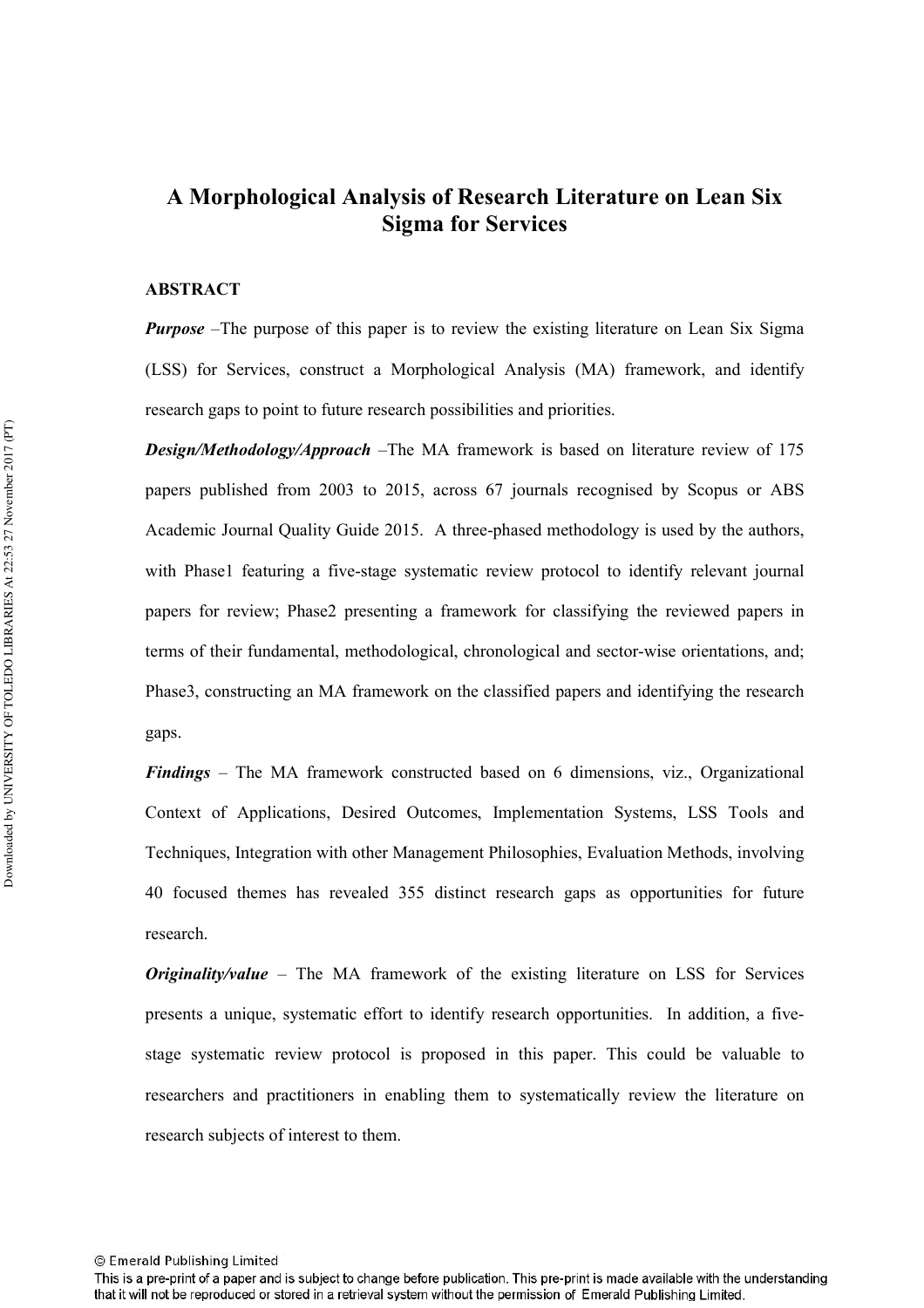*Practical implications* –This paper confirms the existence of substantial scope and points to specific topics for further research in the area of LSS for Services. The findings demonstrate the gaps in academic research on the subject. In addition, the study also helps organisational leaders and practitioners to look at LSS from a holistic perspective in the services context.

#### 1. Introduction

Process Improvement (PI) is among the central aims of organizations, which seek to achieve quality and operational excellence (Assarlind et al., 2012). Although strongly associated with the *quality movement* of the 1980s, PI as a concept has roots in many other fields, including socio-technical systems design and the human relations movement (Bessant et al., 2001).PI programs have evolved over the years and have been associated with the adoption of lean manufacturing techniques, Total Quality Management (TQM), employee and customer satisfaction programs, customer Services excellence initiatives, and waste reduction crusade (Singh et al., 2015). While PI initiatives have been taken in both Manufacturing and Services organizations, the need for PI in Services, especially in economies dominated by the Services sector, can be justified. The service sector dominates the UK economy, contributing around 78% of GDP. More than 80% of the USA's GDP during 2010has been contributed by Services operations (Wang and Chen, 2010). Even in emerging economies like India, the share of the Services sector is expected to reach 62% by FY 2020 (IBEF, 2015).The inherent characteristics of Services like  *intangibility, perishability, and inseparability* equate to greater inconsistency in managing customer experiences (Yuen et al., 2015; Ladhari, 2009) and hence make PI initiatives more convoluted. Lean and Six Sigma are regarded among the most popular management strategies for enabling PI in organisations (Albliwi, 2015). Though Lean and Six Sigma were developed independently, both these powerful PI strategies have emerged from Japanese

<sup>©</sup> Emerald Publishing Limited

This is a pre-print of a paper and is subject to change before publication. This pre-print is made available with the understanding that it will not be reproduced or stored in a retrieval system without the permission of Emerald Publishing Limited.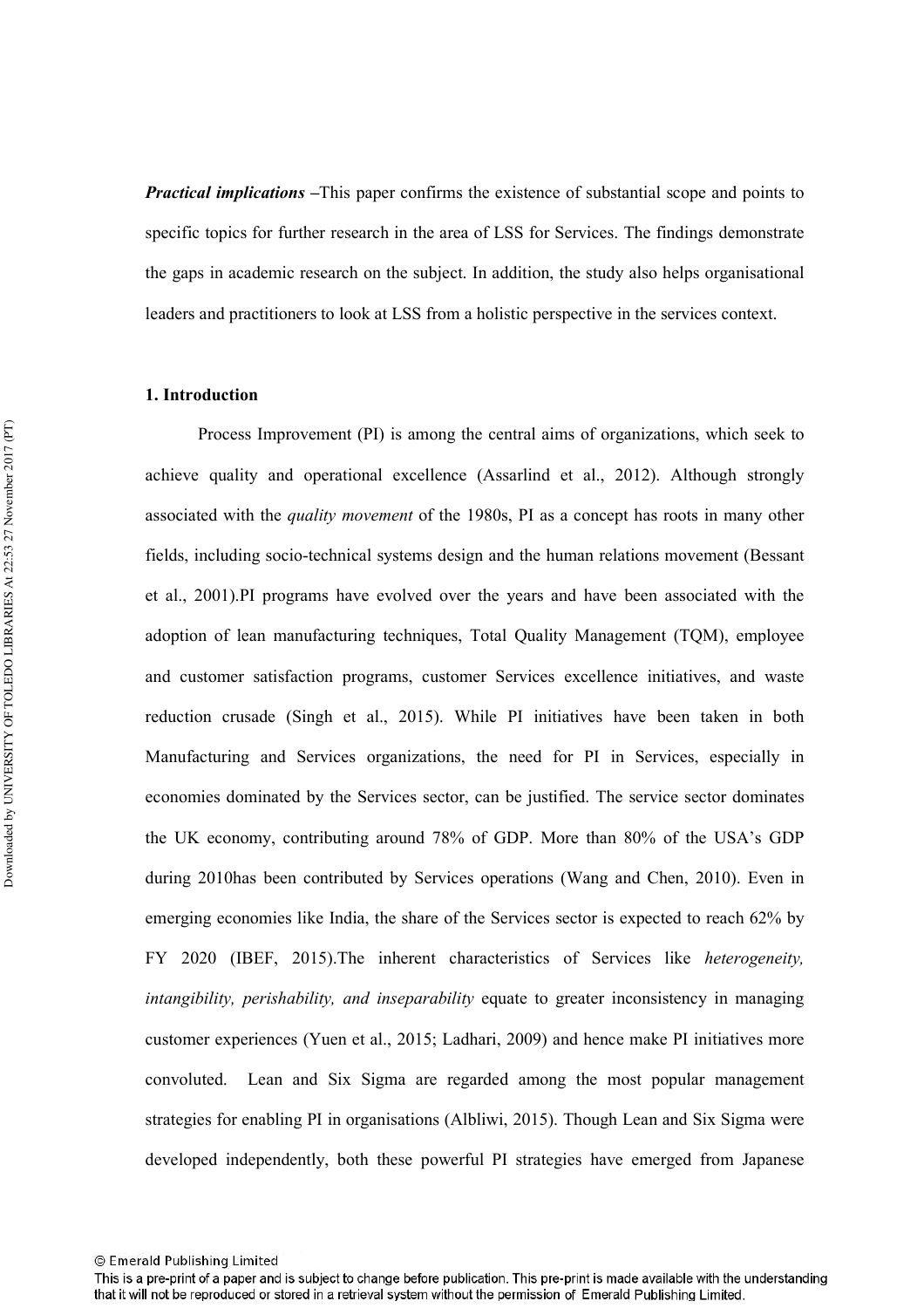ways of working, adapted across the globe. Both Lean and Six Sigma have been successfully deployed in the Services sector and have been identified with some shortcomings. The hybrid LSS approach to PI has proved to overcome the shortcomings (Vijaya Sunder, 2013). This is the primary motivation of this study. Secondly, from a systems thinking perspective (Oshry, 2008), it is evident that LSS needs to be studied as a whole, and not as collection of parts (Lean and Six Sigma separately), since the whole is often other than (or, sometimes more than) the sum of the parts according to Gestalt theory (Wertheimer and Riezler, 1944) and also according to Aristotle (Corning, 2002). Hence, this study focuses on LSS as a whole. Moreover, LSS and its predecessors have been widely used in the Services sector and perceived as a subject of practitioner's interest, but there has been limited rigorous academic research (Bendell, 2006; Nonthaleerak and Hendry, 2008). Even now, we can observe that there is sufficient scope for research on various aspects concerning LSS. This has led us to systematically identify the scope for further research on this topic, within the context of the Services sector.

The paper is organised into seven sections. Following this introduction, a brief theoretical background of Lean and Six Sigma, in Services is presented in Section/2. Details about the methodology are mentioned in the Section-3, featuring about the five-stage protocol used in this study. Section-4 presents taxonomy of the reviewed literature in four sub-sections viz., fundamental classification, methodological classification, chronological classification and sector-wise classification. Section-5 presents an overview of the Morphological Analysis (MA). This section features the development of an MA framework from the six dimensions (involving 40 variables) identified from the literature, revealing 355 distinct research gaps. A discussion on the broad areas of future research is presented in Section-6, followed by concluding notes in Section-7.

This is a pre-print of a paper and is subject to change before publication. This pre-print is made available with the understanding that it will not be reproduced or stored in a retrieval system without the permission of Emerald Publishing Limited.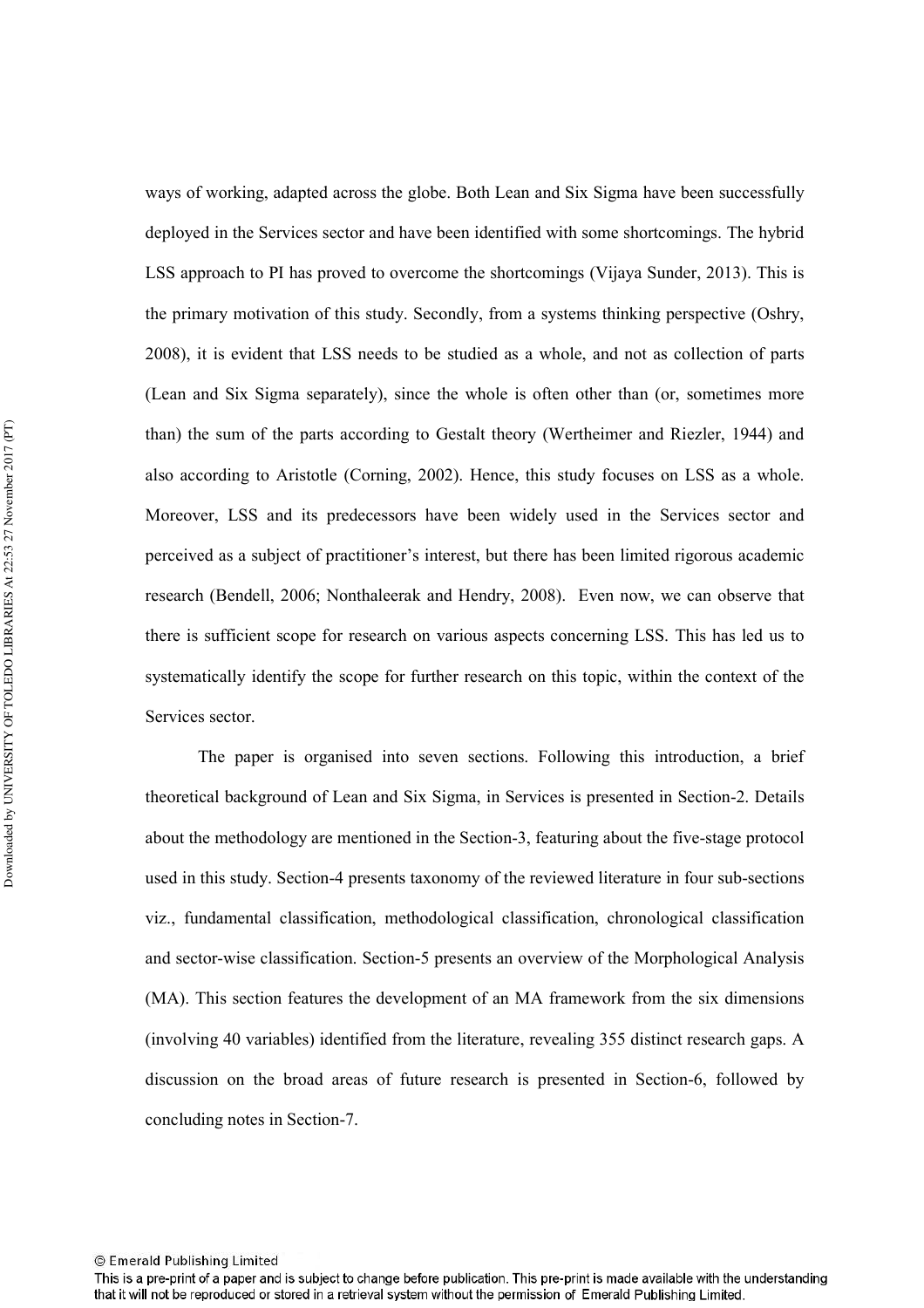#### 2. Theoretical Background

Before performing a comprehensive literature review on LSS for Services, it is essential to understand its predecessors - Lean and Six Sigma. This section outlines a brief theoretical background about Lean and Six Sigma, highlighting their successes and shortcomings in Services sectors.

2.1 Lean for Services – successes and shortcomings: The origins of Lean thinking can be traced to the shop/floors of Toyota Motor Corporation (Shingo, 1988).Womack et al., (1990) through their book *The Machine that Changed the World* popularized the Lean concept in the Manufacturing sector. The practices of Lean slowly penetrated into American firms in the 1970s and then across the globe swiftly. Lean principles involved the identification of customer value, managing the value stream, developing the capability to flow, the use of *pull* and the pursuit of perfection in the production system (Womack and Jones, 1996).Lean tools such as value stream mapping, 5S and waste analysis have been relatively easily transferred from the manufacturing supply to retail supply contexts due to the common focus on product flows (Bicheno, 2004).Though originated from the Manufacturing sector, Lean's significant potential for the Services industry has also been realized. Lean is more frequently applied outside the Manufacturing sector, especially in Services (Bowen and Yongdahl, 1998).As a successful PI strategy; Lean has demonstrably helped organizations achieve on-time delivery of the right quality and quantity of Services to satisfy customers. There are several recent success-stories of Lean in Services published in various journals since 2010, a few of which are presented in Table 1.

#### Table 1: Success of Lean in Services

Alongside the success, Lean has shortcomings on several counts and has encountered criticism from researchers. According to Spear (2004), many organisations wrongly

<sup>©</sup> Emerald Publishing Limited

This is a pre-print of a paper and is subject to change before publication. This pre-print is made available with the understanding that it will not be reproduced or stored in a retrieval system without the permission of Emerald Publishing Limited.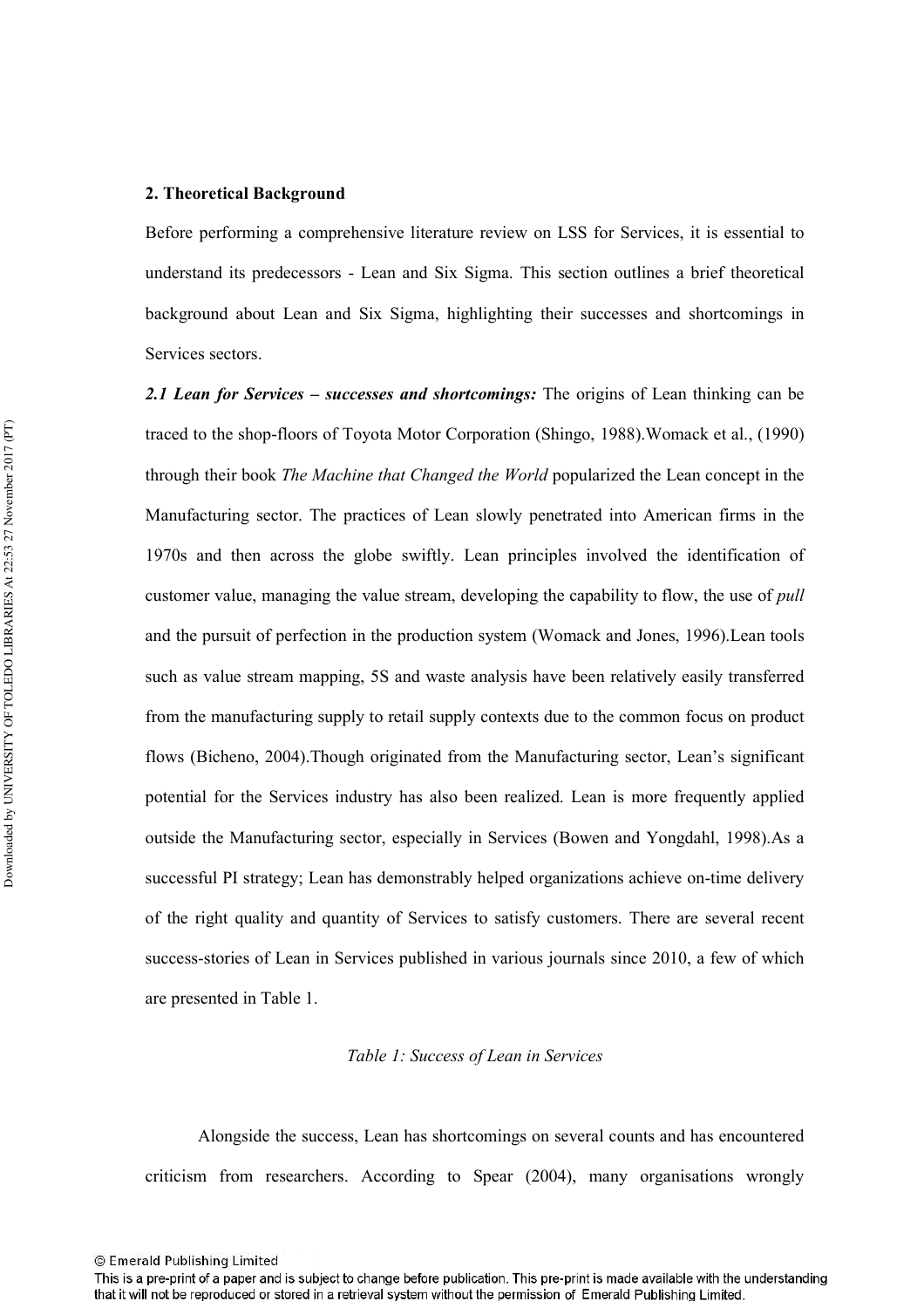perceived Lean as a set of tools and practices rather than as a PI philosophy. This misconception led to confusion in many organisations in their attempts to motivate employees to participate in Lean programs. Critics argued that Lean is not the only effective solution for customer satisfaction and Lean by itself is not all perfect; Toyota's performance in Europe in the recent past has often been lacking. According to Bhasin (2015), "...even Toyota in Japan, failed to produce in several circumstances, cars to actual customer order". Maike et al., (2009) found that the approach to implement Lean produces a cascading effect of problems, including lack of senior management commitment and team autonomy. It could be argued that senior management commitment is essential for any and all PI initiatives, and not just for Lean. However, the bottom-up approach of Lean makes it more challenging to gain organisational leaders' commitment towards it. Parker and Slaughter (1994) noticed through various Lean implementations, that top management avoids accountability when problems arise, letting it filter downwards onto the lower levels of hierarchy. This view of Lean, contradicts the fundamental PI principle of spreading a quality mind-set within organisations. However, a few authors who have contributed to Lean Literature have highlighted the top-down approach, Hoshin Kanri (policy deployment) which is a method for ensuring that the strategic goals of a company drive top-down progress and action by focusing on eliminating the waste that comes from inconsistent direction and poor communication (Kondo, 1998; Witcher and Butterworth, 1999). A few other Lean thinkers supplemented this literature with 'Catchball', which refers to the bi-directional top-down, bottom-up process through which objectives, plans, and metrics are spread among levels and departments (Nicholas, 2016; Kunonga et al., 2010). Another drawback of Lean is not being a data driven approach unlike other PI programs including Six Sigma. The use of a wide variety of management practices in Lean implementation validates the requirement for various generic performance indicators and there is a need to measure them effectively.

<sup>©</sup> Emerald Publishing Limited

This is a pre-print of a paper and is subject to change before publication. This pre-print is made available with the understanding that it will not be reproduced or stored in a retrieval system without the permission of Emerald Publishing Limited.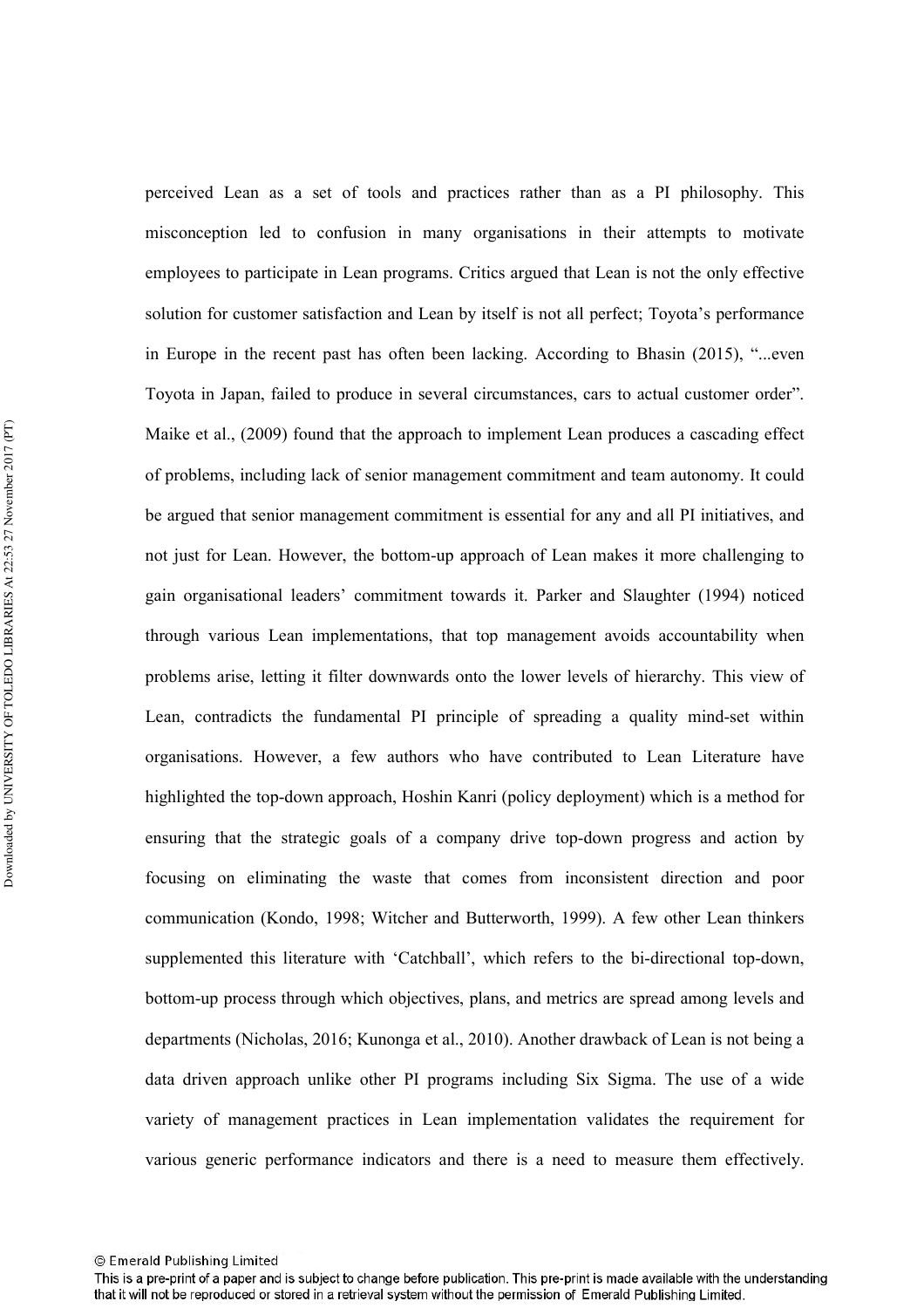Bhamu and Sangwan (2014) claimed that there was no evidence of any such measurement system in Lean literature. There are a few arguments that some of the Lean principles like *Pull* do not add any value within the Services industry. This is because Pull is inherent in the nature of Services, and Lean has nothing new to add here (Arfmann and Federico, 2014).

2.2 Six Sigma for Services - successes and shortcomings: The Six Sigma movement, which originated from Motorola, has spread to other organisations determined to deploy PI. Many Fortune 500 firms adopted Six Sigma as a practice (Nakhai and Neves, 2009).According to Barney (2002), Six Sigma integrates business-level performance, process measures, and project metrics into a systematic process so that leaders can manage the organisation quantitatively and transform the business strategy into calculated tasks. Till the 1990s, Six Sigma was understood solely as a statistical term used for restricting process defects to 3.4 per million opportunities. During the last two decades, it has evolved from being a statistical problem/solving technique to become a management strategy and ultimately a refined PI philosophy. Six Sigma not only focuses on reducing process variations and defects, but also encourages creating a process thinking mind-set in organisations (Vijaya Sunder et al., 2015). Six Sigma improvement projects follow a structured problem solving approach which takes its roots from the Plan-Do-Check-Act (PDCA) cycle (Schroeder et al., 2008).It suggests two project management approaches, namely, Define/Measue/Analyse/Improve/Control (DMAIC) and Define-Measure-Analyse-Design-Verify (DMADV), for eliminating the root causes of problems. According to Michael Hammer, at least 25% of the Fortune 200 companies claim to have a serious Six Sigma program (Thawani, 2004). Six Sigma has been embraced by many big Services firms such as J P Morgan, American Express, Lloyds TSB, Egg, Citi Bank, Zurich Financial services, etc. (Antony, 2006). Though originated from Manufacturing, there is evidence in the literature that Six Sigma has been adopted and

<sup>©</sup> Emerald Publishing Limited

This is a pre-print of a paper and is subject to change before publication. This pre-print is made available with the understanding that it will not be reproduced or stored in a retrieval system without the permission of Emerald Publishing Limited.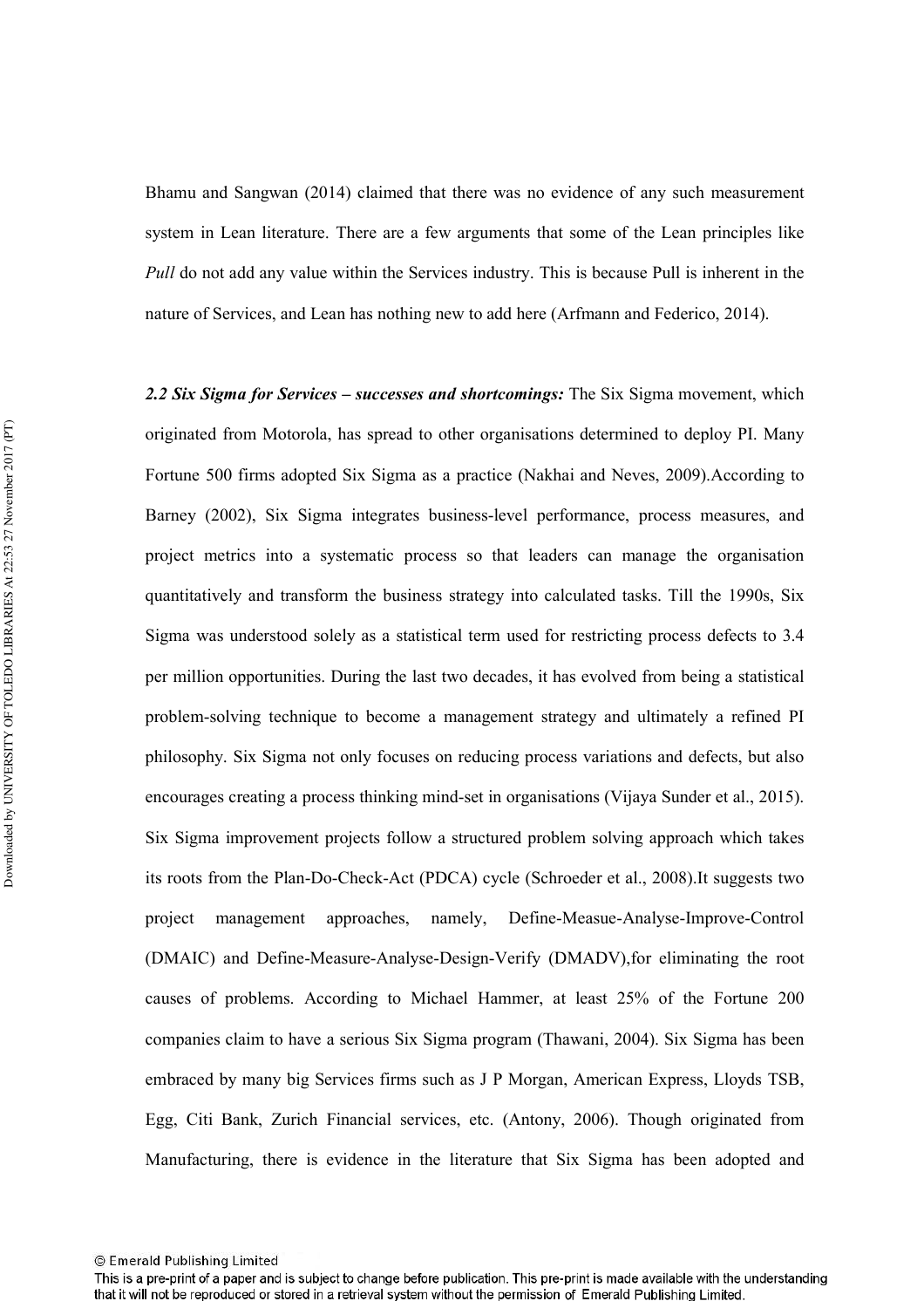applied outside the Manufacturing sector too. There are several recent success-stories of Six Sigma in the Services sector published in various journals since 2010, a few of which are presented in Table2.

#### Table 2: Success of Six Sigma in Services

Like Lean methodology, Six Sigma also encountered criticism due to its limitations. Though the practitioner literature provides considerable evidence of substantial cost reduction and other benefits from Six Sigma, some still question whether these benefits sufficiently exceed the costs of adoption (Swink and Jacobs, 2012). Stories from companies like General Electric and 3M indicate that organisational leaders believe Six Sigma practices may constrict innovation to drive growth (Hindo, 2007).Many Six Sigma programs failed due to wrong selection of projects. Not all projects qualify to be run in Six Sigma methodology (Vijaya Sunder, 2013). According to Adams (2003), "doing Six Sigma training before project identification is the classic – getting the cart before the horse". Further to this, a few critics perceived that the *Define* and *Control* phases were areas of weakness in the DMAIC methodology and that unconventional execution of these phases is suggested (Nonthaleerak et al., 2008). Antony (2006) highlights more limitations of Six Sigma like the challenge of having quality data in processes where no data is available. He also claims that prioritisation of projects in many Services companies is still based on pure subjective judgement. Hoerl (2001) argues that there is no standardised procedure for accrediting Six Sigma programs. This entertains organisations to claim they are following Six Sigma which may not be true in many cases. Another important shortcoming of Six Sigma is the amount of investment made by firms on niche skilled Six Sigma belts for deployment. Yet another challenge of implementing Six Sigma is the usage of statistical techniques during projects, which

<sup>©</sup> Emerald Publishing Limited

This is a pre-print of a paper and is subject to change before publication. This pre-print is made available with the understanding that it will not be reproduced or stored in a retrieval system without the permission of Emerald Publishing Limited.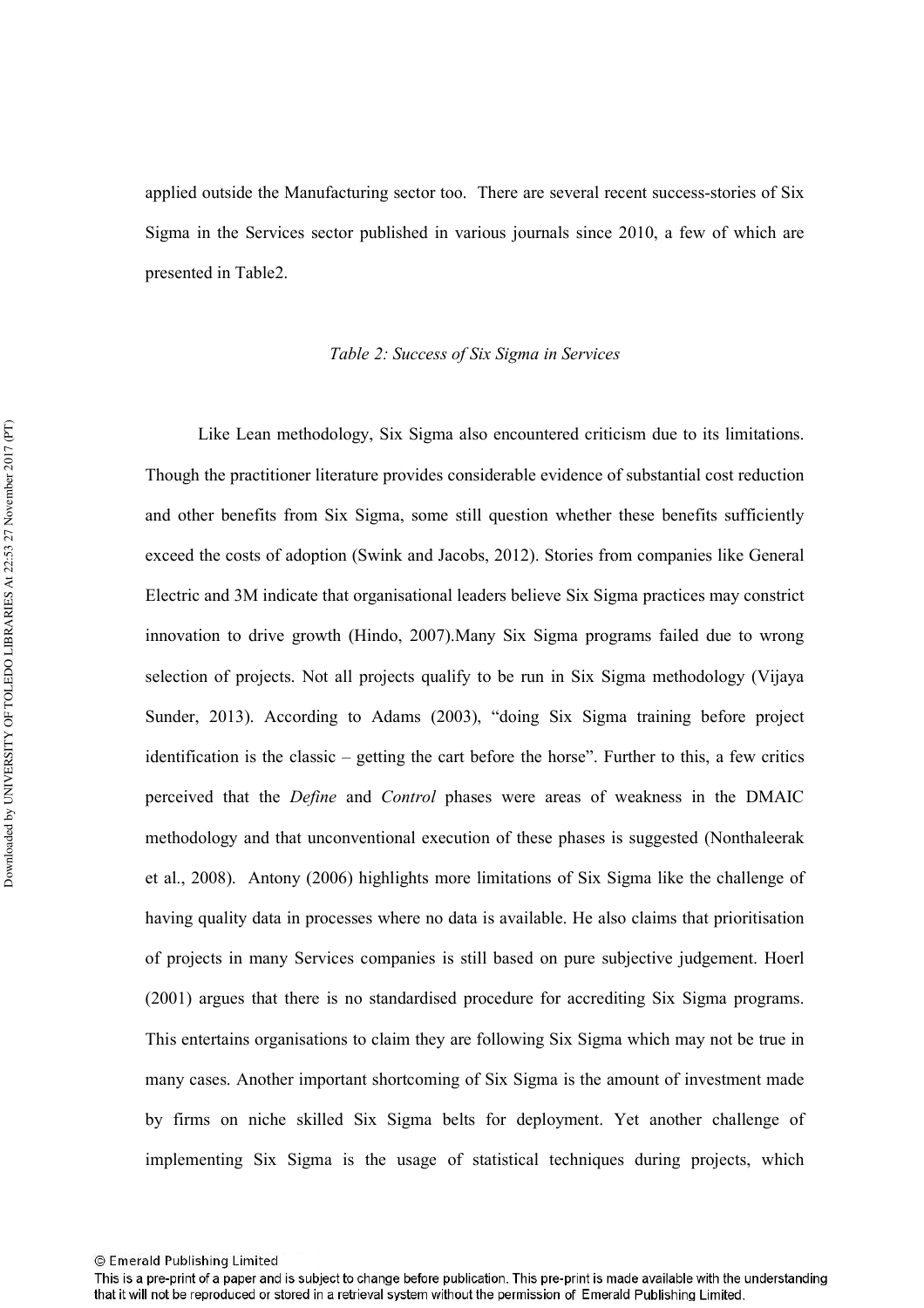management feels difficult to comprehend (Vijaya Sunder, 2014). Another shortcoming is that the relationship between Six Sigma and organisational culture has not been explored in the literature (Antony, 2004). Moreover, many organisations still perceive Six Sigma as a pure statistical toolkit rather than as a management strategy, and there is no significant work found in literature to overcome this misconception. There is very little room for clarifying the confusion in the literature as to what constitutes Six Sigma theory and how does it integrate with other PI strategies (Gamal, 2010).

Our aim is not to undermine the effectiveness of Lean or Six Sigma as PI methodologies, but from the above discussion it is evident that both Lean and Six Sigma have proven successes as well as have drawbacks. Research indicates that integrating Lean with Six Sigma could bring in more synergies to organisational processes, especially in the Services sector. Hines et al., (2004) have indicated that it is possible to integrate Lean with other approaches, without contradicting its objective of providing customers with value. George (2002), in his book 'Lean Six Sigma: Combining Six Sigma Quality with Lean Speed' introduced the term 'Lean Six Sigma' (LSS). Though it is possible that the term *Lean Six Sigma* has been used even before, there is no concrete evidence found in the literature till 2002. A year later, another book  $-i$ *Lean six sigma for Services'* justified the applicability of LSS in Services (George, 2003).The claim that Lean and Six Sigma have a complementary relationship is widely accepted today in the corporate world. LSS has been acknowledged by more than 70 per cent of Fortune 500 companies across various Services (Chassin, 2008; Antony, 2015).

#### **3. Methodology**

LSS for Services, as an approach to PI, is yet to fully mature into a specific area of academic research (Bendell, 2006). Through the proposed MA framework, this paper points out that

This is a pre-print of a paper and is subject to change before publication. This pre-print is made available with the understanding that it will not be reproduced or stored in a retrieval system without the permission of Emerald Publishing Limited.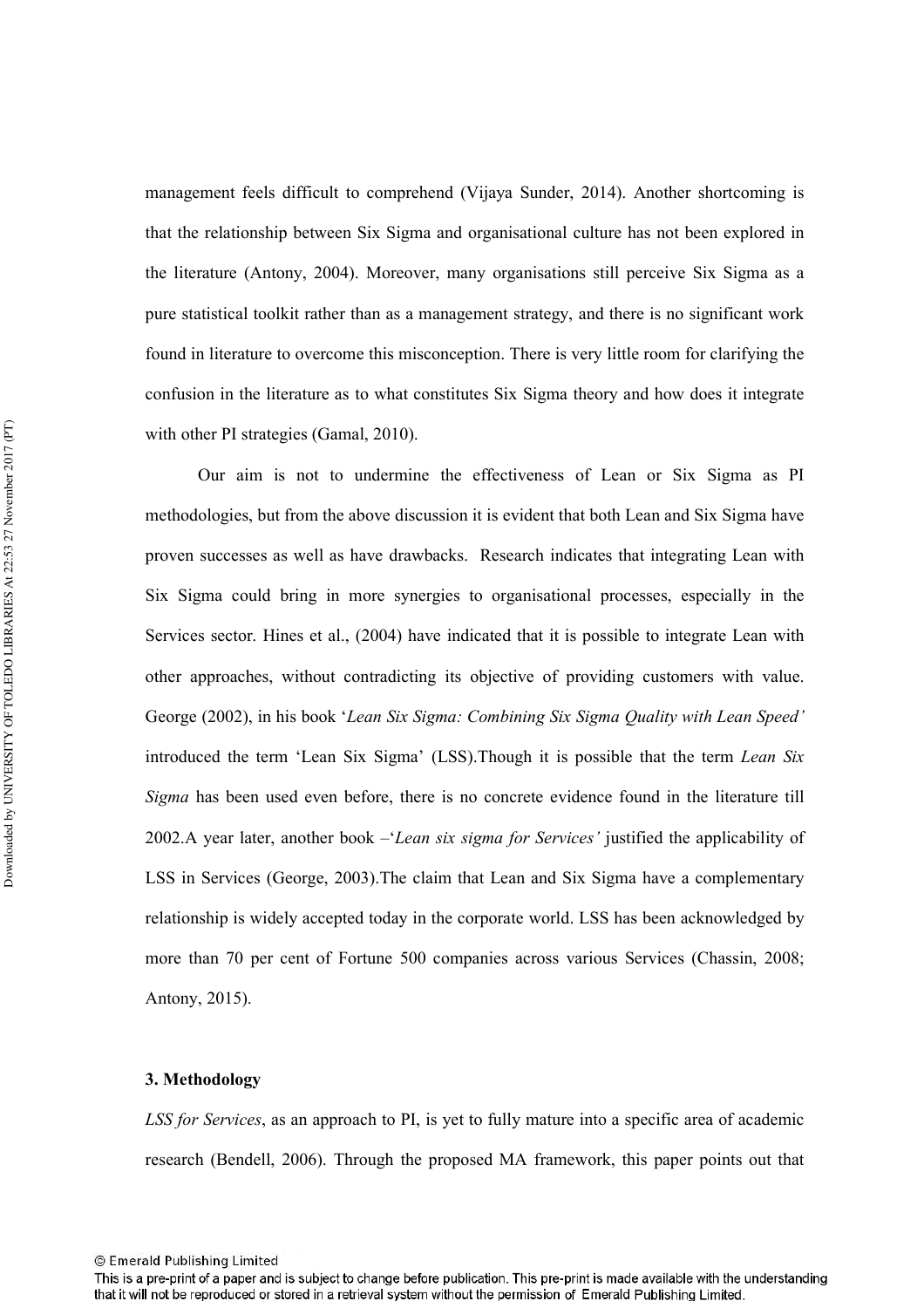even now there is sufficient scope for a comprehensive study to explore new possibilities and priorities for research on this topic. Here, we perform a systematic literature review of the hybrid LSS methodology (not Lean or Six Sigma in isolation) in the Services sector.

According to Gamal (2010), academicians and practitioners often make use of journals to obtain and publish the highest level of research findings. In this paper, therefore, we included studies published in journals with outcomes adding to the theoretical body of knowledge and applications. An online literature search was performed for publications from 2003 to 2015.This revealed a comprehensive set of papers on LSS. However, it is possible that a few papers that were unintentionally not investigated as a part of this study may exist. Tranfield et al., (2003) stated that *systematic* review has become a fundamental scientific activity and hence essential for the literature. For this purpose, we have used a five-stage protocol:

- 1. A search was conducted in the abstract field of the following databases Emerald, Taylor and Francis, Springer, IEEE Xplore, Mendeley, Science Direct, Wiley, Elsevier, Sage, INFORMS, Inderscience, ASQ and HBR, with the search terms: "Lean Six Sigma", "LSS" "Lean Six Sigma for Services" for the period from 2003 to 2015. This resulted in a total of 803relevant articles. Various related combinations of keywords only led to subsets of these 803 articles.
- 2. The duplicate results were eliminated using the Mendeley desktop software. This led to a reduced number of 653 articles.
- 3. A large number of articles dealing exclusively with the Manufacturing sector were excluded. Reading through the abstracts, 416 articles relevant to *Services* were identified.
- 4. From among them, 136 articles published in journals listed in *Scopus* or *ABS Academic Journal Quality Guide 2015* were identified.
- 5. According to Zorzini et al., (2015), a mechanical search of review articles should be supplemented by an organic search to obtain comprehensive search output. Hence, an

This is a pre-print of a paper and is subject to change before publication. This pre-print is made available with the understanding that it will not be reproduced or stored in a retrieval system without the permission of Emerald Publishing Limited.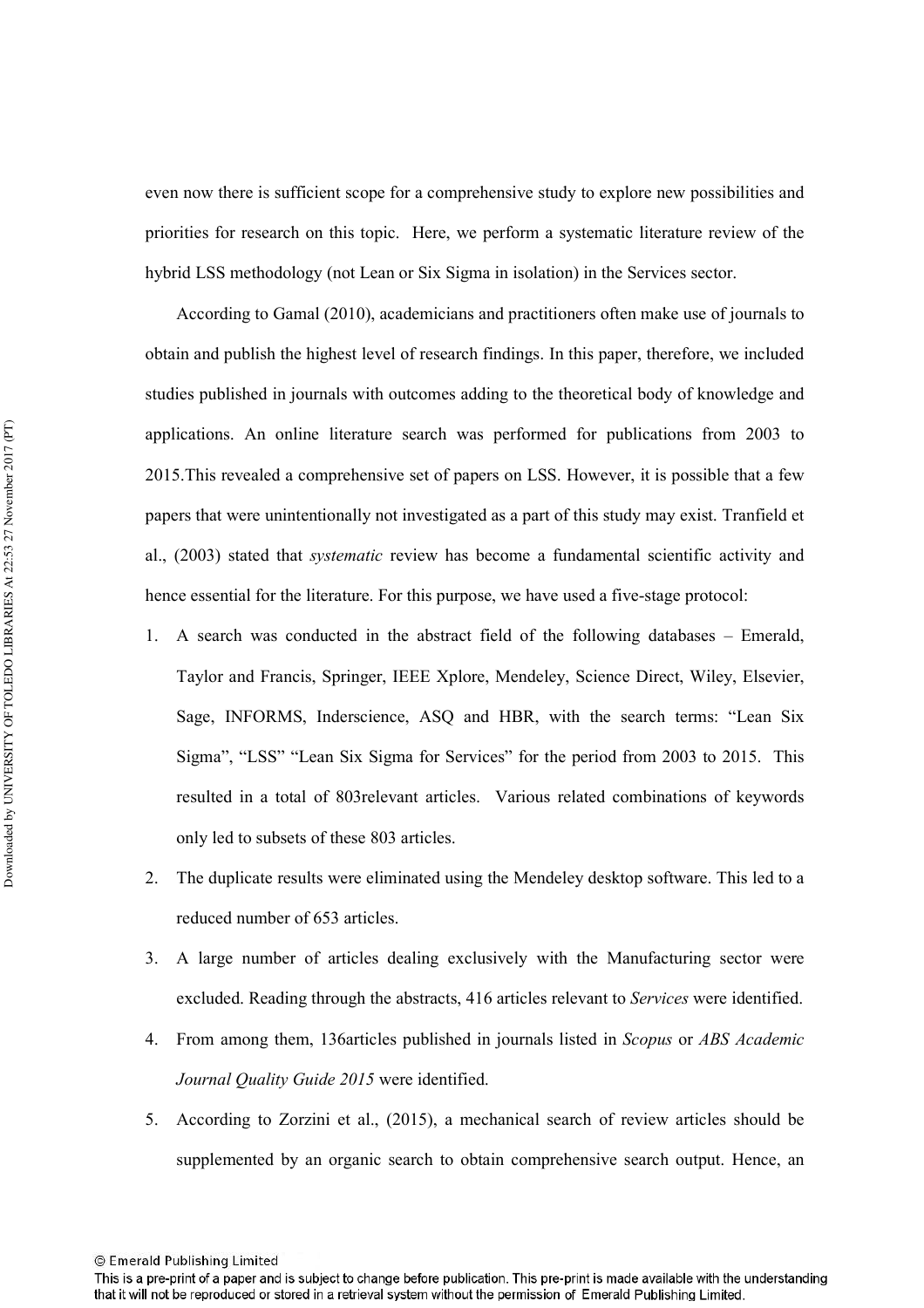organic search was performed to identify other relevant papers that were cited in these 136 articles. This search brought the final total to 175 articles, spread across 67 journals.

#### Table 3: Publications across journals

A Microsoft Excel database was formed for classifying these 175 articles into different headings for the purpose of analysing the trends in the body of knowledge. Table 3 shows an increasing interest in research publications pertaining to LSS in Services. Full paper analysis was performed and a four-fold classification framework was developed *(Figure1)*. Firstly, a *fundamental* classification was performed on the basic details of the reviewed journal papers. Details like title, author, year, journal, Services sector details and country of the author were considered for this purpose. The second level of classification (*methodological*) was based on the *research method details* given in the papers. This included research type, methodology, data used, research context and research topic. Thirdly, *chronological* classification was performed to understand the evolution of LSS in Services. Then, a sector-level classification was performed based on the research contributions across different Services sectors. The classification framework helped to identify different themes available in the literature on LSS for Services from the reviewed papers.

Here, MA has been used to identify research gaps to enable future research. The themes identified through the above four classifications were used as dimensions in the MA framework. A brief description about MA and the motivation behind its use is presented in Section 4.

*Figure1: Methodology* 

This is a pre-print of a paper and is subject to change before publication. This pre-print is made available with the understanding that it will not be reproduced or stored in a retrieval system without the permission of Emerald Publishing Limited.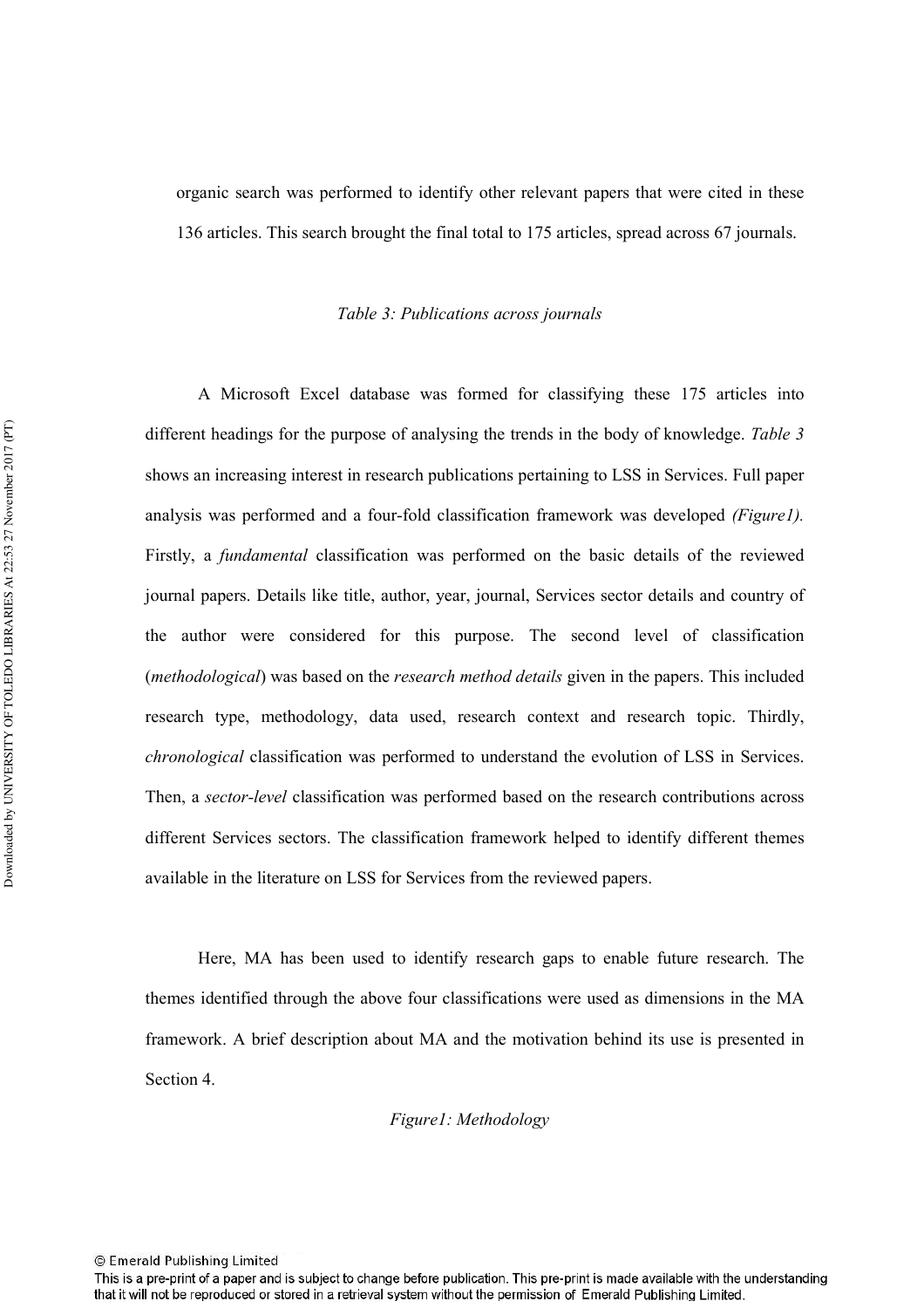#### **4. Overview of the Literature**

The four orientations in the research literature, based on which the classification has been done are elaborated below.

4.1 Fundamental classification: More than 100 authors have contributed to the body of knowledge through 175 papers in 67 journals. Significant contributors include (and not limited to) Antony J, Douglas A, Dahlgaard-Park SM, Bendell T, Sarkar A, Chiarini A, Ghosh S, Kumar M, and Laureani A. The classification framework reveals that the contributors are from 26 different countries. The contributions from USA, UK, India, Sweden, Netherlands, Italy and Australia constitute 80% of the publications. This classification also reveals that 6 out of 67 journals contributed to 50% of the overall publications on the subject. They are *International Journal of Lean Six Sigma (34 papers)*, Total Quality Management and Business Excellence (16), International Journal of Quality and Reliability Management (14), The TQM Journal (14), International Journal of *Productivity and Performance Management (11) and Quality Progress (5).* 

4.2 Methodological Classification: Table-4 presents an overview of the research methods, sources of data, proportion of papers using specific methodologies and sample papers. In all, 30 theoretical papers and 145 empirical studies appeared. The theoretical publications included conceptual or desk analysis by various researchers. The empirical papers limited to descriptive and experimental studies were further classified based on data collection methods. 93 papers appeared to have used primary data collection methods. The primary data category consisted of 66 papers dominated by case studies and action research. This category also included questionnaire methods, interviews, viewpoints and experiment data sources, used in the remaining 27 papers. Thus, we can observe that there is a need for more empirical research that considers non case-study methods. There were only 24 papers that leveraged

This is a pre-print of a paper and is subject to change before publication. This pre-print is made available with the understanding that it will not be reproduced or stored in a retrieval system without the permission of Emerald Publishing Limited.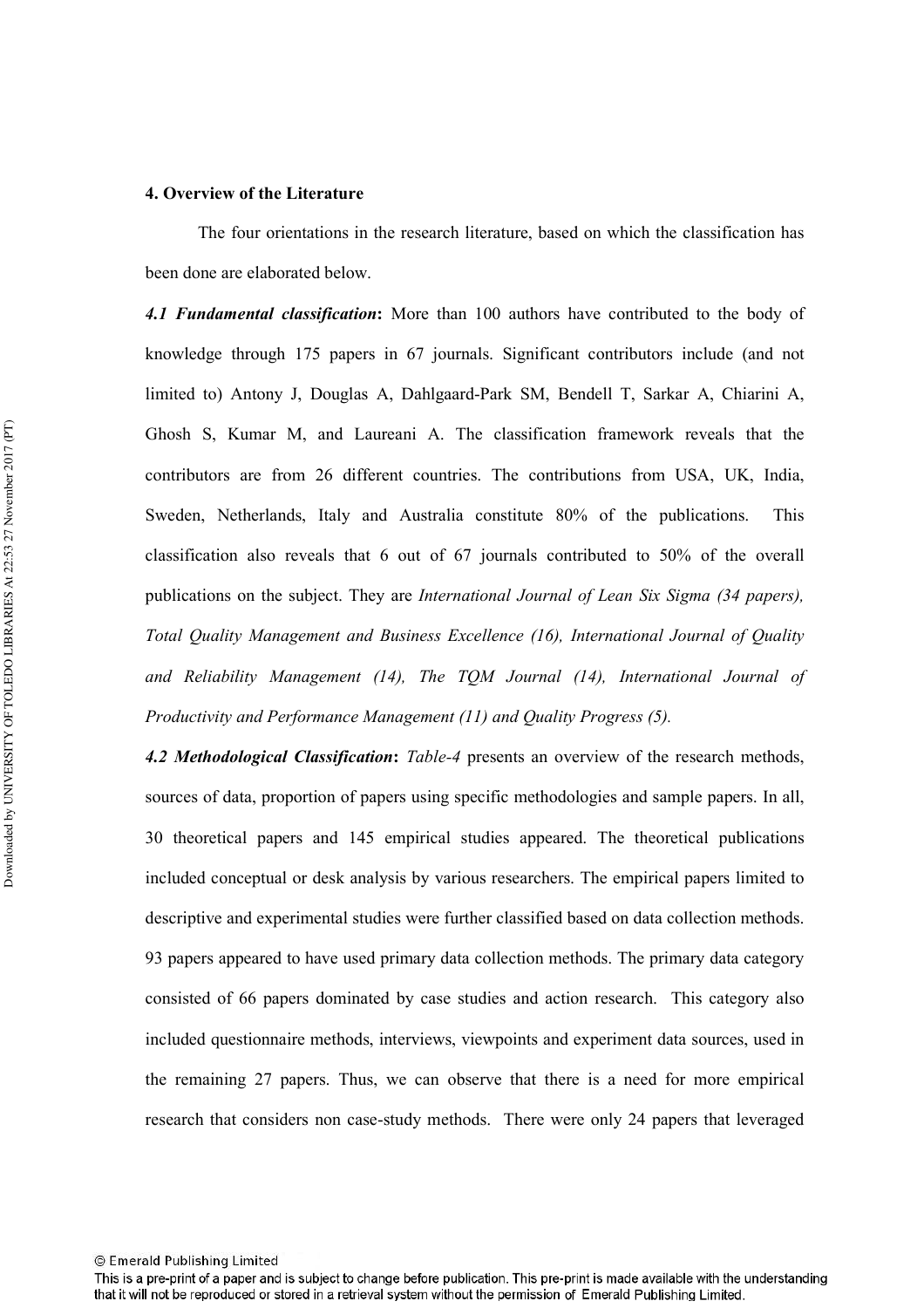secondary data from existing literature and public data sources. The use of multiple primary research methods (mixed methods) were identified in 28 of the reviewed papers.

#### Table 4: Methodological classification of reviewed papers

4.3 Chronological Classification: Total quality management (TQM) was recognised as the most widespread quality management approach from the beginning of the 1990s. However, during the first decade of the new millennium, emerging PI methodologies such as Lean and Six Sigma seem to have overtaken (Elshennawy, 2004; Chiarini, 2011). The proven success of Lean and Six Sigma helped LSS to be recognised by practitioners and academicians as a powerful PI methodology for customer satisfaction. Hence, researchers have tacitly accepted LSS as a PI methodology. From the early 2000s, the evolution of LSS has been significant. Though LSS for Services was introduced as a concept in 2003, there were no specific papers from the reviewed literature on the topic till 2004.

**2004 to 2007**: During this period, new quality techniques for PI were adopted. These were beyond the earlier quality philosophies like TQM. The papers focussed on the *modern quality movement* and called Lean and Six Sigma as structured PI techniques in the new age of high technology (Bendell, 2005; Bullas, 2007; Lee et al., 2005). The need for upgrading the skills and knowledge of PI professionals though LSS toolkits for effective quality management was identified (Elshennawy, 2004; Maguad, 2006). Though researchers appreciated Lean and Six Sigma as distinct PI methodologies, they also noticed a linkage between the two. Strengths and weaknesses of Lean and Six Sigma were assessed to identify common and distinct features of the two methodologies leading to several exploratory and descriptive studies for integration (Arnheiter, 2005; Snee et al., 2007; Caldwell, 2006a; Andersson, 2006; Koning et

<sup>©</sup> Emerald Publishing Limited

This is a pre-print of a paper and is subject to change before publication. This pre-print is made available with the understanding that it will not be reproduced or stored in a retrieval system without the permission of Emerald Publishing Limited.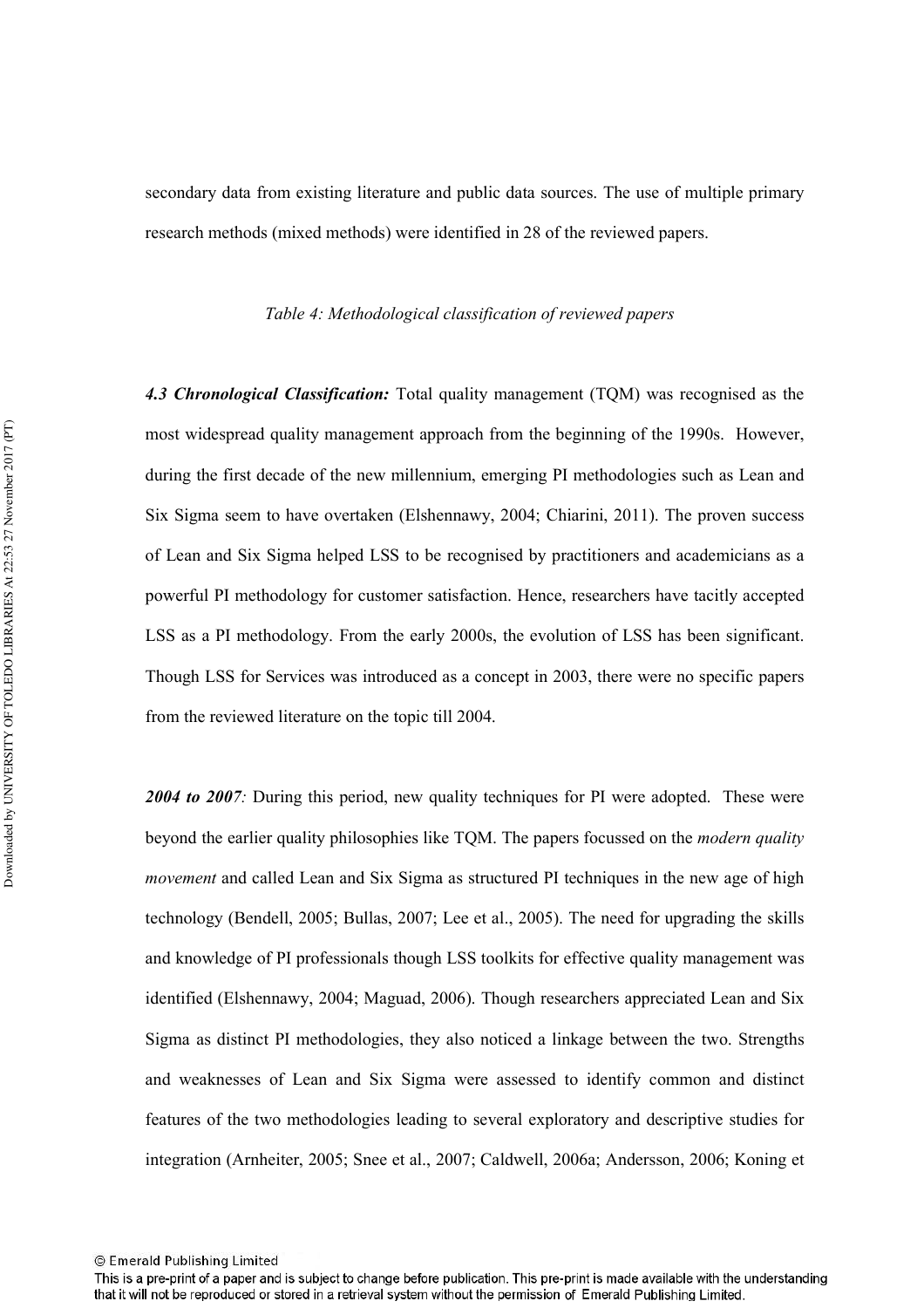al., 2006). With this, the focus shifted towards understanding LSS as a single hybrid methodology rather than as being made of individual PI programs in isolation. Sharma (2004) described the integrated LSS methodology as a driver for strategic improvement. Several case-studies and action research papers highlighted the integrated LSS approach for PI (Less, 2005; Marti, 2005; Aldarrab, 2006). The practical implications tinted the importance of data measurement, leadership, organisation culture, innovation, customer focus, fact-based approach, agility, focus on results and project management in the context of successful LSS implementation for Services (Caldwell, 2006b; Dahlgaard et al., 2006). However the integrated LSS methodology received some criticism. Bendell (2006) claimed that LSS could dilute the effect of Lean and Six Sigma due to the lack of specific LSS training programs. Kumar et al., (2006) highlighted the lack of a standard framework for LSS implementation.

**2008 to 2011:** This period witnessed a synergy of LSS implementation in Services. It was reported that the overall popularity of LSS had been growing in Services (Guarraia et al., 2008), specifically in healthcare Services (Zieger, 2009). Researchers confirmed that LSS is not merely an integration of Lean and Six Sigma, rather a management strategy which can deliver significant benefits much higher than Lean or Six Sigma individually (Antony, 2011; Barnes, 2010; Snee, 2010; Goh, 2011; Shah, 2008; Salah, 2010). Elg el at., (2011) demonstrated that LSS practitioners in contemporary organisations have the responsibility to lead quality at the strategic level. Laureani and Antony (2011) claimed that LSS certification practice is important to determine the competency level of the practitioners. Other authors identified LSS certification standards to be used in organisations, drawing on the best practices from major companies. Researchers felt a need for structured application of LSS and hence several *frameworks* emerged (Jeyaraman and Teo, 2010; Montgomery, 2010; Kheradia, 2011; Karthi, 2011). Publications also identified several *critical success factors* 

<sup>©</sup> Emerald Publishing Limited

This is a pre-print of a paper and is subject to change before publication. This pre-print is made available with the understanding that it will not be reproduced or stored in a retrieval system without the permission of Emerald Publishing Limited.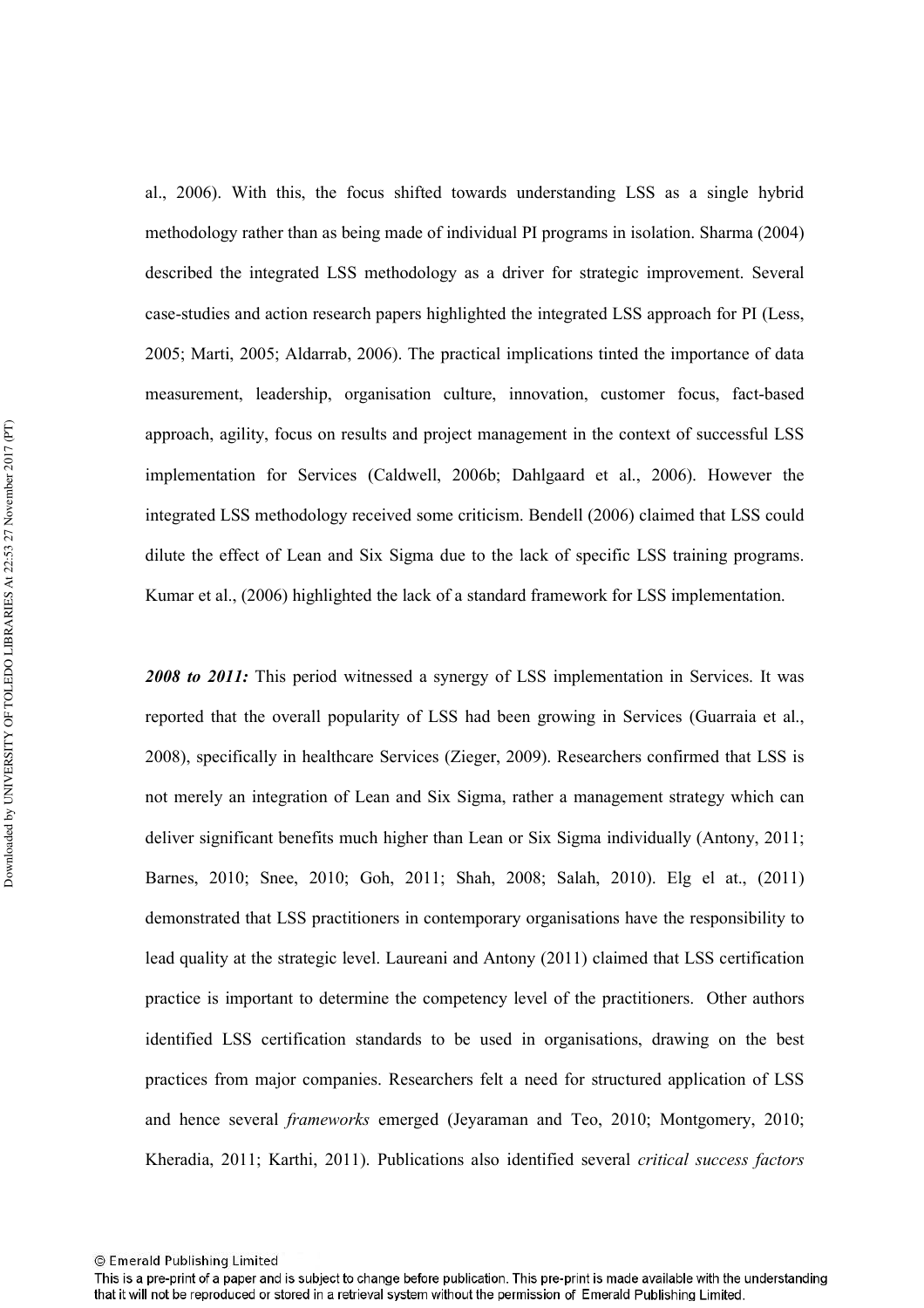(CSFs) which could lead to the success of LSS (Naslund, 2008; Jenica et al., 2010; Kumar et al., 2009; Clegg et al., 2010). A few authors have discussed the *implementation issues* of LSS. Sarkar et al., (2011) argued that all processes cannot be taken up simultaneously for PI, and hence project selection becomes a key implementation issue. They identified an empirical roadmap for this purpose. Koning et al., (2010) identified seven standard LSS project definition templates which have explicitly stated goals and a solid business rationale for project management. Hoerl and Gardner (2010) claimed that LSS promoted creativity and innovation. They acknowledged that LSS was the best approach for addressing major "solution unknown" problems. From the reviewed papers, 23 case-studies were identified between 2008 and 2011, showcasing the successful application of LSS in various Services sectors (discussed in sector-wise classification). As the success of LSS caught fire across Services, there have been questions from critics about the *assessment methods*. Black (2009) argued that LSS implementations should have a realistic evaluation by which assessing and considering the individual characteristics of an organization's social environment could lead to successful PI. An early assessment model for LSS was suggested by Corbett (2011) based on six attributes –leadership, strategic planning, customer and market focus, measurement, analysis and knowledge management, employee focus, and process management.

**2012 to 2015:** Dahlgaard et al., (2013) highlighted the importance of LSS in the context of quality management and claimed that the focus had shifted from being initially on TQM to tools and techniques, and then to core values needed for building a quality and business excellence culture. A few authors argued LSS a management strategy that Services firms often built to create a specific quality profile, which they retained over time. In addition to the debate surrounding LSS as a management strategy, the body of literature on dynamic capabilities is also of particular interest to researchers (Bititci et. al, 2011). McAdam et al.,

<sup>©</sup> Emerald Publishing Limited

This is a pre-print of a paper and is subject to change before publication. This pre-print is made available with the understanding that it will not be reproduced or stored in a retrieval system without the permission of Emerald Publishing Limited.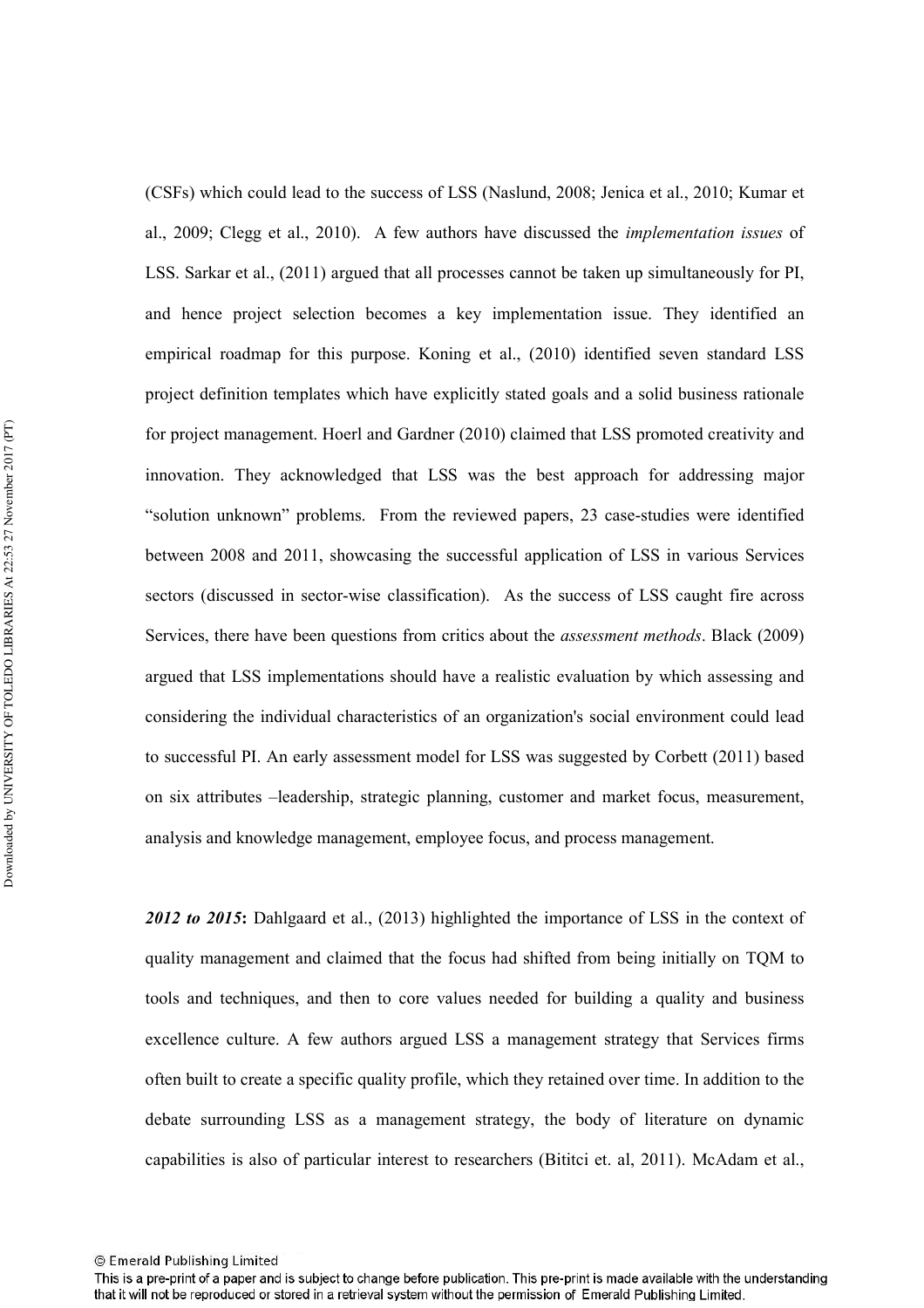(2014) identified LSS as a best practise as a part of their research on performance measurement models, since it helped improve operational measures for greater process capabilities. Various studies highlighted the implementation of LSS in new Services like Services supply chain, higher education, hospitality, etc., Several other authors noticed LSS as a differentiating factor when integrated with other quality philosophies in the Services context for process improvements, due to its success and popularity (Goldis, 2013, Kanigolla et al., 2014). According to Bhamu  $(2014)$ , a structured cross-fertilization of LSS methodology can be used in a wide range of projects to tackle specific problems. Adding to the previous researchers, several other CSFs were identified which included readiness factors and critical failure factors (McLean et al., 2014; Antony, 2014; Näslund, 2013; Albliwi et al., 2014). Maleyeff et al., (2012) argued that the traditional LSS methodology needs to be customised based on the nature of services for changing environments. With sector-specific customisation in LSS methodology, several new frameworks emerged (Karthi et al., 2014; Nicoletti, 2013; Madu, 2014). Contributions on customising LSS toolkits were also witnessed during this period (Sahay, 2015; Antony et al., 2012). Global studies about the implementation of LSS found it fit for Services in human resources management (Bamber et al., 2014; Sahay, 2015). Challenges faced in implementing LSS in pure Services environments were also identified (Vijaya Sunder, 2013; Antony et al., 2012b; Antony, 2015). A total of 37 case studies and action research papers were published on various Services in organisations.

#### Figure2: Summary of Chronological Classification

**4.4 Sector-wise classification:** The review found that 9% publications (16 papers) appeared from Services in the Manufacturing sector and 43% (76 papers) of the publications were found to be generic across the Services sector. Examples of Services in Manufacturing

<sup>©</sup> Emerald Publishing Limited

This is a pre-print of a paper and is subject to change before publication. This pre-print is made available with the understanding that it will not be reproduced or stored in a retrieval system without the permission of Emerald Publishing Limited.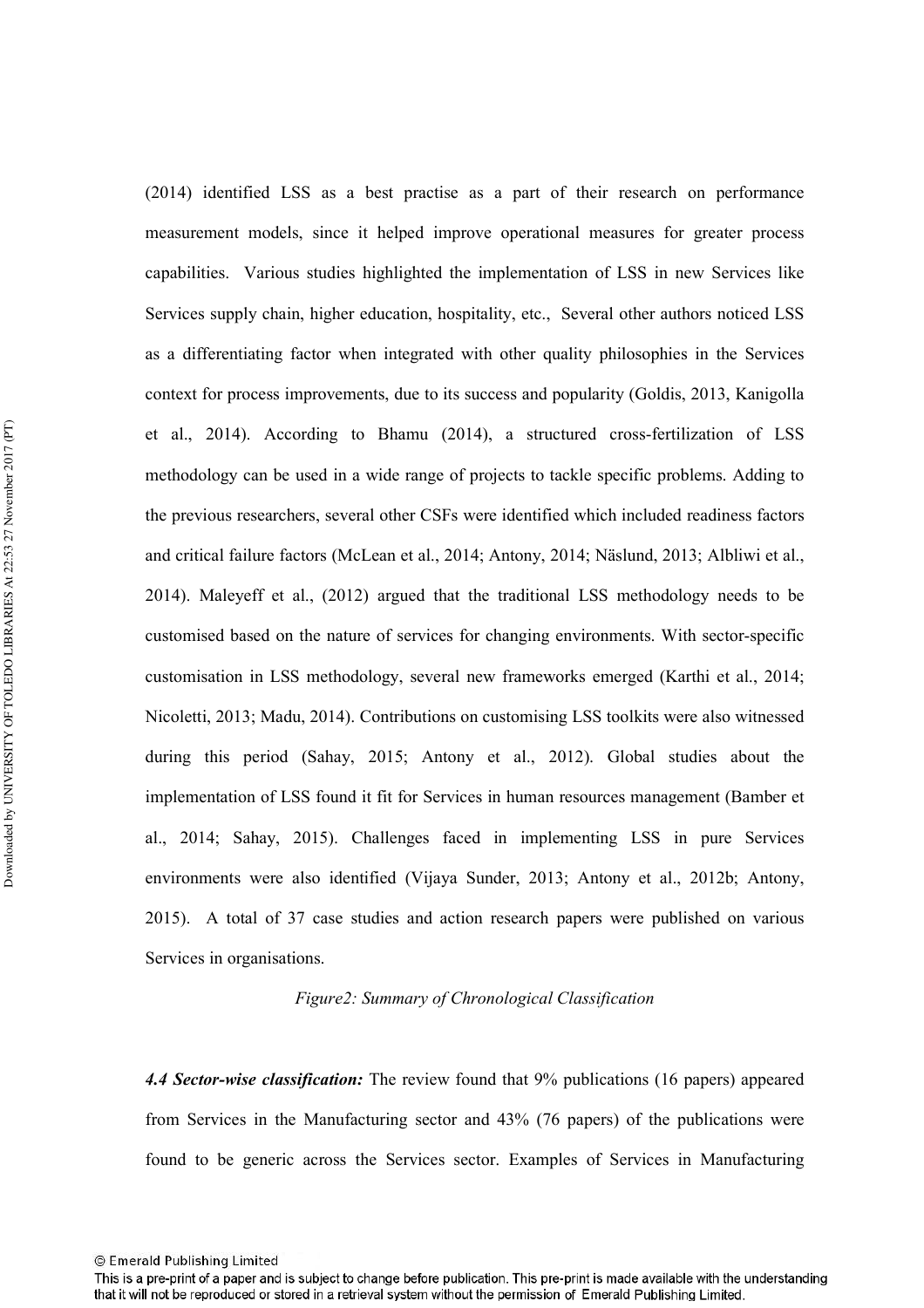include hiring processes, logistics, packaging of goods, safety, administrative processes, etc. These publications included LSS concepts, frameworks, theoretical contributions and exploratory and descriptive studies applicable across all services. The remaining 83 papers were sector-specific and spread across the Services sector (see Table 5). The highest contributions appeared in Healthcare, followed by Education.6 out of 7 papers presented case studies on Banking, Financial Services and Insurance. A sample of such papers across the Services sector is presented in Table6. The table also illustrates the benefits of LSS in Services and provides evidence of application of LSS in Services. Reduction in cost, risk, defects and process-time, and improvement in customer satisfaction, employee satisfaction, process-quality, cultural transformation and business value were LSS' proven benefits stated in these papers. The recent publications of LSS in non-profit organisations clarify that it not only helps organisations deliver bottom-line benefits, but also helps transform organisational culture for business value and excellence. Consolidating this discussion with the case studies published in Education, it is evident that LSS not only contributes to process improvement and cultural transformation in business enterprises but also in social enterprises where defining the 'customer' is unclear (Holmes et al, 2005; Antony, 2015).

> Table 5: Sector-wise classification of reviewed papers Table 6: Application of Lean Six Sigma across Services sectors

#### 5. Morphological Analysis (MA)

MA is a qualitative technique widely used in social sciences, for structuring and investigating the total set of relationships contained in multi-dimensional, non-quantifiable contexts (Ritchey, 2011). It involves examining the entire set of combinations of possible values of various dimensions of a concept (Zwicky, 1969) to identify the gaps. It provides a

This is a pre-print of a paper and is subject to change before publication. This pre-print is made available with the understanding that it will not be reproduced or stored in a retrieval system without the permission of Emerald Publishing Limited.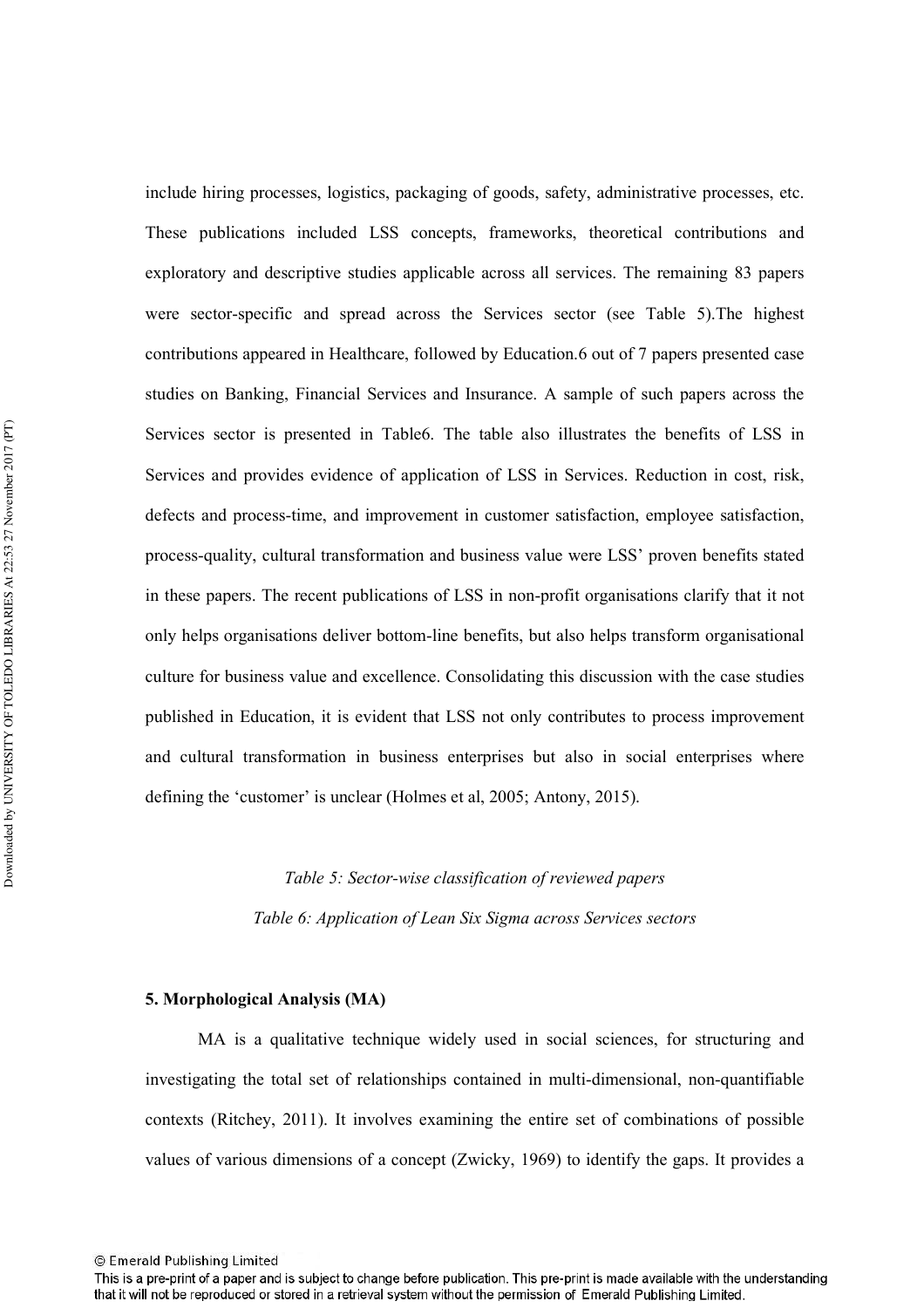method to identify and investigate elements of a system (or a concept) in its existing form and to explore possible configurations (or opportunities) which the system could have (Majer, 2007). Xin et al., (2010) applied MA for identifying new technology opportunities for practitioners and policy makers. Sudhindra et al., (2014) used MA to build a knowledge classification model in supply chain networks. According to Majaro (1988), it is an ideal technique for generating new ideas in respect of exploratory and opportunity seeking requirements as the need to define a problem in detail is less stringent in this approach. Muller-Merbach (1976) pointed out that general morphology is especially a suitable tool for operational research, not simply dealing with of pre/defined problems, but to be proactive in problem formulation processes for identifying gaps for future research. Ritchey (2011) describes that identifying and defining the most important dimensions of the concept under investigation form the primary steps in MA. Each of these dimensions is then given a range of relevant values or conditions. Together, these make up the variables of the problem to be structured.

In this paper, the key themes of LSS in the Services sector have been identified from the reviewed literature (discussed in Section-3). Then, based on the judgement of the authors these themes have been grouped into six broad dimensions of the MA framework. It is important to note that the development of an MA framework demands judgement, and it is quite likely that different authors may develop different MA frameworks, made of corresponding dimensions, even of the same concept they seek to represent. However the total or aggregation of all the contents of all such MA frameworks will be, or can be made, the same through intellectual discussions, while the form of representations would be different. This indicates the objectivity of the approach and one of the strengths of MA (Zwicky, 1969). The approach requires and involves a combination of objectivity and judgement as prevailing even in other widely used abstraction-representation approaches such

<sup>©</sup> Emerald Publishing Limited

This is a pre-print of a paper and is subject to change before publication. This pre-print is made available with the understanding that it will not be reproduced or stored in a retrieval system without the permission of Emerald Publishing Limited.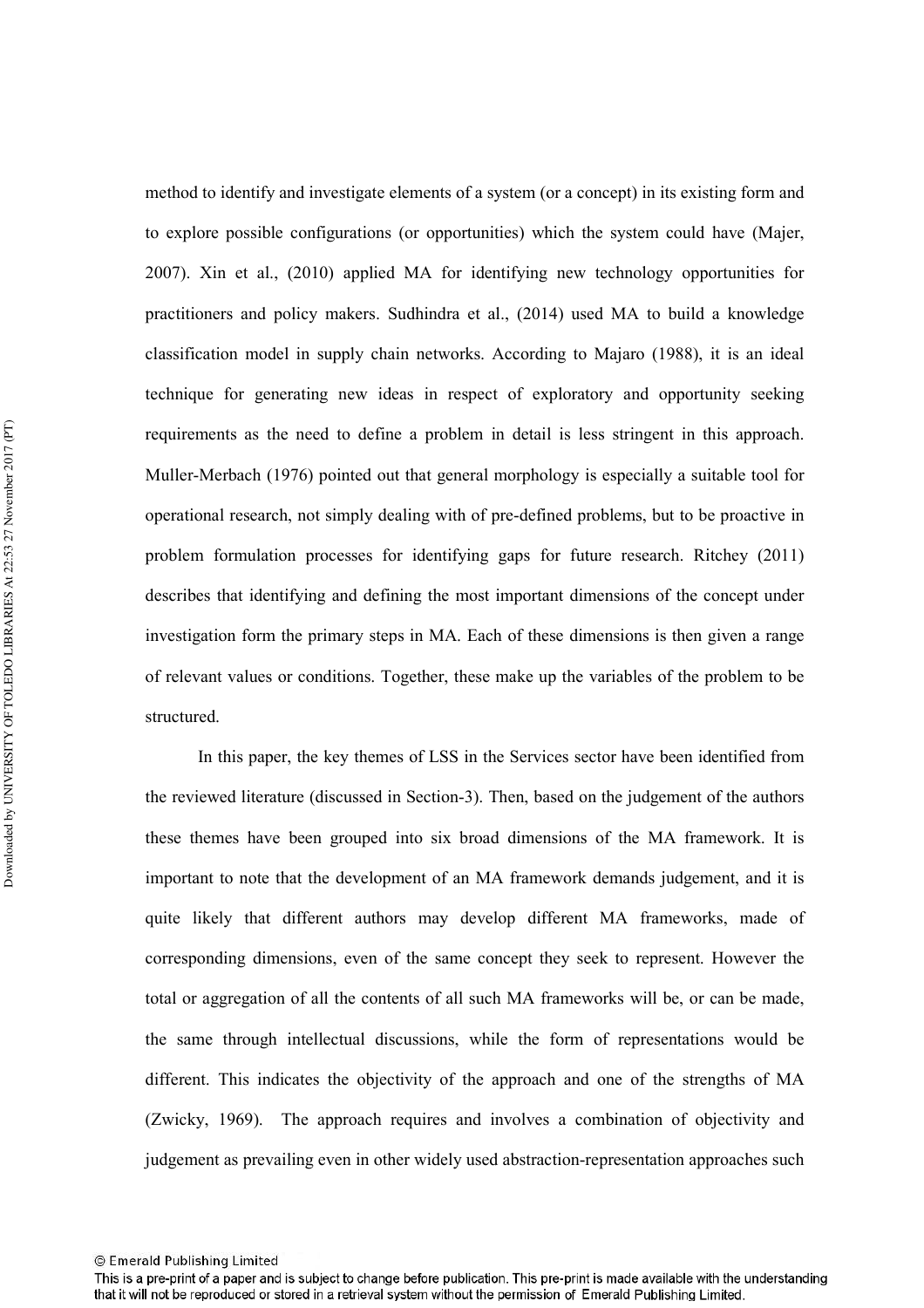as Fishbone Diagrams, Quality Function Deployment, Failure-Modes Effects and Criticality Analysis, Mind Maps, Entity Relationship Diagrams, Rich Pictures, etc. The development of an MA framework from research literature could, in fact, actually use the constructs or dimensions specified by the respective authors in their papers. For example, the Dimension 1, elaborated upon later here, is based on Porter's depiction of organizational value chains (Porter, 2011). The MA method is very useful for 'structured or systematic creativity'. Hence, we have applied MA on the body of knowledge from the reviewed literature to identify the research gaps (opportunities for future research) in the area of LSS for Services. For this purpose, an MA framework is developed (Table7) with six dimensions identified from the literature. The six dimensions comprising 40 variables are discussed below.

#### **5.1. Dimension1: Organizational Context of Application**

Porter (2011), in his book *Competitive Advantage* described a chain of activities common to all businesses, and divided them into five primary and four support activities. Later, many researchers endorsed this classification of the organisational value chain for further studies. In this paper, these activities are used to analyse the application of LSS presented in the reviewed literature in an organisational context. Hence, the variables defined under this dimension are as per Porter's classification of an organisational value-chain. Primary activities:

- **VAR-1** *und Logistics*: involves relationships with suppliers and include all the activities required to receive, store, and disseminate inputs
- VAR-2 *Operations*: are all the activities required to transform inputs into outputs (in the context of Services)
- VAR/3 *:tbound Logistics*: includes all the activities required to collect, store, and distribute the output

This is a pre-print of a paper and is subject to change before publication. This pre-print is made available with the understanding that it will not be reproduced or stored in a retrieval system without the permission of Emerald Publishing Limited.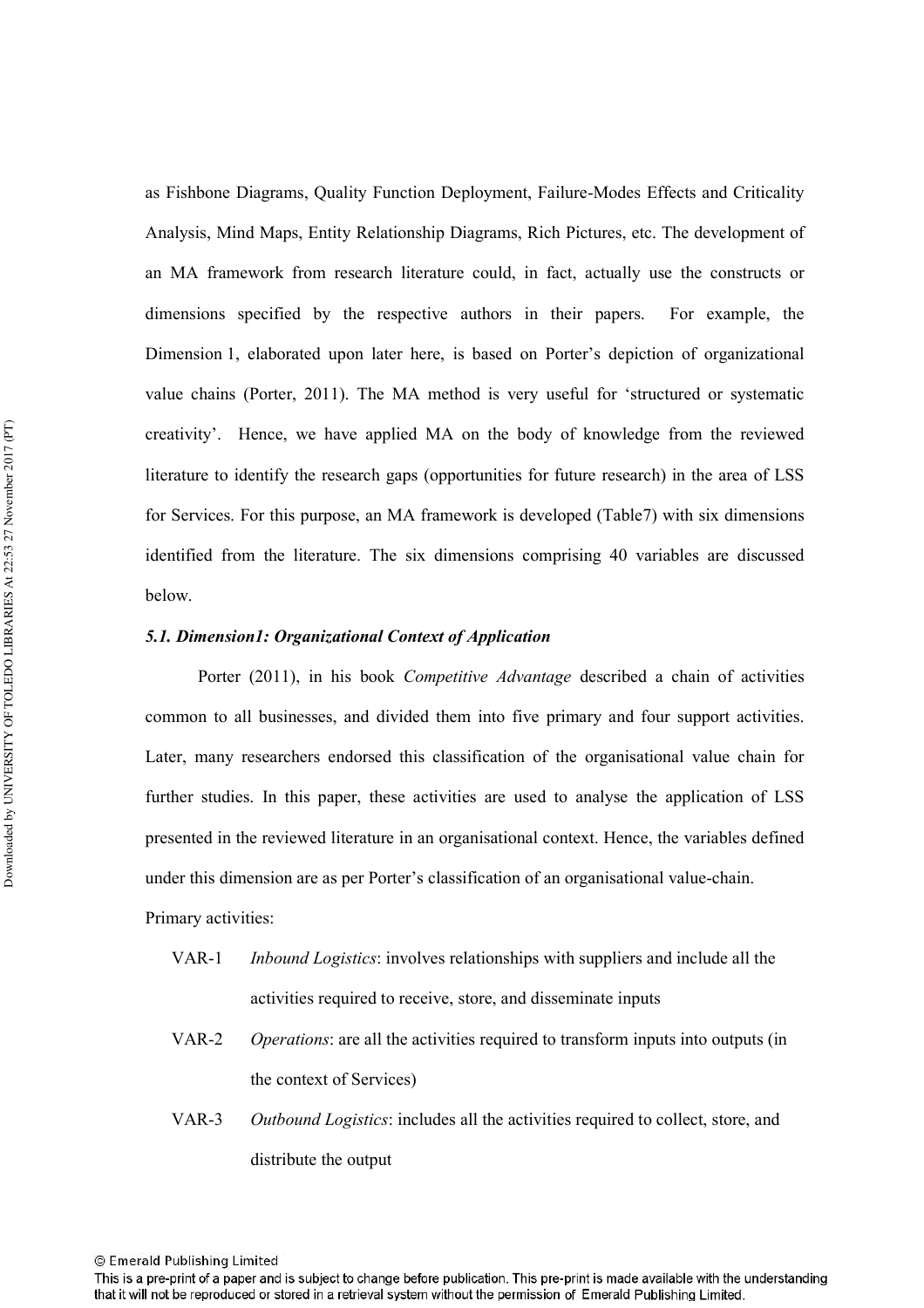- VAR-4 *Marketing and Sales*: activities inform buyers about products and services, induce buyers to purchase them, and facilitate their purchase
- VAR/5 *Post Sale Services:* includes all the activities required to keep the product or services working effectively for the buyer after it is sold and delivered

Support activities:

- VAR/6 *curement*: the acquisition of inputs, or resources, for the firm
- VAR/7 *;*man Resource Management: consists of all activities involved in recruiting, hiring, training, developing, compensating and laying off personnel
- VAR-8 Technology: pertains to the equipment, hardware, software, procedures and technical knowledge brought to bear in the firm's transformation of inputs into outputs
- VAR-9 *Infrastructure*: serves the company's needs and ties its various parts together, it consists of functions or departments such as accounting, legal, finance, planning, public affairs, government relations, quality assurance and general management.

#### **5.2. Dimension2: Desired Outcomes**

This dimension elaborates the desired outcomes through the application of LSS in Services. From the literature, eight short-term/transactional outcomes and six longterm/strategic outcomes have been identified. These are basically the key tangible and intangible metrics which LSS could potentially improve or enable in Services environments. Short term/transactional tangible outcomes:

VAR-10 *Cycle time and Cost reduction* 

VAR-11 *Increase in revenue* 

VAR-12 Risk Management

This is a pre-print of a paper and is subject to change before publication. This pre-print is made available with the understanding that it will not be reproduced or stored in a retrieval system without the permission of Emerald Publishing Limited.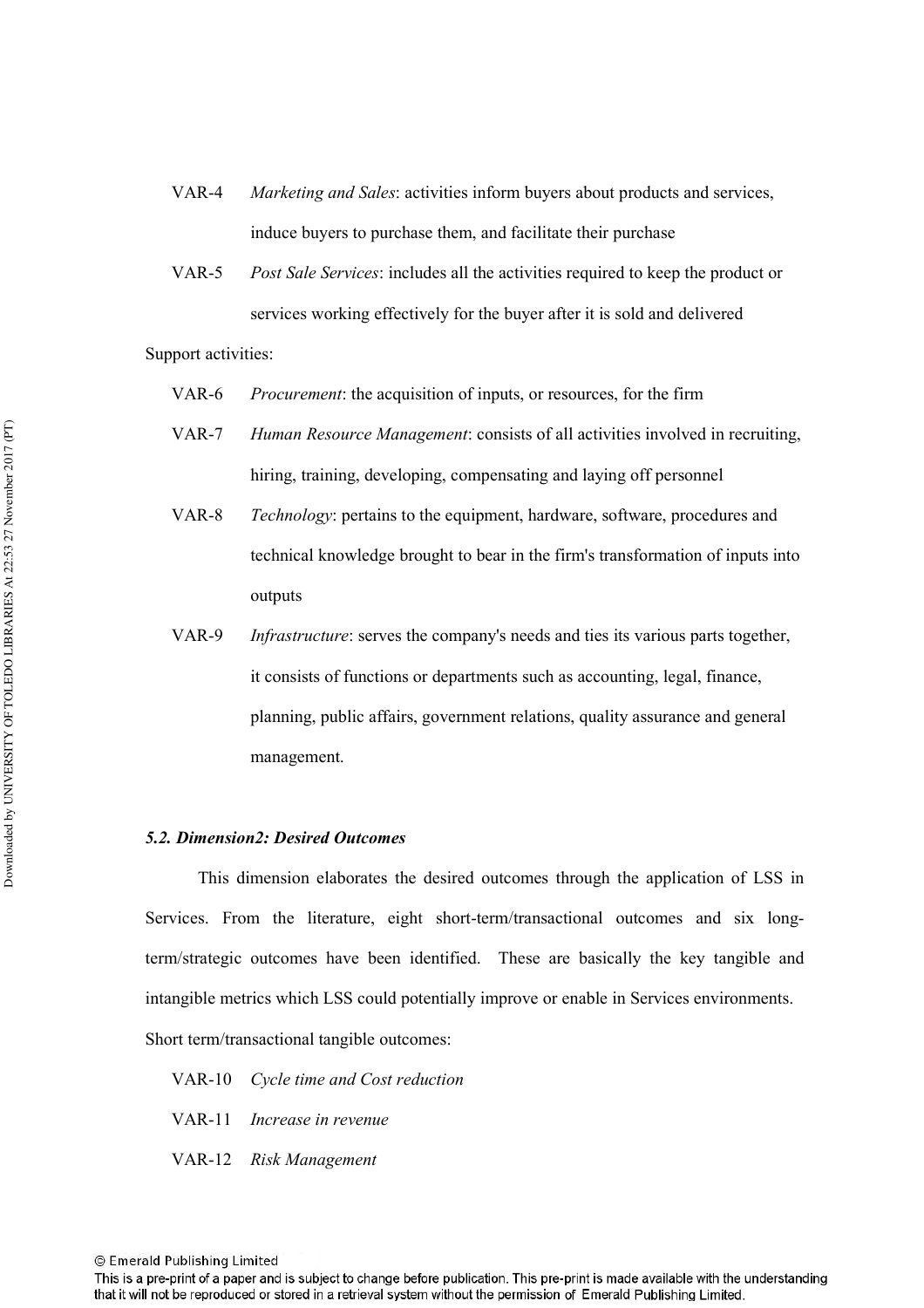- VAR/13 *\$*ality, efficiency and productivity improvement
- **VAR-14** stomer or Employee Satisfaction
- VAR-15 Rework and error reduction

Short term/transactional intangible outcomes:

VAR-16 Enabler for effective decision making environment

VAR-17 Enabler for incremental innovation and continuous improvement mind-set

Long term/strategic tangible outcomes:

- VAR-18 *Improved Competitiveness/Market share*
- VAR-19 Enabler for Breakthrough and disruptive innovation
- VAR-20 *Knowledge Management*

Long-term/strategic intangible outcomes:

- VAR-21 Learning capability: capability of an organisation to learn from its environment
- VAR/22 *(-Business Excellence capability*: capability of an organisation to excel what has been learnt
- VAR-23 *Dynamic capability*: capability of an organisation to change quickly and create a competitive edge which is difficult for others to imitate

#### **5.3. Dimension3: Implementation Systems**

This dimension maps the substantive approaches, types of resources used in implementation and various implementation issues discussed in the reviewed papers.

Substantive approaches:

VAR-24 *Six Sigma followed by Lean* 

VAR-25 Lean Six Sigma as a hybrid methodology

VAR-26 Lean and Six Sigma in parallel

This is a pre-print of a paper and is subject to change before publication. This pre-print is made available with the understanding that it will not be reproduced or stored in a retrieval system without the permission of Emerald Publishing Limited.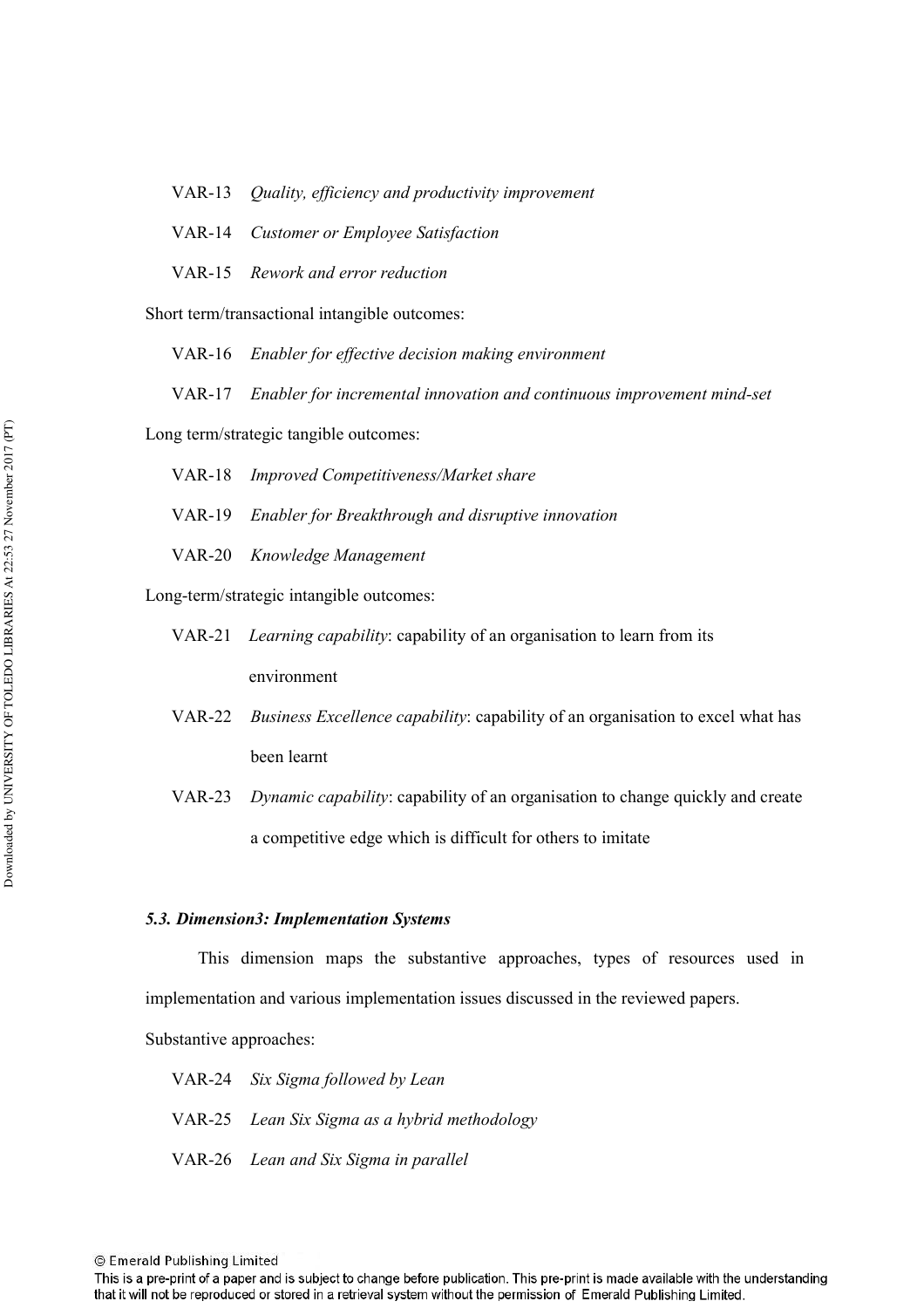Resources for implementation:

|                        | VAR-27 Operational Human Resources |
|------------------------|------------------------------------|
|                        | VAR-28 Financial                   |
|                        | VAR-29 Leadership Human Resources  |
| Implementation issues: |                                    |
|                        | $UAD.20.$ $Decdi$ and $Eccot$      |

VAR-30 Readiness Factors VAR-31 *Challenges* VAR-32 *Success/Failure Factors* 

#### 5.4. Dimension4: LSS Tools and Techniques

This dimension maps the LSS tools which are predominantly preferred for usage/application identified, from the reviewed papers.

VAR-33 *Graphical/non-statistical tools* 

VAR-34 *Statistical tools* 

#### 5.5. Dimension5: Integration with Other Philosophies

This dimension elaborates the application of LSS as an integrative model with other

philosophies relevant to Services.

- VAR/35 *\$*ality Management philosophies and other organisational practices
- VAR-36 *Systems thinking concepts*
- VAR-37 *Innovation practices*

#### **5.6. Dimension6: Evaluation Methods**

The reviewed papers reveal that there are different types of evaluation methods, grouped

below, adapted in organisational contexts for assessing the success of LSS:

This is a pre-print of a paper and is subject to change before publication. This pre-print is made available with the understanding that it will not be reproduced or stored in a retrieval system without the permission of Emerald Publishing Limited.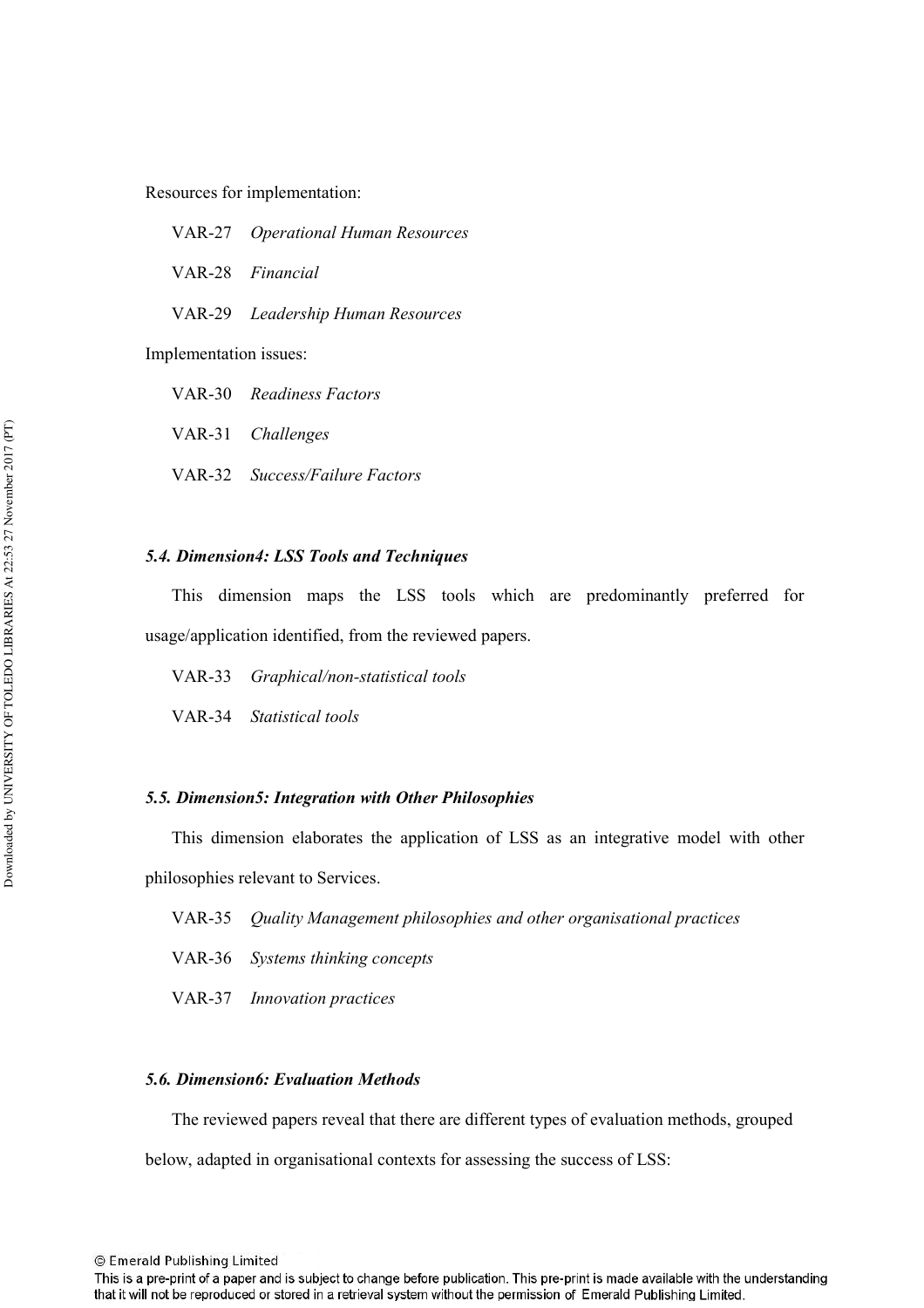- VAR-38 *Milestone-based*: Success of LSS evaluated based on %deployment across organisation
- VAR/39 *0*nction-based: Evaluation of LSS implementation based on functional deployment
- VAR/40 *Project-based*: Evaluation of LSS implementation based on project by project deployment

From Table7, it is evident that literature reviewed for this paper enabled mapping 9 variables under the organisational context of application, 14 variables under the desired outcomes, 9 variables under the implementation systems, 2 variables under tools and techniques, 3 variables under the integration with other philosophies, and 3 variables under the evaluation methods. This leads to 20412 (9\*14\*9\*2\*3\*3) combinatorial configurations across the six dimensions. As a next step in the analysis-synthesis process, combinatorial relationships between the variables associated within a dimension were removed to eliminate the internal combinations. For example, the inbound logistics-outbound logistics pair and the graphical tools-statistical tools pair separately represent pairs of variables under the same dimension, and do not yield meaningful combinations for further research. This process results in the refined cross-consistency-matrix showed in Figure3, where all the dimensional values in the MA framework are compared pair-wise with one another. During this process, there was no reference to direction or causality, but only mutual consistency between the paired variables was analysed. This resulted in 355 research gaps, which could be considered as possible opportunities for future research. However, researchers should apply appropriate judgement for direction and causality, before selecting a research gap for focussed research. The respective pairs of factors which reveal research gaps should be examined; and then a

<sup>©</sup> Emerald Publishing Limited

This is a pre-print of a paper and is subject to change before publication. This pre-print is made available with the understanding that it will not be reproduced or stored in a retrieval system without the permission of Emerald Publishing Limited.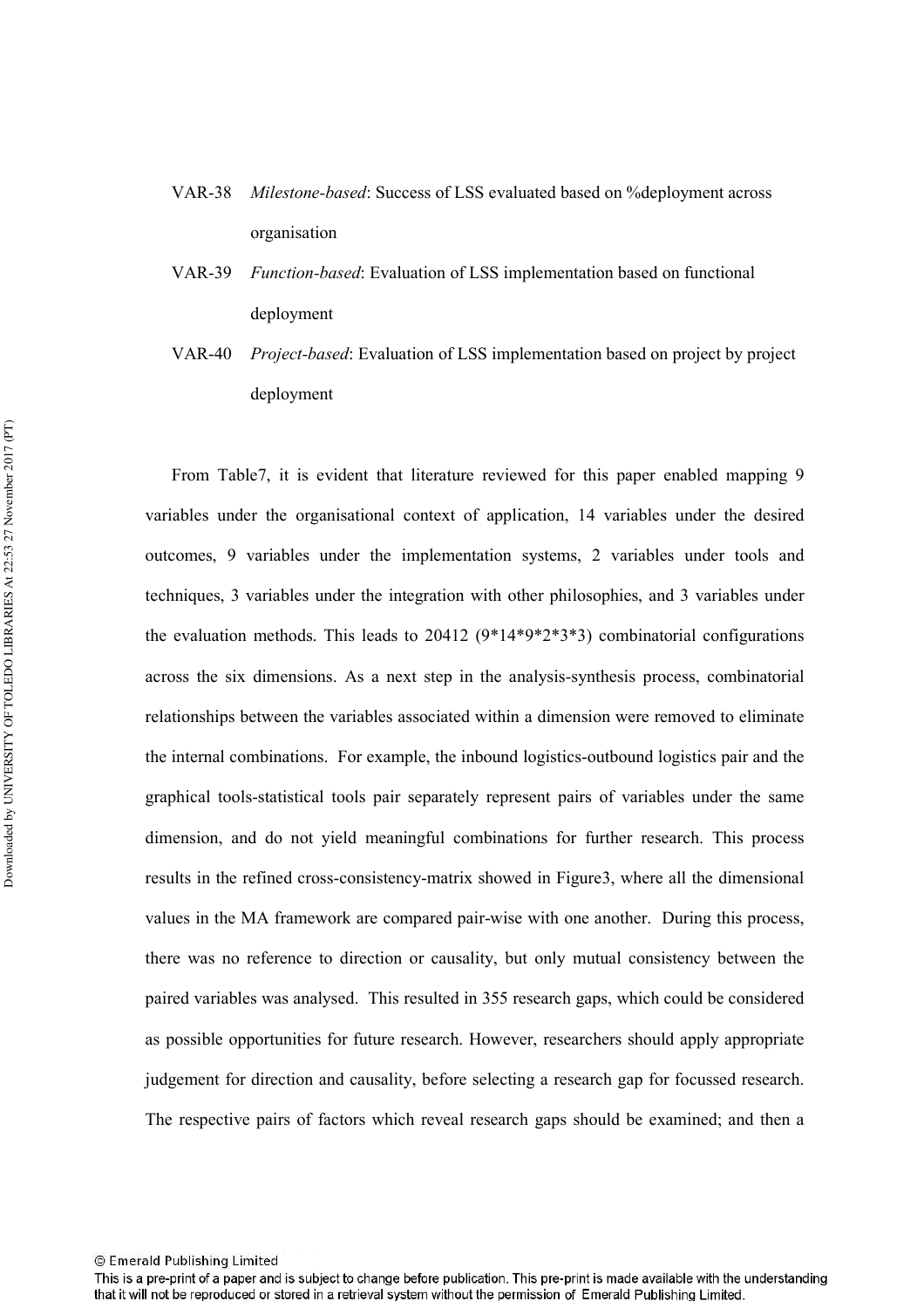selection judgment has to be made based on whether and to what extent the pairs can coexist to represent a meaningful relationship deserving focussed research.

Table 7: Morphological Analysis Framework

#### **6. Discussion: Broad areas for future research**

The novelty of this work is to point to both academicians and practitioners, focussed directions on research opportunities and questions to ponder on the subject 'LSS for services', for future research/study. A few of the broad areas are highlighted below:

- Application and comparison of LSS methodology in various distinct service sub/ sectors, viz., LSS in Healthcare, LSS in Education, LSS in Banking and Financial services, etc.
- Customisation in models of LSS methodology deployment in organisational contexts, viz., customisation of LSS deployment in inbound logistics, outbound logistics, post/ sale services, etc.
- To validate the hypothesis that LSS is an enabler of incremental innovation and continuous improvement mindsets in service organisations
- Validation of various tangible and intangible outcomes of LSS (defined in Section 4) in each of the services sub-sectors
- Impact of LSS deployment on competitiveness and market share in services(specific to each services sub-sector)
- To validate the hypothesis that LSS is an enabler for breakthrough and disruptive innovation in service organisations(specific to each services sub-sector)
- Synergies of LSS and knowledge management and the impacts, specific to each services sub-sector

This is a pre-print of a paper and is subject to change before publication. This pre-print is made available with the understanding that it will not be reproduced or stored in a retrieval system without the permission of Emerald Publishing Limited.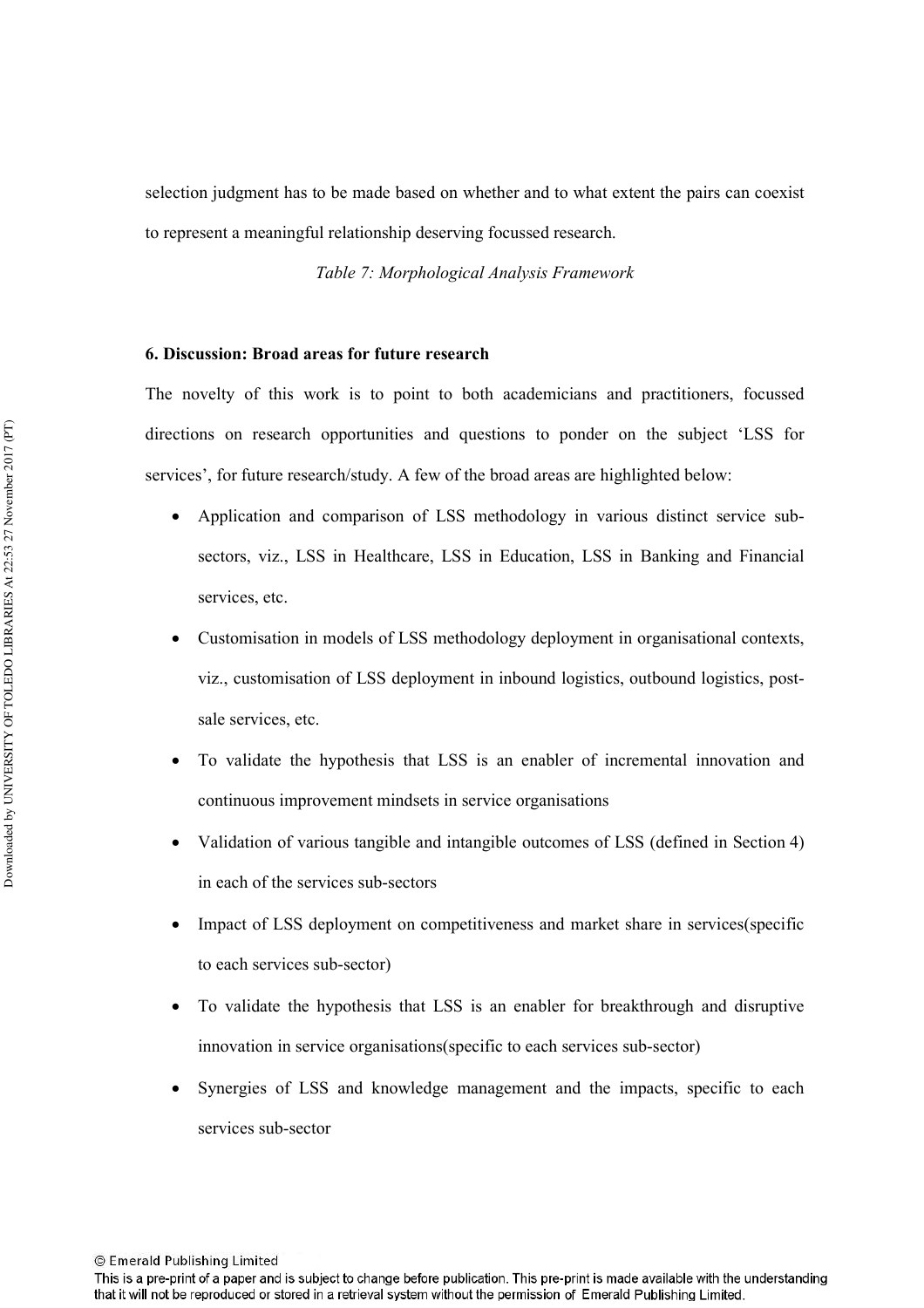- To validate if LSS deployment in services firms could contribute to customer as well as employee satisfaction. If so, what are the attributes, influencing factors and measures of success?
- 'Impact of' and 'impact on' human resources due to various tangible outcomes of LSS deployment in services
- Utilisation of financial resources for deploying LSS across primary and support processes in services, and its impact on the organisation
- Is LSS an enabler of learning capability in service firms?
- Can LSS be a dynamic capability in various service sectors? (specific to each services sector)
- Customisation of LSS toolkit for services sector (applicability, ease of use, preferred usage at various primary and support functions in each of the service sectors defined)
- Synergies of LSS and other quality management practices in services (Example: LSS and ISO, LSS and Balance Scorecard etc., for each of the services sectors)
- Integration of LSS with system thinking concepts and innovation practices (specific to each service sector)
- How to evaluate the success of LSS deployment in services? (conceptual models, preferred usage and validation for each service sector)

Figure 3: Cross-Consistency Matrix from reviewed papers

A deeper look at the cross consistency matrix (Figure/3) helps in identifying the gaps in the reviewed literature across the above mentioned broad areas 'crossing' through the various dimensions. The resultant 355 research gaps (not listed here explicitly; but, see Figure 3) identified using the MA framework reveal opportunities for future research in the areas of inbound logistics, procurement, marketing and sales from the LSS application perspective in the service context. There is scope for further action research or case studies

This is a pre-print of a paper and is subject to change before publication. This pre-print is made available with the understanding that it will not be reproduced or stored in a retrieval system without the permission of Emerald Publishing Limited.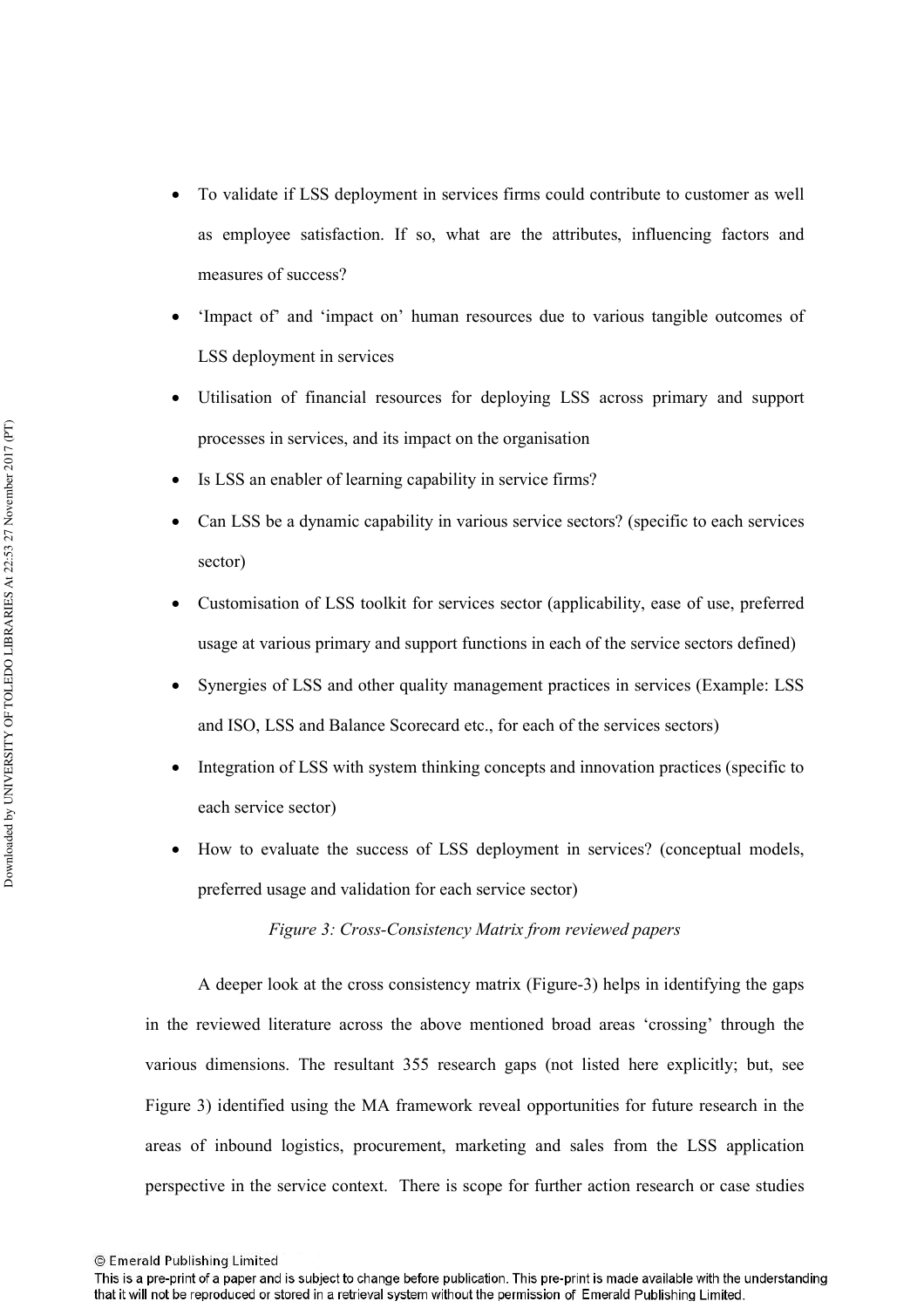to validate LSS applications. From the perspective of desired outcomes, significant evidence of research exists in cost reduction, quality improvement, and customer and employee satisfaction. However, research is required to validate increase in revenue and risk management effectiveness as LSS outcomes.

Though there are papers on LSS enabling Business Excellence Capability, future research should focus on LSS for creating Dynamic Capability in organisations. According to Teece et al., (1997) Dynamic Capability refers to a firm's ability to integrate, build, and reconfigure internal and external competencies to address rapidly changing environments. Some authors have pointed out that LSS catalyses firms' learning capabilities to adapt to rapidly changing environments; this needs sound validation.

All the papers that highlighted implementation issues, viz., readiness factors, challenges and critical success/failure factors, concerning LSS in Services are generic and not specific to the Services sub-sectors. The large diversity of services calls for focused research on implementation issues specific to each sub/sector and business to derive the respective unique and distinctive insights. Though a few researchers have attempted to assess and evaluate LSS based on milestone, function and project-based methods, there is no evidence of any standard of evaluation with defined criteria for measuring the success of LSS in Services organisations. The evaluation of LSS implementation, from a systems perspective also demands a considerable amount of research. Evaluating the impact of LSS on competitiveness and market share in the Services sector presents another major research opportunity.

Several organisational and environmental factors need to be examined using a systems approach while studying LSS implementation in Services. Though there is evidence in literature of integrating LSS with other quality and organisational philosophies like ISO, Balanced-score-card and supply-chain concepts, there are large research gaps in

<sup>©</sup> Emerald Publishing Limited

This is a pre-print of a paper and is subject to change before publication. This pre-print is made available with the understanding that it will not be reproduced or stored in a retrieval system without the permission of Emerald Publishing Limited.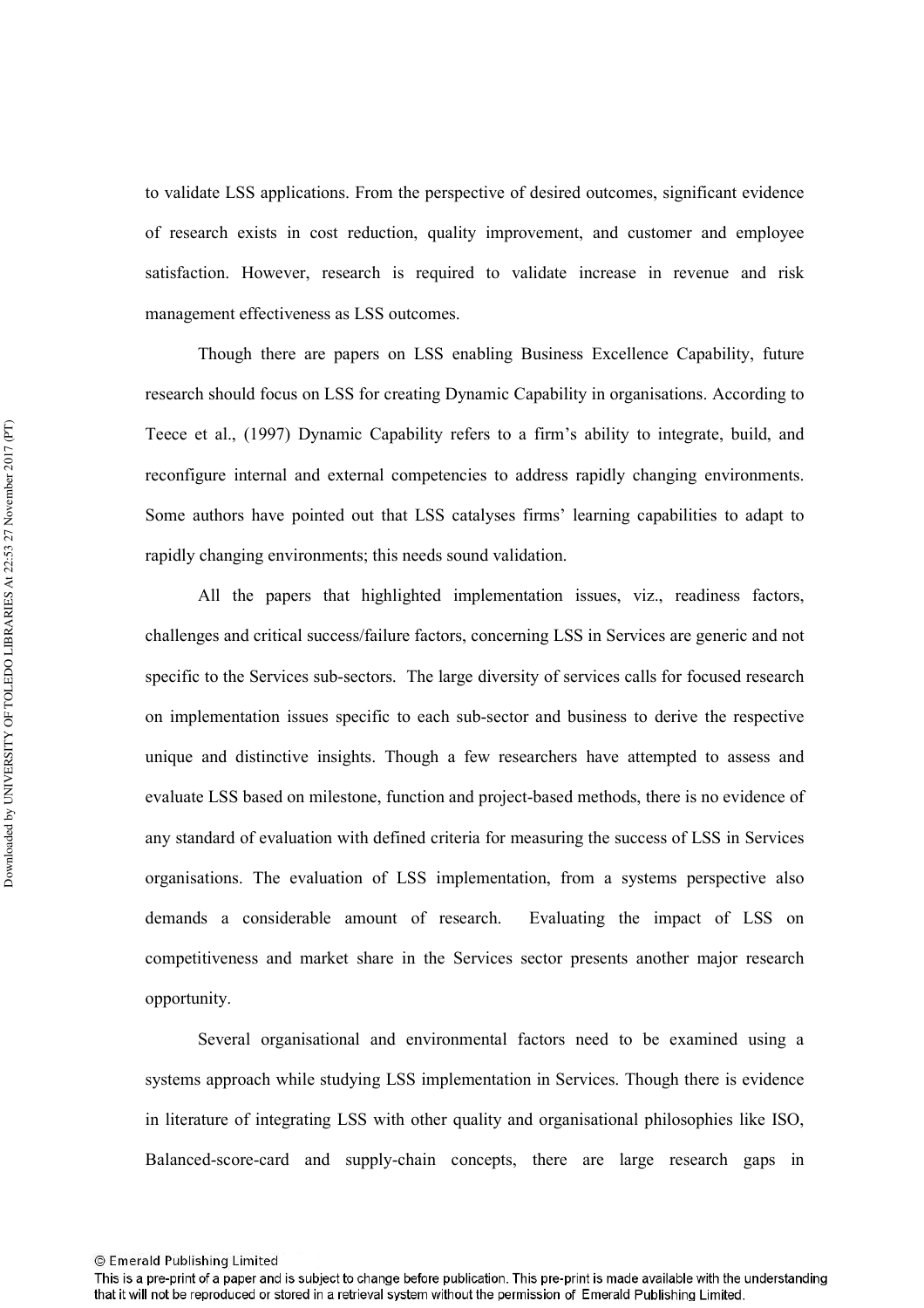understanding LSS from a systems thinking perspective. These include building synergies between LSS and innovation practices for deriving organisational benefits including breakthrough and disruptive innovations.

From Figure-3, it is evident that the identification of critical success factors and deployment models of LSS in Healthcare need further research. In the Education sector, the use of LSS as a decision making platform and innovation driver, and assessment methods provide research opportunities. Much research is needed in Banking, Telecom, Food and Beverages, Non-profit and Government sectors constituting a large chunk of Services. Though significant LSS research contributions were found in Healthcare Services, there are still gaps existing in this area.

#### **7. Conclusion**

LSS has emerged as an essential part of PI in services by providing several valuable outcomes. The systematic literature review and the MA framework presented here are meant to serve as a resource for researchers seeking to understand LSS theory and practice, and its evolution leading to recent trends of its integration with other philosophies. The MA framework has enabled identification of 355 unique research gaps, and should help researchers' efforts to advance the theory and practice of LSS in Services.

From a systems thinking perspective, LSS is not merely a combination of Lean and Six Sigma, but a synergetic hybrid approach for effecting transformational change in organisations. Alongside improving customer and employee satisfaction, LSS also strives to reduce costs and manage risk in Services firms. As a management strategy, LSS helps top management in decision making, promoting innovation, and enabling organisational dynamic capabilities. This paper confirms the existence of substantial scope and points to specific topics for further research in the area of LSS for Services. The findings demonstrate the gaps

This is a pre-print of a paper and is subject to change before publication. This pre-print is made available with the understanding that it will not be reproduced or stored in a retrieval system without the permission of Emerald Publishing Limited.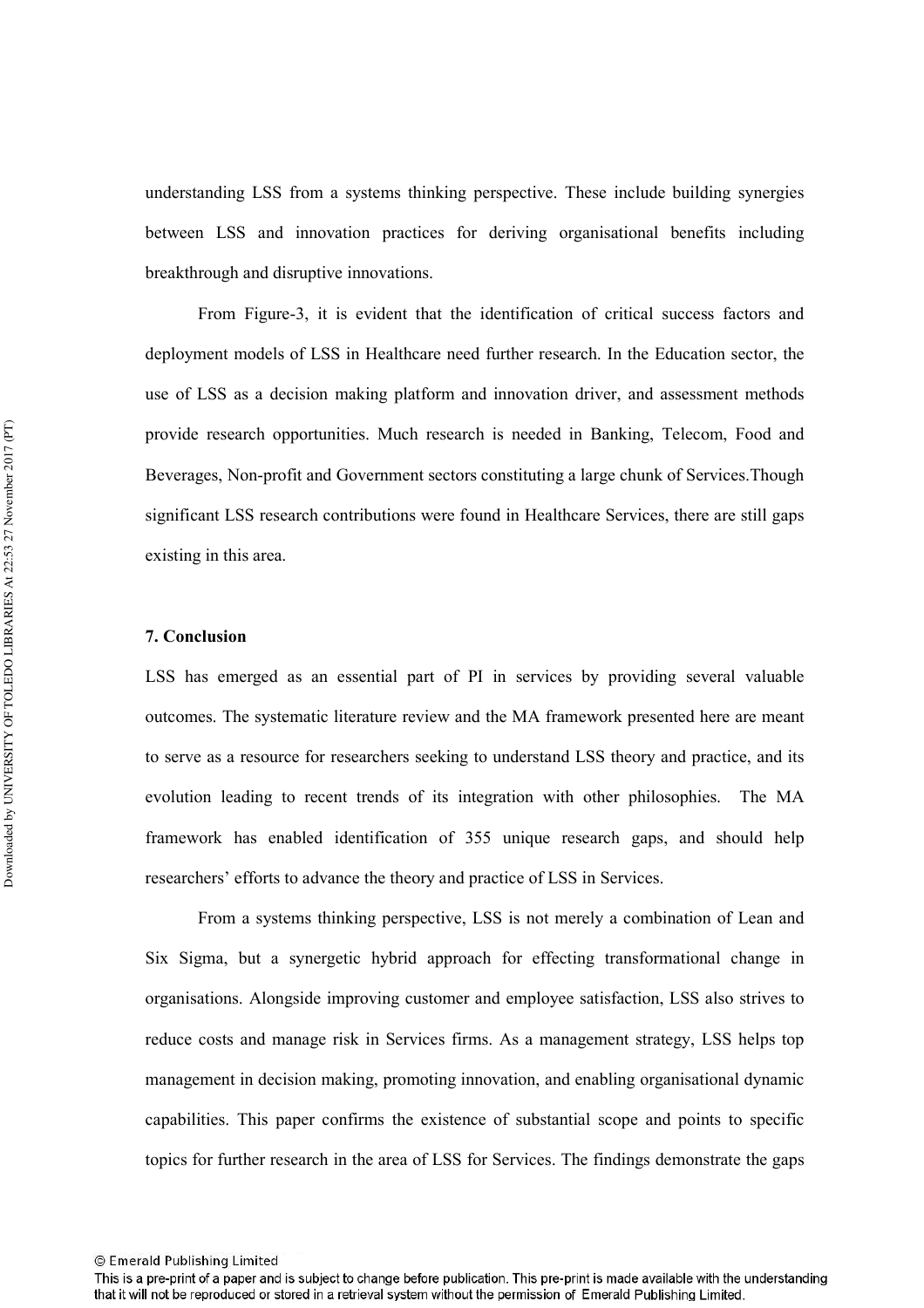in academic research on the subject. In addition, the study should enable organisational leaders and practitioners to understand LSS from a holistic perspective in the services context.

#### **REFERENCES:**

- 1. Achanga, P., Shehab, S., Roy, R., and Nelder, G. (2006). Critical success factors for lean implementation within SMEs. Journal of Manufacturing Technology Management, 17(4), 460–471
- 2. Adams, C.W. (2003), Six Sigma Deployment, Elsevier Science, New York, NY.
- 3. Albliwi, S., Antony, J., Abdul Halim Lim, S. and van der Wiele, T. (2014),"Critical failure factors of Lean Six Sigma: a systematic literature review", International Journal of Quality and Reliability Management, Vol. 31 No.9, pp.1012 - 1030
- 4. Albliwi, Saja Ahmed, Jiju Antony, and Sarina Abdul halim Lim. (2015) "A systematic review of Lean Six Sigma for the manufacturing industry." Business Process Management Journal 21.3
- 5. Aldarrab, A. (2006),"Application of Lean Six Sigma for patients presenting with ST/ elevation myocardial infarction: the Hamilton Health Sciences experience.", Healthcare quarterly Toronto, Vol.9 No.1, pp. 56-61
- 6. Aleem, S. (2013), "Translating 10 lessons from lean six sigma project in paper-based training site to electronic health record-based primary care practice: challenges and opportunities.", Quality management in health care,Vol. 22 No. 3, pp. 224–35.
- 7. Al-Hakim, L. and Gong, X. Y., 2012. On the day of surgery: how long does preventable disruption prolong the patient journey?. International Journal of Health Care Quality Assurance,  $25(4)$ ,, pp. 322-342.
- 8. Anand, G., Ward, P. T., and Tatikonda, M. V. (2010). Role of explicit and tacit knowledge in Six Sigma projects: An empirical examination of differential project success. Journal of Operations Management, 28(4), 303-315.
- 9. Andersson, R., Eriksson, H., and Torstensson, H. (2006). Similarities and differences between TQM, six sigma and lean. The TQM magazine,  $18(3)$ ,  $282-296$ .
- 10. Antony, J (2015),"Challenges in the deployment of LSS in the higher education sector", International Journal of Productivity and Performance Management, Vol. 64 Iss 6 pp. 893 – 899
- 11. Antony, J. (2004), "Some pros and cons of six sigma: an academic perspective", The TQM Magazine, Vol. 16 No. 4, pp. 303-6.
- 12. Antony, J. (2011),"Six Sigma vs Lean", International Journal of Productivity and Performance Management, Vol. 60 No.2, pp.185-190
- 13. Antony, J. (2014a),"Readiness factors for the Lean Six Sigma journey in the higher education sector", International Journal of Productivity and Performance Management, Vol. 63 No. 2, pp. 257 - 264

This is a pre-print of a paper and is subject to change before publication. This pre-print is made available with the understanding that it will not be reproduced or stored in a retrieval system without the permission of Emerald Publishing Limited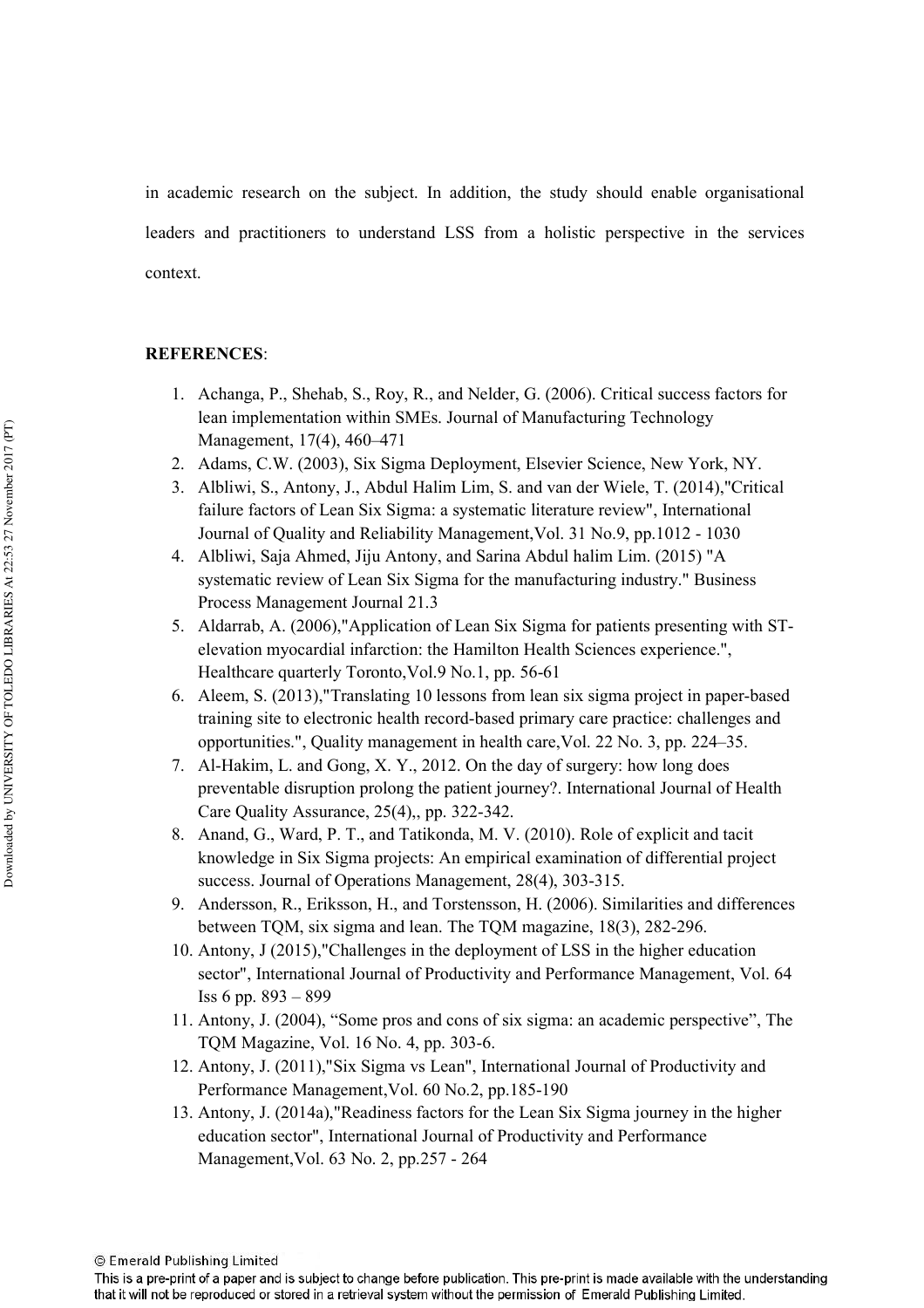- 14. Antony, J., Bhuller, A.S., Kumar, M., Mendibil, K. and Montgomery, D.C. (2012a)," Application of Six Sigma DMAIC methodology in a transactional environment", International Journal of Quality and Reliability Management, Vol. 29 No.1, pp.31 - 53
- 15. Antony, J., Krishan, N., Cullen, D. and Kumar, M. (2012b),"Lean Six Sigma for higher education institutions-HEIs", International Journal of Productivity and Performance Management, Vol. 61 No.8, pp.940 - 948
- 16. Antony, J., Kumar, M., and Rae Cho, B. (2007). Six sigma in Services organisations: Benefits, challenges and difficulties, common myths, empirical observations and success factors. International journal of quality and reliability management, 24(3), 294-311.
- 17. Antony, J., Setijono, D. and Dahlgaard, J.J. (2014),"Lean Six Sigma and Innovation an exploratory study among UK organisations", Total Quality Management and Business Excellence,DOI:10.1080/14783363.2014.959255
- 18. Antony, J.,(2006) "Six sigma for Services processes." Business Process Management Journal 12.2 : 234-248.
- 19. Arfmann, David, and G. Federico. "The Value of Lean in the Services Sector: A Critique of Theory and Practice." International Journal of Business and Social Science 5.2 (2014).
- 20. Arnheiter, E.D. and Maleyeff, J. (2005),"The integration of lean management and Six Sigma", The TQM Journal, Vol.  $17$  No.  $1$ , pp.  $5 - 18$
- 21. Arumugam, V., Antony, J. and Douglas, A. (2012),"Observation: a Lean tool for improving the effectiveness of Lean Six Sigma", The TQM Journal,Vol. 24 No.3, pp.275 - 287
- 22. Assarlind, M., Gremyr, I. and Backman, K. (2012), "Multi-faceted views on a Lean Six Sigma application", International Journal of Quality and Reliability Management, Vol. 22 No. 3, pp. 21-30.
- 23. Bamber, G.J., Stanton, P., Bartram, T. and Ballardie, R. (2014),"Human resource management, Lean processes and outcomes for employees: towards a research agenda", The International Journal of Human Resource Management,Vol. 25 No.1, pp. 2881-2891
- 24. Banuelas, R., Antony, J., and Brace, M. (2005). An application of Six Sigma to reduce waste. Quality and Reliability Engineering International,  $21(6)$ , 553-570.
- 25. Barnes, C. and Walker, R. (2010),"Improving corporate communications: Lean Six Sigma science has broad reach", Journal of Business Strategy, Vol. 31 No.1, pp.23 -36
- 26. Barney, M., 2002. Motorola's second generation. Six Sigma Forum Magazine 1 (3), 13–16.
- 27. Beck, M.J. and Gosik, K. (2015),"Redesigning an inpatient pediatric Services using Lean to improve throughput efficiency.", Journal of hospital medicine,Vol. 10 No.4
- 28. Bendell, T. (2005),"Structuring business process improvement methodologies", Total Quality Management and Business Excellence, Vol. 16 No. 8-9, pp.969-978
- 29. Bendell, T. (2006), "A review and comparison of six sigma and the lean organisations", The TQM Magazine, Vol. 18 No. 3, pp. 255-62.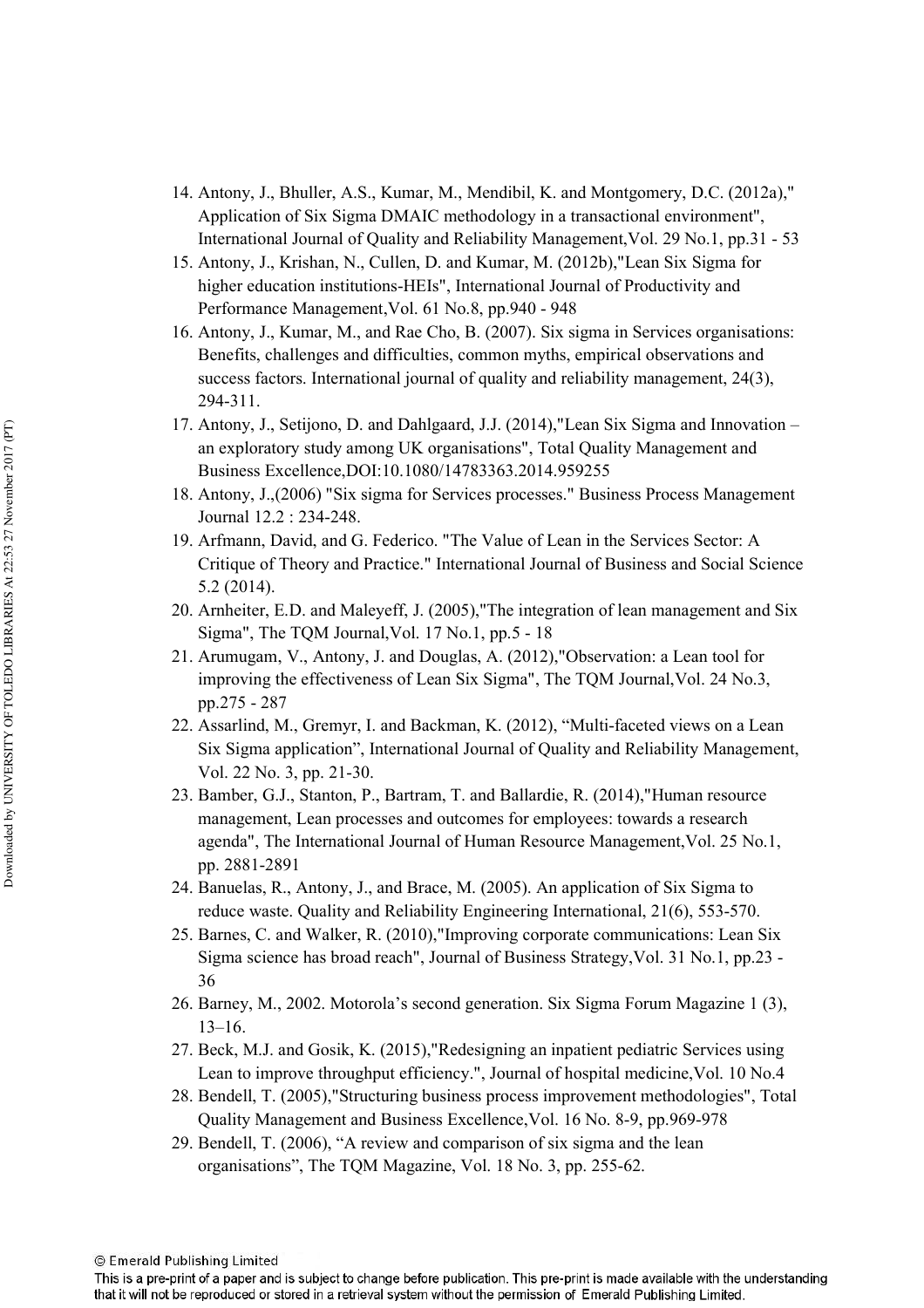- 30. Berger, R., 2013. Lean Management in the Financial Sector:. [Online] Available at: http://www.rolandberger.com/media/publications/2013-03-17-rbsc-pub-Lean management in the financial sector.html [Accessed 11 november 2013].
- 31. Bessant, John, Sarah Caffyn, and Maeve Gallagher (2001) "An evolutionary model of continuous improvement behaviour." Technovation, 67-77
- 32. Besseris, G. (2014), "Multi-factorial Lean Six Sigma product optimization for quality, leanness and safety", International Journal of Lean Six Sigma, Vol. 5 No. 3, pp.253 -278
- 33. Bhamu, Jaiprakash and Kuldip Singh Sangwan.(2014) "Lean manufacturing: literature review and research issues." International Journal of Operations and Production Management 34.7: 876-940.
- 34. Bhasin, Sanjay (2015), "Lean Management Beyond Manufacturing", Springer, NY
- 35. Bhat, S., Gijo, E.V. and Jnanesh, N.A. (2014),"Application of Lean Six Sigma methodology in the registration process of a hospital", International Journal of Productivity and Performance Management, Vol. 63 No.5, pp.613 - 643
- 36. Bicheno, J. (2004), The New Lean Toolbox, Picsie Books, Buckingham.
- 37. Bititci, U.S., Ackermann, F., Ates, A., Davies, J., Garengo, P., Gibb, S., MacBryde, J., Mackay, D., Maguire, C., van der Meer, R. and Shafti, F. (2011) "Managerial processes: business process that sustain performance" International Journal of Operations & Production Management,  $31(8)$ : 851-891.
- 38. Black, J. (2009),"Transforming the Patient Care Environment with Lean Six Sigma and Realistic Evaluation", Journal for Healthcare Quality,Vol. 31 No. 3, pp. 29–35.
- 39. Bowen, E.D. and Youngdahl, E.W. (1998), "'Lean' Services: in defense of a production-line approach", International Journal of Services Industry Management, Vol. 9 No. 3, pp. 207-225.
- 40. Braglia, M., Frosolini, M., and Zammori, F. (2009) "Uncertainty in value stream mapping analysis" International Journal of Logistics: Research and Applications, 12(6), 435-453.
- 41. Braverman, L.R. (2007),"BEST PRACTICES: Continuing Education's Role in Advancing Learning Organizations: The Center for Innovation in Lean and Six Sigma", The Journal of Continuing Higher Education, Vol. 55 No.2, pp. 17-22
- 42. Bullas, S. and Bryant, J. (2007),"Successful systems sustaining change.", Studies in health technology and informatics, Vol. 129 No.2, pp.1199-1203
- 43. Burgess, N. and Radnor, Z., 2013. Evaluating Lean in healthcare. International Journal of Health Care Quality Assurance, Vol. 26 No. 3, pp. 220-235.
- 44. Byrne, G., Lubowe, D. and Blitz, A. (2007),"Using a Lean Six Sigma approach to drive innovation", Strategy and Leadership,Vol. 35 No. 2, pp. 5–10.
- 45. Caldwell, C. (2006a),"A high quality of care: In health systems, achieving strategic results using lean Six sigma demands strong leadership", IEEE Engineering Management Review,Vol. 34 No.1
- 46. Caldwell, C. (2006b), "Lean-Six Sigma: tools for rapid cycle cost reduction.". Healthcare financial management : journal of the Healthcare Financial Management Association, Vol.  $60$  No.  $10$ , pp.  $96-108$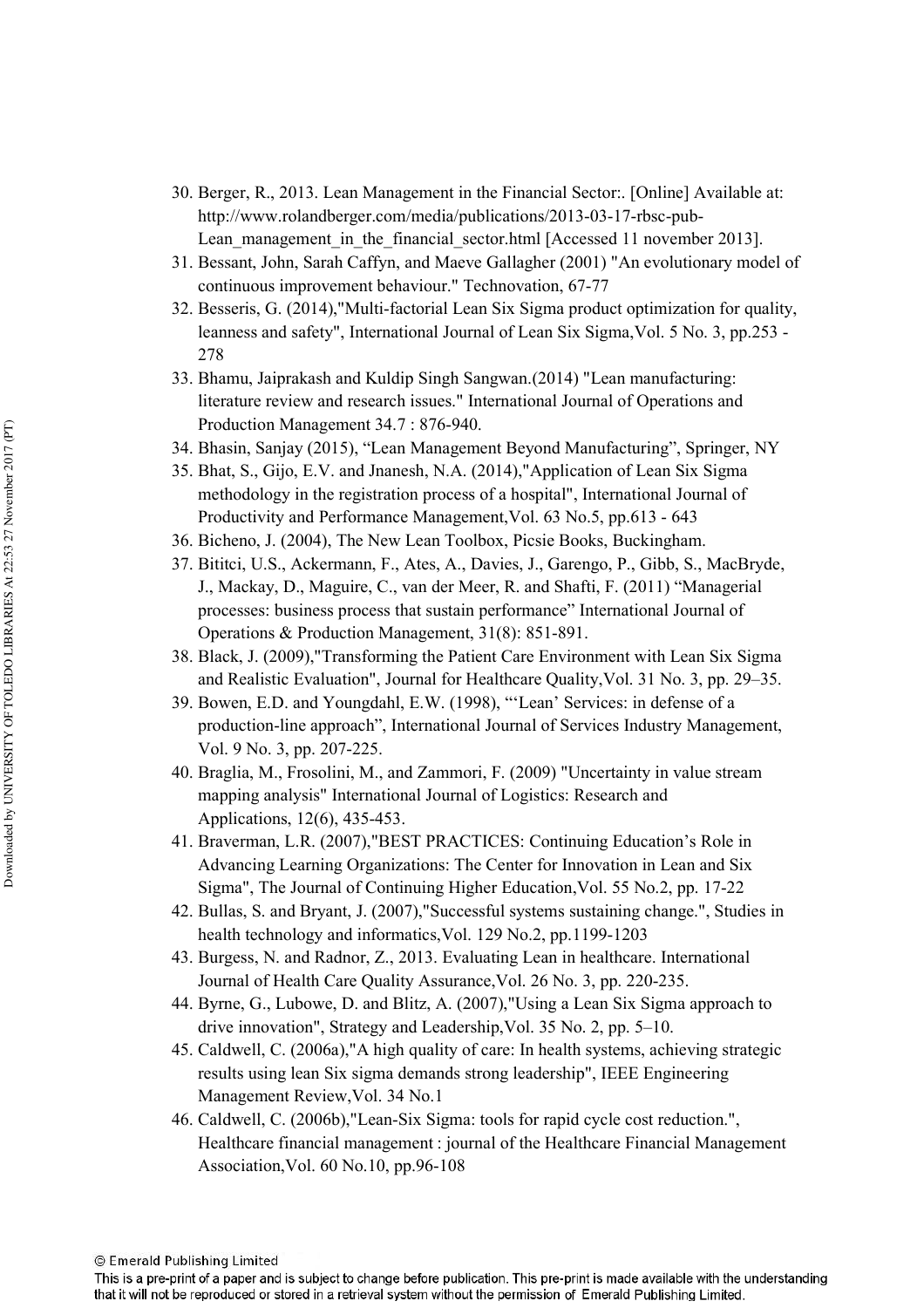- 47. Carboneau, C., Benge, E., Jaco, M.T. and Robinson, M. (2010),"A lean Six Sigma team increases hand hygiene compliance and reduces hospital-acquired MRSA infections by 51%.", Journal for healthcare quality : official publication of the National Association for Healthcare Quality, Vol. 32 No. 4, pp. 61-70
- 48. Chaplin, L. and T.J. O'Rourke, S. (2014),"Lean Six Sigma and marketing: a missed opportunity", International Journal of Productivity and Performance Management, Vol. 63 No. 5, pp.665 - 674
- 49. Chassin, R. (2008),"The Six Sigma initiative at Mount Sinai Medical Center.", The Mount Sinai journal of medicine,Vol. 75 No. 1, pp. 45–52.
- 50. Chen, M. and Lyu, J. (2009),"A Lean Six-Sigma approach to touch panel quality improvement", Production Planning and Control, Vol. 20 No.5, pp. 445-454
- 51. Cheng, C.-Y. and Chang, P.-Y. (2012),"Implementation of the Lean Six Sigma framework in non-profit organisations: A case study", Total Quality Management and Business Excellence, Vol.23 No.3, pp. 431-447
- 52. Chiarini, A. (2011),"Japanese total quality control, TQM, Deming's system of profound knowledge, BPR, Lean and Six Sigma", International Journal of Lean Six Sigma, Vol. 2 No. 4, pp. 332 - 355
- 53. Chiarini, A. (2012),"Risk management and cost reduction of cancer drugs using Lean Six Sigma tools", Leadership in Health Services,Vol. 25 No. 4, pp. 318–330.
- 54. Chiarini, A. (2014),"A proposed audit pattern for the shop/floor processes in TQM, Lean Six Sigma and ISO 9001 environments", International Journal of Services and Operations Management, Vol. 18 No.2, pp.159-178
- 55. Chiarini, A. and Bracci, E. (2013),"Implementing Lean Six Sigma in healthcare: issues from Italy", Public Money and Management, Vol.3 No.5, pp.361-368
- 56. Clegg, B., Rees, C. and Titchen, M. (2010),"A study into the effectiveness of quality management training", The TQM Journal, Vol. 22 No.2, pp.188 - 208
- 57. Corbett, L.M. (2011),"Lean Six Sigma: the contribution to business excellence", International Journal of Lean Six Sigma,Vol. 2 No. 2, pp. 118–131.
- 58. Corning, P.A., (2002), "The re-emergence of emergence: A venerable concept in search of a theory", Complexity,  $7(6)$ , pp. 18-30.
- 59. Dahlgaard, J.J. and Dahlgaard ‐Park, S.M. (2006),"Lean production, six sigma quality, TQM and company culture", The TQM Journal, Vol. 18 No.3, pp.263 - 281
- 60. Dahlgaard-Park, S.M., Chen, C.-K., Jang, J.-Y. and Dahlgaard, J.J. (2013),"Diagnosing and prognosticating the quality movement – a review on the 25 years quality literature 1987–2011", Total Quality Management and Business Excellence, Vol. 24 No. 1, pp.  $1-18$
- 61. De Koeijer, R.J., Paauwe, J. and Huijsman, R. (2014),"Toward a conceptual framework for exploring multilevel relationships between Lean Management and Six Sigma, enabling HRM, strategic climate and outcomes in healthcare", The International Journal of Human Resource Management,Vol. 25 No. 21, pp. 2911– 2925.
- 62. Delgado, C., Ferreira, M. and Branco, M.C. (2010),"The implementation of lean Six Sigma in financial Services organizations", Journal of Manufacturing Technology Management,Vol. 21 No. 4, pp. 512–523.

This is a pre-print of a paper and is subject to change before publication. This pre-print is made available with the understanding that it will not be reproduced or stored in a retrieval system without the permission of Emerald Publishing Limited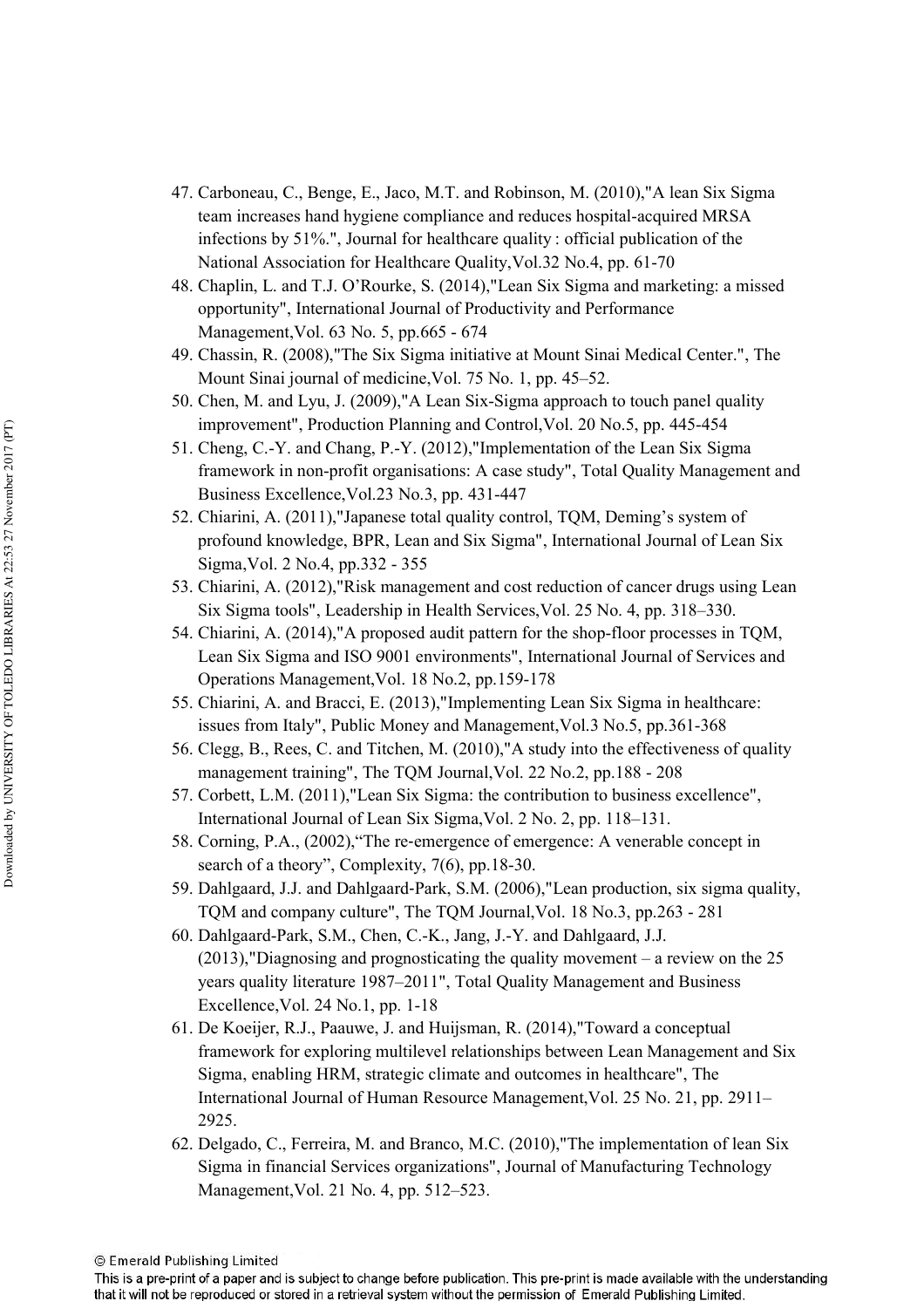- 63. DelliFraine, J. L., Langabeer, J. R., and Nembhard, I. M. (2010). Assessing the evidence of Six Sigma and Lean in the health care industry. Quality Management in Healthcare, 19(3), 211-225.
- 64. Desai, D. A., Kotadiya, P., Makwana, N., and Patel, S. (2015) "Curbing variations in packaging process through Six Sigma way in a large-scale food-processing industry". Journal of Industrial Engineering International,  $11(1)$ ,  $119-129$ .
- 65. Díaz, A., Pons, J. and Solís, L., 2012. Improving healthcare Services: lean lessons from Aravind. Int. J. Business Excellence, Vol. 5, No. 4, p. 413–428.
- 66. Doman, M. S., 2011. A new lean paradigm in higher education: a case study.. Quality Assurance in Education,  $19(3)$ , pp.  $248-262$ .
- 67. Dora, M. and Gellynck, X. (2015),"Lean Six Sigma Implementation in a Food Processing SME: A Case Study", Quality and Reliability Engineering International, doi: 10.1002/qre.1852.
- 68. Duarte, B., Montgomery, D., Fowler, J. and Konopka, J. (2012),"Deploying LSS in a global enterprise – project identification", International Journal of Lean Six Sigma, Vol. 3 No. 3, pp. 187 - 205
- 69. Elg, M., Gremyr, I., Hellström, A. and Witell, L. (2011),"The role of quality managers in contemporary organisations", Total Quality Management and Business Excellence,Vol. 22 No. 8, pp. 795–806.
- 70. Ellis, S.C., Goldsby, T.J., Bailey, A.M. and Oh, J.-Y. (2014), Teaching Lean Six Sigma within A Supply Chain Context: The Airplane Supply Chain Simulation", Decision Sciences Journal of Innovative Education,Vol. 12 No. 4, pp. 287–319.
- 71. Elshennawy, A.K. (2004),"Quality in the New Age and the Body of Knowledge for Quality Engineers", Total Quality Management and Business Excellence,Vol. 15 No. 5-6, pp. 603-614.
- 72. Esimai, G. (2005). Lean Six Sigma reduces medication errors. Quality progress, 38(4), 51.
- 73. Fornari, A. and Maszle, G. (2004),"Lean Six Sigma Leads Xerox", Six Sigma Forum Magazine,Vol. 3 No. 4, pp. 11 – 16.
- 74. Found, P. and Harrison, R. (2012),"Understanding the lean voice of the customer", International Journal of Lean Six Sigma,Vol. 3 No. 3, pp. 251–267.
- 75. Franchetti, M. and Barnala, P. (2013),"Lean six sigma at a material recovery facility: a case study", International Journal of Lean Six Sigma,Vol. 4 No. 3, pp. 251–264.
- 76. Furterer, S. and Elshennawy, A.K. (2005),"Implementation of TQM and lean Six Sigma tools in local government: a framework and a case study", Total Quality Management and Business Excellence, Vol. 16 No. 10, pp. 1179-1191
- 77. Gamal Aboelmaged, Mohamed.(2010) "Six Sigma quality: a structured review and implications for future research." International Journal of Quality and Reliability Management 27.3: 268-317
- 78. Gates. R(2007),"Deployment: start off on the right foot lean six sigma", Quality Progress.http://www.asq.org/quality-progress/2007/08/lean/deployment-start-off-onthe-right-foot.pdf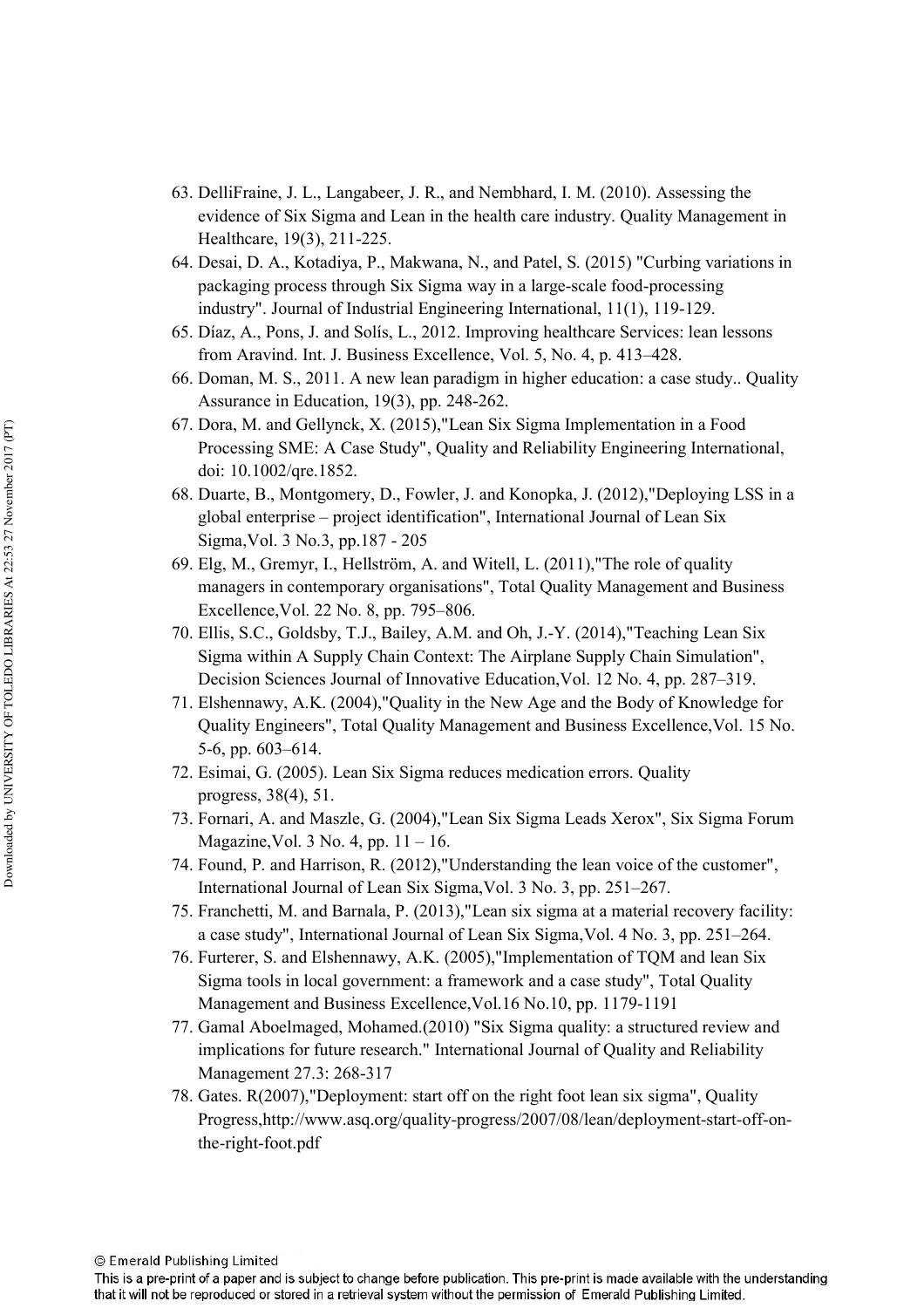- 79. Geier, J. (2011),"Embedding Lean Six Sigma into everyday use ensures sustainable culture change at Xerox", Global Business and Organizational Excellence,30: 17–26. doi: 10.1002/joe.20402
- 80. George (2003), Lean Six Sigma for Services: How to Use Lean Speed and Six Sigma Quality to Improve Services and Transactions. McGraw/Hill: USA
- 81. George Michael, L. (2002) "Lean Six Sigma: Combining Six Sigma Quality with Lean Speed."
- 82. Gibbons, P.M. and Burgess, S.C. (2010),"Introducing OEE as a measure of lean Six Sigma capability", International Journal of Lean Six Sigma,Vol. 1 No. 2, pp. 134– 156.
- 83. Gibbons, P.M., Kennedy, C., Burgess, S. and Godfrey, P. (2012),"The development of a value improvement model for repetitive processes VIM", International Journal of Lean Six Sigma, Vol.  $3$  No.  $4$ , pp.  $315 - 338$
- 84. Gijo, E. V. and Antony, J. (2013),"Reducing patient waiting time in outpatient department using lean six sigma methodology", Quality and Reliability Engineering International,Vol. 26 No. 4, pp. 253–267.
- 85. Goh, T. N. (2002). A strategic assessment of Six Sigma. Quality and Reliability Engineering International,  $18(5)$ ,  $403-410$ .
- 86. Goh, T.N. (2011),"Six Triumphs and Six Tragedies of Six Sigma", Quality Engineering,Vol. 22 No. 4, pp. 299–305.
- 87. Goldis, A.L. (2013),"Selection of problem solving techniques and their popularity among internet users", International Journal of Lean Six Sigma,Vol. 4 No. 4, pp. 348– 354.
- 88. Guarraia, P., Carey, G., Corbett, A. and Neuhau, K. (2008), Lean Six Sigma for the Services Industry, Bain and Company, Boston, MA
- 89. Hatzakis, E. D. M., Nair, S. K., and Pinedo, M. (2010). "Operations in financial Services—An overview". Production and Operations Management, 19(6), 633-664.
- 90. Heckl, D., Moormann, J. and Rosemann, M. (2010), "Uptake and success factors of Six Sigma in the financial Services industry", Business Process Management Journal, Vol. 16 No. 3, pp. 436-72
- 91. Hess, J.D. and Benjamin, B. a. (2015),"Applying Lean Six Sigma within the university: opportunities for process improvement and cultural change", International Journal of Lean Six Sigma, Vol. 6 No.3, pp.249 - 262
- 92. Hilton, R.J. and Sohal, A. (2012),"A conceptual model for the successful deployment of Lean Six Sigma", International Journal of Quality and Reliability Management, Vol. 29 No. 1, pp.  $54 - 70$
- 93. Hindo, B., 2007. At 3M, a struggle between efficiency and creativity. Business Week (August), 8–14.
- 94. Hines, P., Holweg, M. and Rich, N. (2004), "Learning to evolve: a review of contemporary lean thinking", International Journal of Operations and Production Management, Vol. 24 No. 10, pp. 994-1011.
- 95. Hoerl, R. W., and Gardner, M. M. (2010). Lean Six Sigma, creativity, and innovation. International Journal of Lean Six Sigma,  $1(1)$ ,  $30-38$ .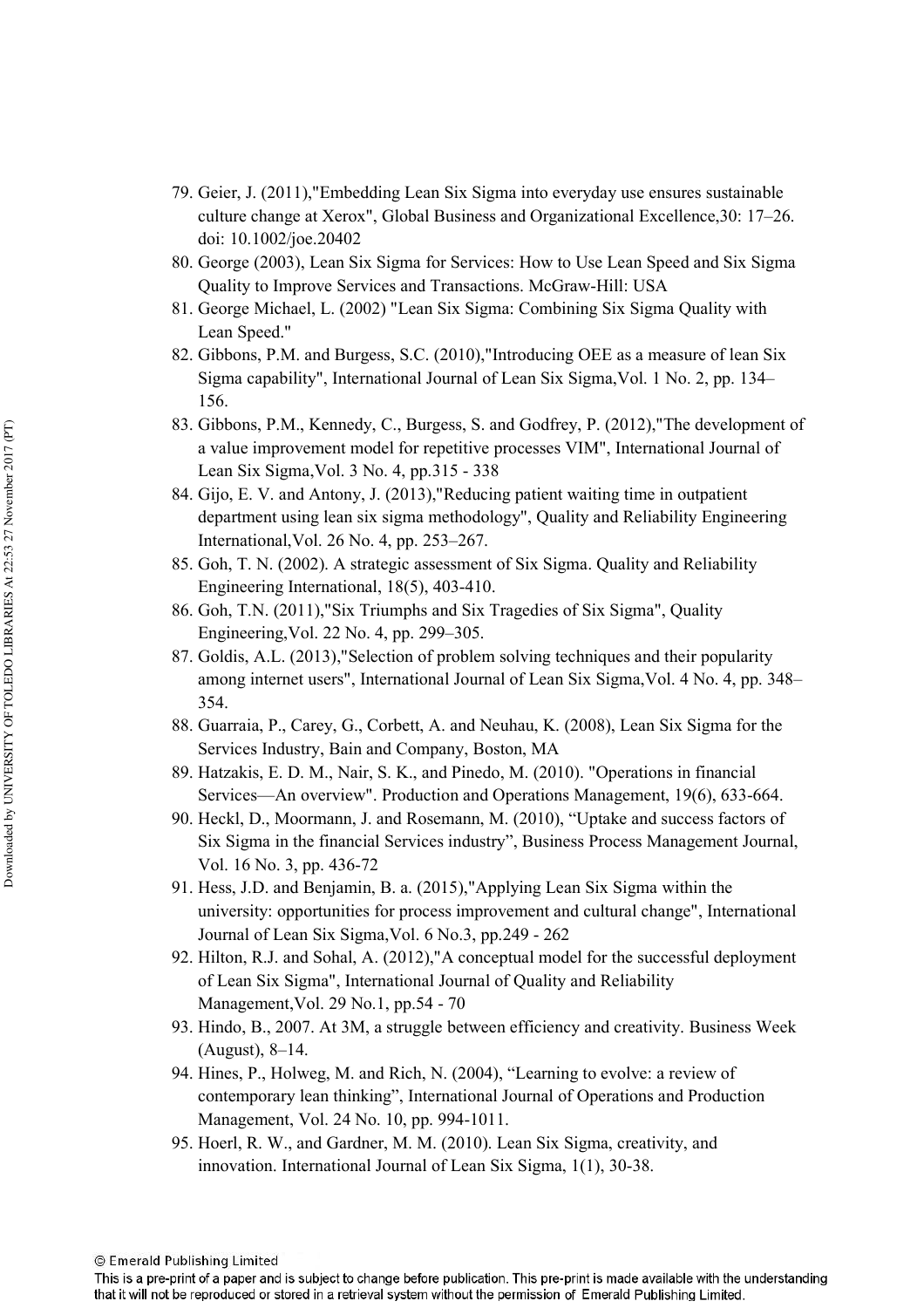- 96. Hoerl, R.W. (2001), "Six sigma black belts: what do they need to know?", Journal of Quality Technology, Vol. 33 No. 4, pp. 391-435 (with discussion).
- 97. Hoerl, R.W. and Gardner, M.M. (2010),"Lean Six Sigma, creativity, and innovation", International Journal of Lean Six Sigma,Vol. 1 No. 1, pp. 30–38.
- 98. Holden, R. J. H. G., 2012. From group work to teamwork: A case study of "Lean" rapid process improvement in the ThedaCare Information Technology Department. IIE Transactions on Healthcare Systems Engineering, 2(3), pp. 190-201.
- 99. Holmes, M.C., Kumar, A. and Jenicke, L.O. (2005), "Improving the effectiveness of the academic delivery process utilizing six sigma", Issues in Information Systems, Vol. 2 No. 1, pp. 353-9
- 100. IBEF (2015), http://www.ibef.org/industry/Services.aspx
- 101. Improta, G., Balato, G., Romano, M., Carpentieri, F., Bifulco, P., Alessandro Russo, M., Rosa, D., et al. (2015),"Lean Six Sigma: a new approach to the management of patients undergoing prosthetic hip replacement surgery.", Journal of evaluation in clinical practice,Vol. 21 No. 4, pp. 662–72.
- 102. Isaksson, R., Kuttainen, C. and Garvare, R., 2013. Lean Higher Education And Lean Research.. Verona, Retrieved from http://www.diva/ portal.org/smash/record.jsf?pid=diva2:683756.
- 103. Janet H Sanders, T.K. (2015),"Improving ED specimen TAT using Lean Six Sigma", International Journal of Health Care Quality Assurance,Vol. 28 No. 5, pp. 428–440.
- 104. Jayaraman, K., Kee, T.L. and Soh, K.L. (2012),"The perceptions and perspectives of Lean Six Sigma practitioners", The TQM Journal,Vol. 24, No. 5, pp.433 - 446
- 105. Jenica, P.A., Mihai, D. and Sorin, A. (2010),"Using Lean Six Sigma as a Motivational Tool for Processes Improvement", Annals of the University of Oradea,Vol. 19 No. 2, pp. 438 – 442.
- 106. Jeyaraman, K. and Teo, L.K. (2010),"A conceptual framework for critical success factors of lean Six Sigma", International Journal of Lean Six Sigma,Vol. No.3, pp.191 - 215
- 107. Jovanović, R., Delić, M., Kamberović, B., Vulanović, S. and Radlovački, V. (2013),"Planning the use of lean six sigma as a framework for blood bank management improvements", International Journal of Industrial Engineering and Management,Vol. 4 No. 4, pp. 237 – 244.
- 108. Kanakana, M. G., Pretorius, J. H., and van Wyk, B. J. (2012)."Applying lean Six Sigma in engineering education at Tshwane University of Technology". InProceedings of the 2012 International Conference on Industrial Engineering and Operations Management (pp. 211-220).
- 109. Kanigolla, D., Cudney, E. a and Corns, S.M. (2014),"Enhancing engineering education using project/based learning for Lean and Six Sigma", International Journal of Lean Six Sigma,Vol. 5 No. 1, pp. 45–61.
- 110. Karthi, S., Devadasan, S., Selvaraju, K., Sreenivasa, C.G. and Sivaram, N.M. (2014),"Transforming into a Lean Six Sigma Enterprise Through ISO 9001 Standard/

This is a pre-print of a paper and is subject to change before publication. This pre-print is made available with the understanding that it will not be reproduced or stored in a retrieval system without the permission of Emerald Publishing Limited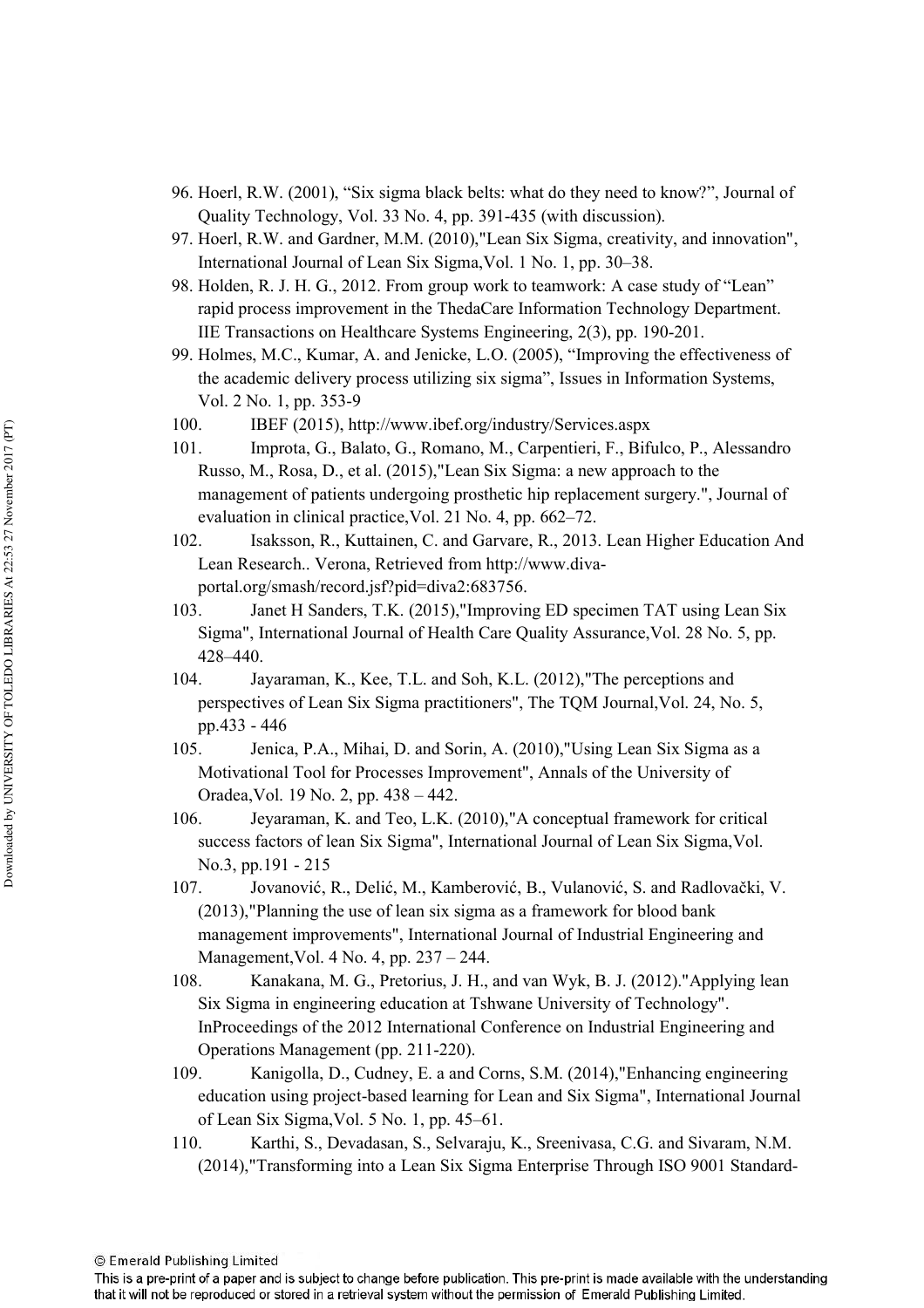Based Quality Management System", Journal of Enterprise Transformation,Vol. 4 No. 2, pp. 100–122.

- 111. Karthi, S., Devadasan, S.R. and Murugesh, R. (2011),"Integration of Lean Six‐Sigma with ISO 9001:2008 standard", International Journal of Lean Six Sigma,Vol. 2 No. 4, pp. 309–331.
- 112. Karthi, S., Devadasan, S.R., Selvaraju, K., Sivaram, N.M. and Sreenivasa, C.G. (2013),"Implementation of Lean Six Sigma through ISO 9001:2008 based QMS: a case study in a textile mill", The Journal of The Textile Institute,Vol. 104 No. 10, pp. 1089–1100.
- 113. Kheradia, A. (2011),"TALEVAS model: an integrated quality methodology", The TQM Journal,Vol. 23 No. 4, pp. 403–422.
- 114. Kim, D. S. (2010). "Eliciting success factors of applying Six Sigma in an academic library". Performance Measurement and Metrics, $11(1)$ ,  $25-38$ .
- 115. Kondo, Y., (1998) "Hoshin kanri-a participative way of quality management in Japan", The TQM Magazine,  $10(6)$ , pp.425-431.
- 116. Koning, H. De and Does, R.J.M.M. (2008),"Lean Six Sigma in financial Services ", International Journal of Six Sigma and Competitive Advantage,Vol.4 No.1, pp.1-17
- 117. Koning, H. de, Does, R.J.M.M., Groen, A., Kemper, B.P.H., de Koning, H., Does, R.J.M.M., Groen, A., et al. (2010),"Generic Lean Six Sigma project definitions in publishing", International Journal of Lean Six Sigma,Vol. 1 No. 1, pp. 39–55.
- 118. Koning, H., Verver, J.P.S., Heuvel, J., Bisgaard, S. and Does, R.J.M.M. (2006),"Lean Six Sigma in Healthcare", Journal for Healthcare Quality,Vol. 28 No. 2, pp. 4–11.
- 119. Kornfeld, B. and Kara, S. (2013),"Selection of Lean and Six Sigma projects in industry", International Journal of Lean Six Sigma,Vol. 4 No. 1, pp. 4–16.
- 120. Kreuzer, E., Schäfer, A. and Aschbacher, H., 2011. The Concept of Services Strategy Scorecard - an Integrated Approach for Lean Services Engineering and Services Improvement
- 121. Kumar, M. and Antony, J. (2008),"Comparing the quality management practices in UK SMEs", Industrial Management and Data Systems,Vol. 108 No. 9, pp. 1153–1166.
- 122. Kumar, M., Antony, J. and Douglas, A. (2009),"Does size matter for Six Sigma implementation?", The TQM Journal,Vol. 21 No. 6, pp. 623–635.
- 123. Kumar, M., Antony, J., Singh, R.K., Tiwari, M.K. and Perry, D. (2006),"Implementing the Lean Sigma framework in an Indian SME: a case study", Production Planning and Control,Vol. 17 No. 4, pp. 407–423.
- 124. Kumar, S., Choe, D. and Venkataramani, S. (2012),"Achieving customer Services excellence using Lean Pull Replenishment", International Journal of Productivity and Performance Management,Vol. 62 No. 1, pp. 85–109.
- 125. Kunonga. E .. Whitty P. and SingletonS. (2010). The applicability of hoshin kanri for strategic planning and deployment in the public sector: a case study from NHS North East. journal of Management  $&$  Marketing in Healthcare, 3(1). 87-97

Downloaded by UNIVERSITY OF TOLEDO LIBRARIES At 22:53 27 November 2017 (PT) Downloaded by UNIVERSITY OF TOLEDO LIBRARIES At 22:53 27 November 2017 (PT)

This is a pre-print of a paper and is subject to change before publication. This pre-print is made available with the understanding that it will not be reproduced or stored in a retrieval system without the permission of Emerald Publishing Limited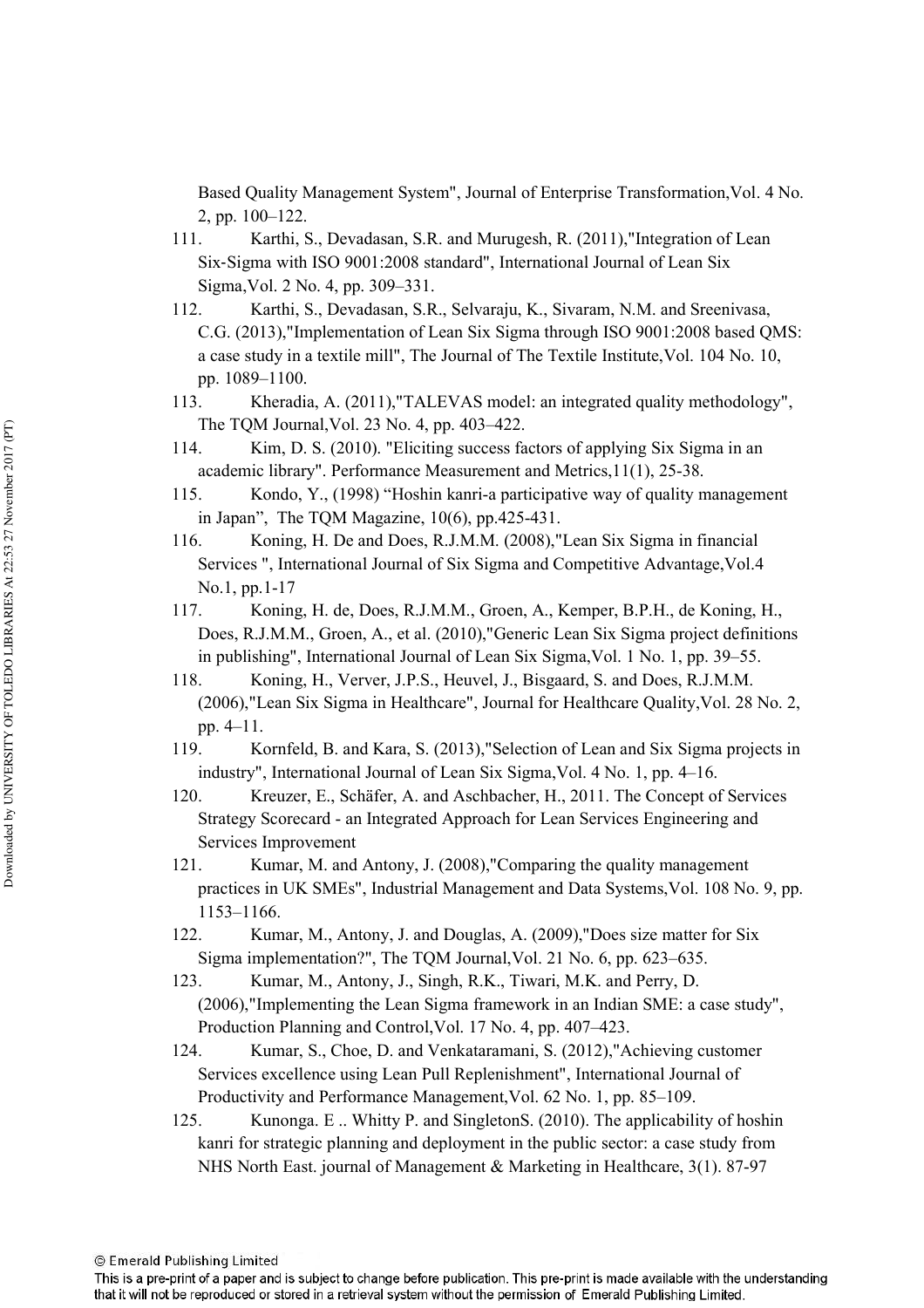- 126. Ladhari, R., (2009). Services quality, emotional satisfaction, and behavioural intentions: A study in the hotel industry. Managing Services Quality,  $19(3)$ ,  $308 -$ 331.
- 127. LaGanga, L. R., 2011. Lean Services operations: Reflections and new directions for capacity expansion in outpatient clinics. Journal of Operations Management, 29(5), p. 422–433.
- 128. Langabeer, J.R., DelliFraine, J.L., Heineke, J. and Abbass, I. (2009),"Implementation of Lean and Six Sigma quality initiatives in hospitals: A goal theoretic perspective", Operations Management Research, Vol. 2 No. 1-4, pp. 13–27.
- 129. Langstrand, J., Cronemyr, P. and Poksinska, B. (2014),"Practise what you preach: quality of education in education on quality", Total Quality Management and Business Excellence,
- 130. Laureani, A. and Antony, J. (2010),"Reducing employees' turnover in transactional Services: a Lean Six Sigma case study", International Journal of Productivity and Performance Management,Vol. 59 No. 7, pp. 688–700.
- 131. Laureani, A. and Antony, J. (2011),"Standards for Lean Six Sigma certification", International Journal of Productivity and Performance Management,Vol. 61 No. 1, pp. 110–120.
- 132. Laureani, A. and Antony, J. (2012),"Critical success factors for the effective implementation of Lean Sigma", International Journal of Lean Six Sigma,Vol. 3 No. 4, pp. 274–283.
- 133. Laureani, A., and Antony, J (2015): Leadership characteristics for Lean Six Sigma, Total Quality Management and Business Excellence, DOI:10.1080/14783363.2015.1090291
- 134. Laureani, A., Antony, J. and Douglas, A. (2010),"Lean six sigma in a call centre: a case study", International Journal of Productivity and Performance Management,Vol. 59 No. 8, pp. 757–768.
- 135. Laureani, A., Brady, M. and Antony, J. (2013),"Applications of Lean Six Sigma in an Irish hospital", Leadership in Health Services,Vol. 26 No. 4, pp. 322– 337.
- 136. Lee, K.K., Ree, S. and Park, Y.H. (2005),"A Study of Lean DFSS through the Creative Value Design", Asian Journal on Quality,Vol. 6 No. 3, pp. 121–131.
- 137. Lertwattanapongchai, S. and William Swierczek, F. (2014),"Assessing the change process of Lean Six Sigma: a case analysis", International Journal of Lean Six Sigma,Vol. 5 No. 4, pp. 423–443.
- 138. Less, O. (2005),"Lean six sigma reduces medication errors", QUALITY PROGRESS,Vol. 38 No. 4, p51
- 139. Lokkerbol, J., Does, R., Mast, J. de and Schoonhoven, M. (2012)," Improving processes in financial Services organizations: where to begin?", International Journal of Quality and Reliability Management, Vol. 29 No. 9, pp. 981 - 999
- 140. Mabin,V. J., and Balderstone, S. J., (2003) "The performance of the theory of constraints methodology: Analysis and discussion of successful TOC applications", International Journal of Operations & Production Management, Vol. 23 Iss: 6, pp.568 – 595

<sup>©</sup> Emerald Publishing Limited

This is a pre-print of a paper and is subject to change before publication. This pre-print is made available with the understanding that it will not be reproduced or stored in a retrieval system without the permission of Emerald Publishing Limited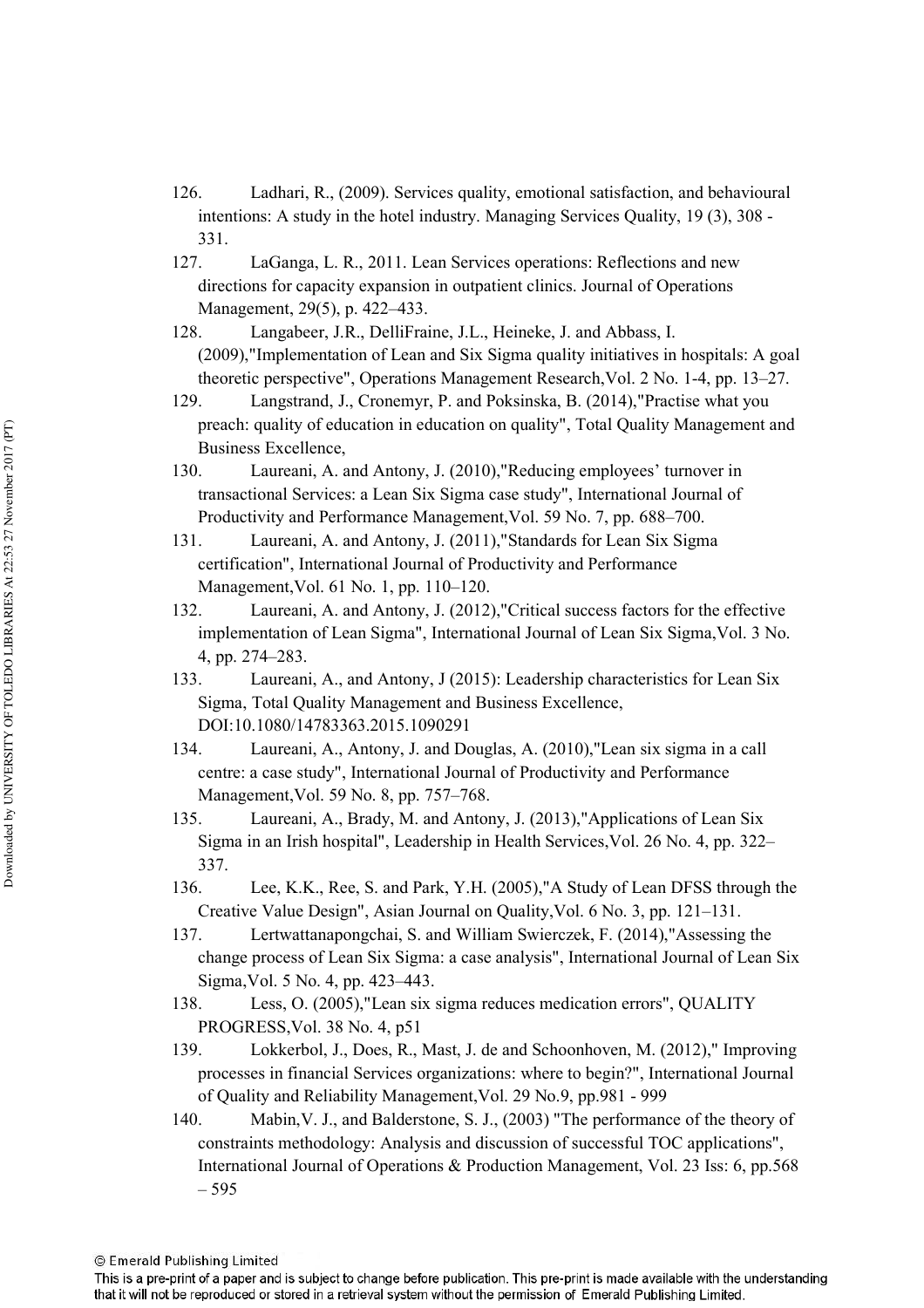- 141. Madu, C.N. (2014),"Disaster relief supply chain quality management", International Journal of Quality and Reliability Management, Vol. 31 No.9, pp.1052 -1067
- 142. Maguad, B.A. (2006)," The modern quality movement: Origins, development and trends", Total Quality Management and Business Excellence,Vol. 17 No.2, pp.179-203
- 143. Majer, H. (2007), "Technology measurement: the functional approach", Technological Forecasting and Social Change, Vol. 27, pp. 33-51.
- 144. Maleyeff. J., Edward A., and Venkateswaran, V. (2012) "The continuing evolution of Lean Six Sigma", The TQM Journal, Vol. 24 Iss:  $6$ , pp.  $542 - 555$
- 145. Malik, A. and Blumenfeld, S. (2012),"Six Sigma, quality management systems and the development of organisational learning capability", International Journal of Quality and Reliability Management,Vol. 29 No. 1, pp. 71–91.
- 146. Malladi, S., Dominic, P. and Kamil, A., 2011. Lean principles in IT Services: a case study on implementation and best practices. Int. J. Business Information Systems, Vol.8, No.3,, pp. 247-268.
- 147. Manville, G., Greatbanks, R., Krishnasamy, R., and Parker, D. W. (2012). Critical success factors for Lean Six Sigma programmes: a view from middle management. International Journal of Quality and Reliability Management, 29(1), 7-20.
- 148. Marcus, A and Lise, A(2013),"Forces affecting one Lean Six Sigma adoption process", International Journal of Lean Six Sigma,Vol. 5 No. 3, pp. 1–16.
- 149. Marti, F. (2005),"Lean Six Sigma method in Phase 1 clinical trials: a practical example", The Quality Assurance Journal,Vol. 9 No. 1, pp. 35–39.
- 150. Martinez, D. and Gitlow, H.S. (2011),"Optimizing employee time in a purchasing department: a Six Sigma case study", International Journal of Lean Six Sigma,Vol. 2 No. 2, pp. 180–190.
- 151. McAdam, R., Shirley-Ann Hazlett, Galbraith, B., (2014) "The role of performance measurement models in multi level alignment: An exploratory case analysis in the utilities sector", International Journal of Operations and Production Management, Vol. 34 Iss: 9, pp.1153 - 1183
- 152. McLean, R. and Antony, J. (2014),"Why continuous improvement initiatives fail in manufacturing environments? A systematic review of the evidence", International Journal of Productivity and Performance Management,Vol. 63 No. 3, pp. 370–376.
- 153. Meredith, J. O. et al., 2011. Are we operating effectively? A lean analysis of operating theatre changeovers. Operations Management Research, 4(3-4), 89–98. doi. Operations Management Research, 4(3-4),, p. 89–98.
- 154. Meza, D. and Jeong, K.-Y. (2013),"Measuring efficiency of lean six sigma project implementation using data envelopment analysis at Nasa", Journal of Industrial Engineering and Management,Vol. 6 No. 2, doi:10.3926/jiem.582.
- 155. Miguel, P.A.C. and Carvalho, M.M. De. (2014),"Benchmarking Six Sigma implementation in Services companies operating in an emerging economy", Benchmarking: An International Journal,Vol. 21 No. 1, pp. 62–76.

This is a pre-print of a paper and is subject to change before publication. This pre-print is made available with the understanding that it will not be reproduced or stored in a retrieval system without the permission of Emerald Publishing Limited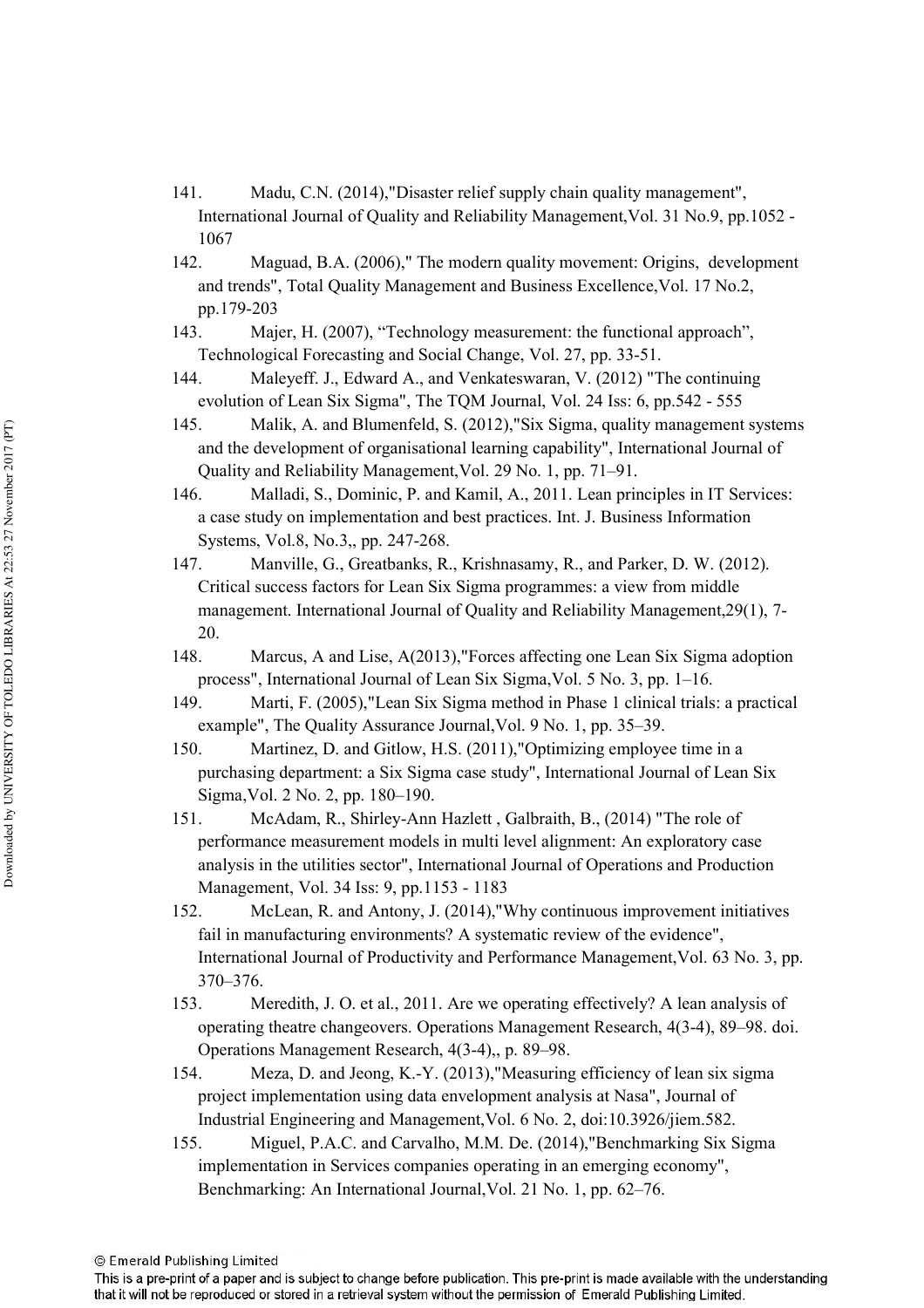- 156. Mika, G. (2006), "Six Sigma isn't lean", Manufacturing Engineering, Vol. 137 No. 1.
- 157. Mohsen, F., Mohamed, I. and Mumtaz, U(2015),"Improving university facilities Services using Lean Six Sigma : a case study", Journal of Facilities Management, Vol.  $13$  No.  $1$ , pp.  $70 - 84$
- 158. Montgomery, D.C. (2010),"A modern framework for achieving enterprise excellence", International Journal of Lean Six Sigma,Vol. 1 No. 1, pp. 56–65.
- 159. Morrow, E., Robert, G., Maben, J. and Griffiths, P., 2012. Implementing large-scale quality improvement: Lessons from The Productive Ward: Releasing Time to Care™. International Journal of Health Care Quality Assurance, 25(4), p. 237–253.
- 160. Muller-Merbach, H. (1976) "The Use of Morphological Techniques for OR-Approaches to Problems. In: Operations Research" Amsterdam, New York, Oxford. North-Holland publishing company, pp. 127-139
- 161. Murphy, S.A. (2009),"Leveraging lean Six Sigma to culture, nurture, and sustain assessment and change in the academic library environment", College and Research Libraries,Vol. 70.
- 162. Nabhani, F. and Shokri, A. (2009),"Reducing the delivery lead time in a food distribution SME through the implementation of six sigma methodology", Journal of Manufacturing Technology Management,Vol. 20 No. 7, pp. 957–974.
- 163. Nakhai, B., Neves, J.S., 2009. The challenges of Six Sigma in improving Services quality. International Journal of Quality and Reliability Management 26 (7), 663–684.
- 164. Naslund, (2008) "Lean, six sigma and lean sigma: fads or real process improvement methods?", Business Process Management Journal, Vol. 14 Iss: 3, pp.269 - 287
- 165. Näslund, D. (2013),"Lean and six sigma critical success factors revisited", International Journal of Quality and Services Sciences,Vol. 5 No. 1, pp. 86–100.
- 166. Nicholas, J., 2016. Hoshin kanri and critical success factors in quality management and lean production. Total Quality Management & Business Excellence,  $27(3-4)$ , pp.250-264.
- 167. Nicolay, C.R., Purkayastha, S., Greenhalgh, A., Benn, J., Chaturvedi, S., Phillips, N. and Darzi, A. (2012),"Systematic review of the application of quality improvement methodologies from the manufacturing industry to surgical healthcare.", The British journal of surgery,Vol. 99 No. 3, pp. 324–35.
- 168. Nicoletti, B. (2013),"Lean Six Sigma and digitize procurement", International Journal of Lean Six Sigma,Vol. 4 No. 2, pp. 184–203.
- 169. Niemeijer, G.C., Flikweert, E., Trip, A., Does, R.J.M.M., Ahaus, K.T.B., Boot, A.F. and Wendt, K.W. (2013),"The usefulness of lean six sigma to the development of a clinical pathway for hip fractures.", Journal of evaluation in clinical practice,Vol. 19 No. 5, pp. 909–14.
- 170. Niemeijer, G.C., Trip, A., de Jong, L.J., Wendt, K.W. and Does, R.J.M.M. (2012),"Impact of 5 years of lean six sigma in a University Medical Center.", Quality management in health care,Vol. 21 No. 4, pp. 262–8.

This is a pre-print of a paper and is subject to change before publication. This pre-print is made available with the understanding that it will not be reproduced or stored in a retrieval system without the permission of Emerald Publishing Limited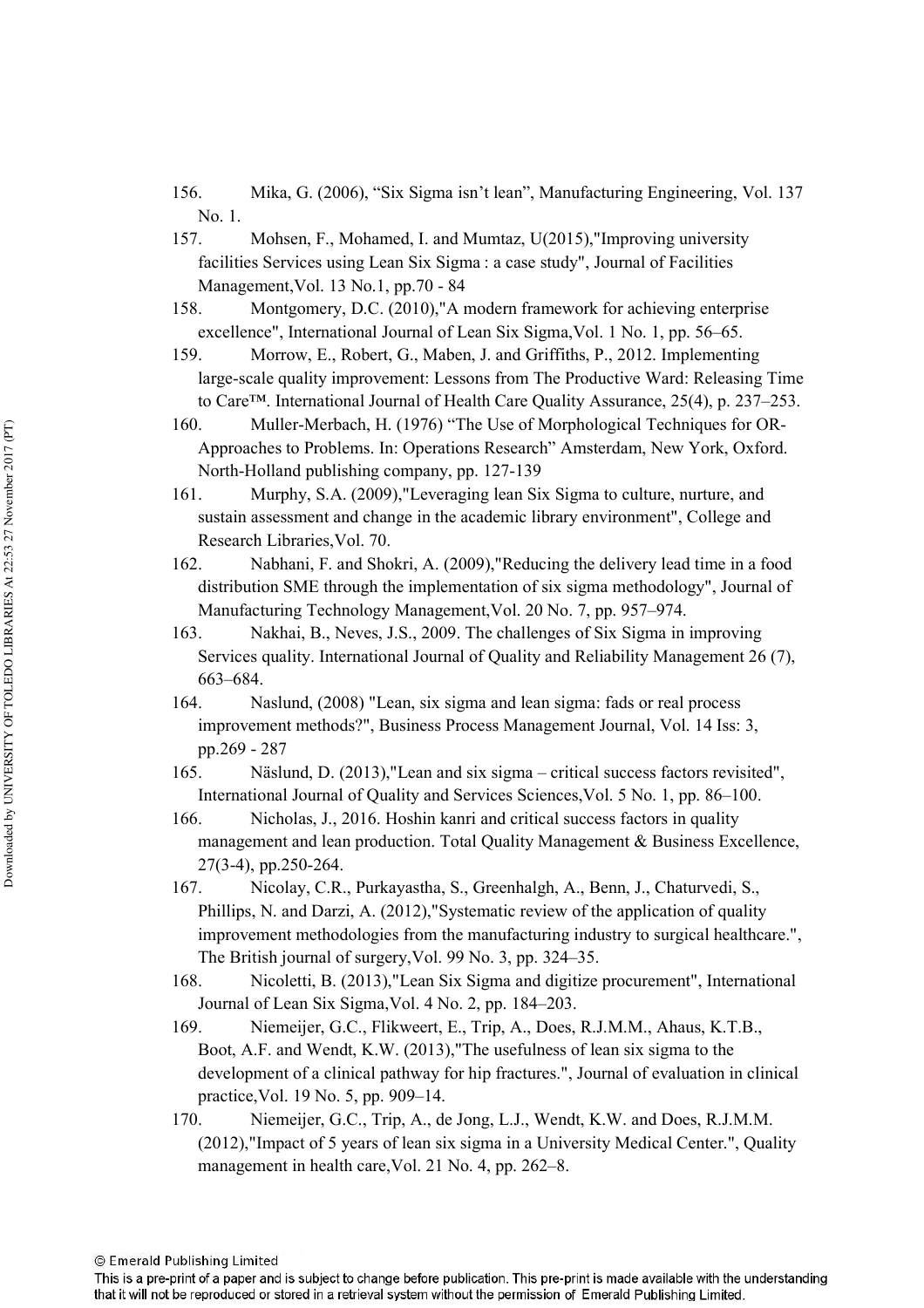- 171. Nonthaleerak, P. and Hendry, L., (2008) "Exploring the six sigma phenomenon using multiple case study evidence". International Journal of Operations & Production Management,  $28(3)$ , pp.  $279-303$ .
- 172. Nonthaleerak, Preeprem, and Linda Hendry. "Exploring the six sigma phenomenon using multiple case study evidence." International Journal of Operations and Production Management  $28.3$   $(2008)$ :  $279-303$ .
- 173. Oshry, Barry. Seeing systems: Unlocking the mysteries of organizational life. Berrett-Koehler Publishers, 2007.
- 174. Ozcelik, Y. (2010). "Six Sigma implementation in the Services sector: notable experiences of major firms in the USA". International Journal of Services and Operations Management,  $7(4)$ ,  $401-418$ .
- 175. Pacheco, D., Pergher, I., Vaccaro, G.L.R., Jung, C.F. and ten Caten, C. (2015),"18 comparative aspects between Lean and Six Sigma", International Journal of Lean Six Sigma,Vol. 6 No. 2, pp. 161–175.
- 176. Pal Pandi, A., Rajendra Sethupathi, P. V and Jeyathilagar, D. (2014),"The IEQMS model for augmenting quality in engineering institutions – an interpretive structural modelling approach", Total Quality Management and Business Excellence,
- 177. Panat, R., Dimitrova, V., Selvy Selvamuniandy, T., Ishiko, K. and Sun, D. (2014),"The application of Lean Six Sigma to the configuration control in Intel's manufacturing RandD environment", International Journal of Lean Six Sigma,Vol. 5 No. 4, pp. 444–459.
- 178. Pande, P., Neuman, R., and Cavanagh, R. (2000). The Six Sigma way: How GE, Motorola and other top companies are honing their performance. New York, NY: McGraw-Hill Professional
- 179. Parker, M. and Slaughter, J. (1994), "Lean production is mean production: TQM equals management by stress", Canadian Dimension, Vol. 28 No. 1, p. 21.
- 180. Parris, A. (2013),"Improving processes for good in East Africa", The TQM Journal,Vol. 25 No. 5, pp. 458–472.
- 181. Patyal, V.S. and Koilakuntla, M. (2015),"Infrastructure and core quality practices in Indian manufacturing organizations", Journal of Advances in Management Research,Vol. 12 No. 2, pp. 141–175.
- 182. Pepper, M.P.J. and Spedding, T.A. (2010),"The evolution of lean Six Sigma", International Journal of Quality and Reliability Management,Vol. 27 No. 2, pp. 138– 155.
- 183. Peteros, R.G. and Maleyeff, J. (2015),"Using Lean Six Sigma to improve investment behavior", International Journal of Lean Six Sigma,Vol. 6 No. 1, pp. 59– 72.
- 184. Pillai, A.K.R., Pundir, A.K. and Ganapathy, L. (2012),"Implementing Integrated Lean Six Sigma for Software Development: A Flexibility Framework for Managing the Continuity: Change Dichotomy", Global Journal of Flexible Systems Management,Vol. 13 No. 2, pp. 107–116.
- 185. Porter, M. E. (2011). Competitive advantage of nations: creating and sustaining superior performance. Simon and Schuster.

This is a pre-print of a paper and is subject to change before publication. This pre-print is made available with the understanding that it will not be reproduced or stored in a retrieval system without the permission of Emerald Publishing Limited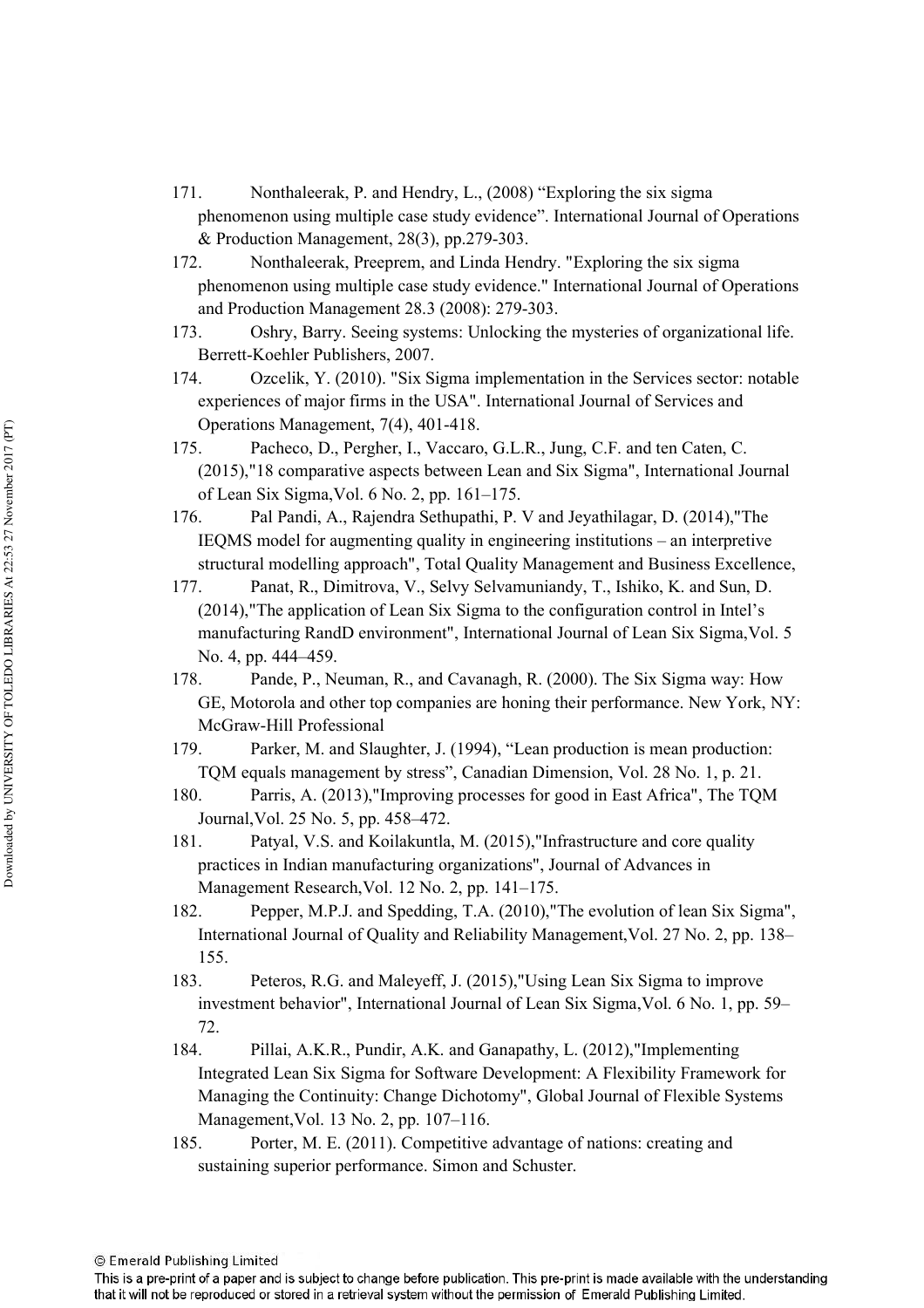- 186. Pranoto, S., and Nurcahyo, R. (2014). "Implementation of integrated system Six Sigma and importance performance analysis for quality improvement of HSDPA telecommunication network and customer satisfaction". InProceedings of the 2014 International Conference on Industrial Engineering and Operations Management.
- 187. Prasad, K. D., Subbaiah, K. V., and Padmavathi, G. (2012). "Application of Six Sigma methodology in an engineering educational institution". Int. J. Emerg. Sci, 2(2), 222-237.
- 188. Prasanna, M. and Vinodh, S. (2013),"Lean Six Sigma in SMEs: an exploration through literature review", Journal of Engineering,Vol. 11 No. 3, pp. 224–250.
- 189. Psychogios, A.G. and Tsironis, L.K. (2012),"Towards an integrated framework for Lean Six Sigma application: Lessons from the airline industry", Total Quality Management and Business Excellence, Vol. 23 No. 3-4, pp. 397–415.
- 190. Qin, H., Prybutok, V. R., and Zhao, Q. (2010). Perceived Services quality in fast-food restaurants: empirical evidence from China. International Journal of Quality and Reliability Management,  $27(4)$ ,  $424-437$ .
- 191. Radnor (2010), Transferring Lean into government. Journal of Manufacturing Technology Management, 21(3), p. 411–428.
- 192. Radnor, Z. (2011), "Implementing Lean in health care: making the link between the approach, readiness and sustainability", International Journal of Industrial Engineering and Management,  $2(1)$ : 1-12.
- 193. Radnor, Z. and Johnston, R.,(2013) "Lean in UK Government: internal efficiency or customer Services?" Production Planning and Control, 24(10-11): 903-915.
- 194. Rao, Jaya(2011),"Best Buy: Merging Lean Sigma with Innovation", Harvard Business Review,https://hbr.org/product/best-buy-merging-lean-sigma-withinnovation/an/BAB697-PDF-ENG
- 195. Ray, S. and John, B. (2011),"Lean Six‐Sigma application in business process outsourced organization", International Journal of Lean Six Sigma,Vol. 2 No. 4, pp. 371–380.
- 196. Ritchey, T. (2011), Wicked Problems Social Messes, Risk, Governance and Society, Springer Publications, Berlin-Heidelberg.
- 197. Rodica Pamfiliea , Andreea Jenica Petcu, M.D. (2012),"The Importance of Leadership in Driving a Strategic Lean Six Sigma Management", Procedia - Social and Behavioral Sciences,Vol. 58, pp. 187–196.
- 198. Sahay, P. (2015),"Lean Six Sigma tools in the hiring process", Strategic HR Review,Vol. 14 No. 1/2, pp. 22–29.
- 199. Salah, S., Rahim, A. and Carretero, J.A. (2010),"The integration of Six Sigma and lean management", International Journal of Lean Six Sigma,Vol. 1 No. 3, pp. 249–274.
- 200. Sarkar, A., Mukhopadhyay, A.R. and Ghosh, S.K. (2011),"Selection of critical processes for 'process improvement'", International Journal of Lean Six Sigma,Vol. 2 No. 4, pp. 356–370.
- 201. Sarkar, S., Ranjan Mukhopadhyay, A., Ghosh, S.K., Sarkar, S.A., Mukhopadhyay, A.R. and Ghosh, S.K. (2013),"Improvement of claim processing

This is a pre-print of a paper and is subject to change before publication. This pre-print is made available with the understanding that it will not be reproduced or stored in a retrieval system without the permission of Emerald Publishing Limited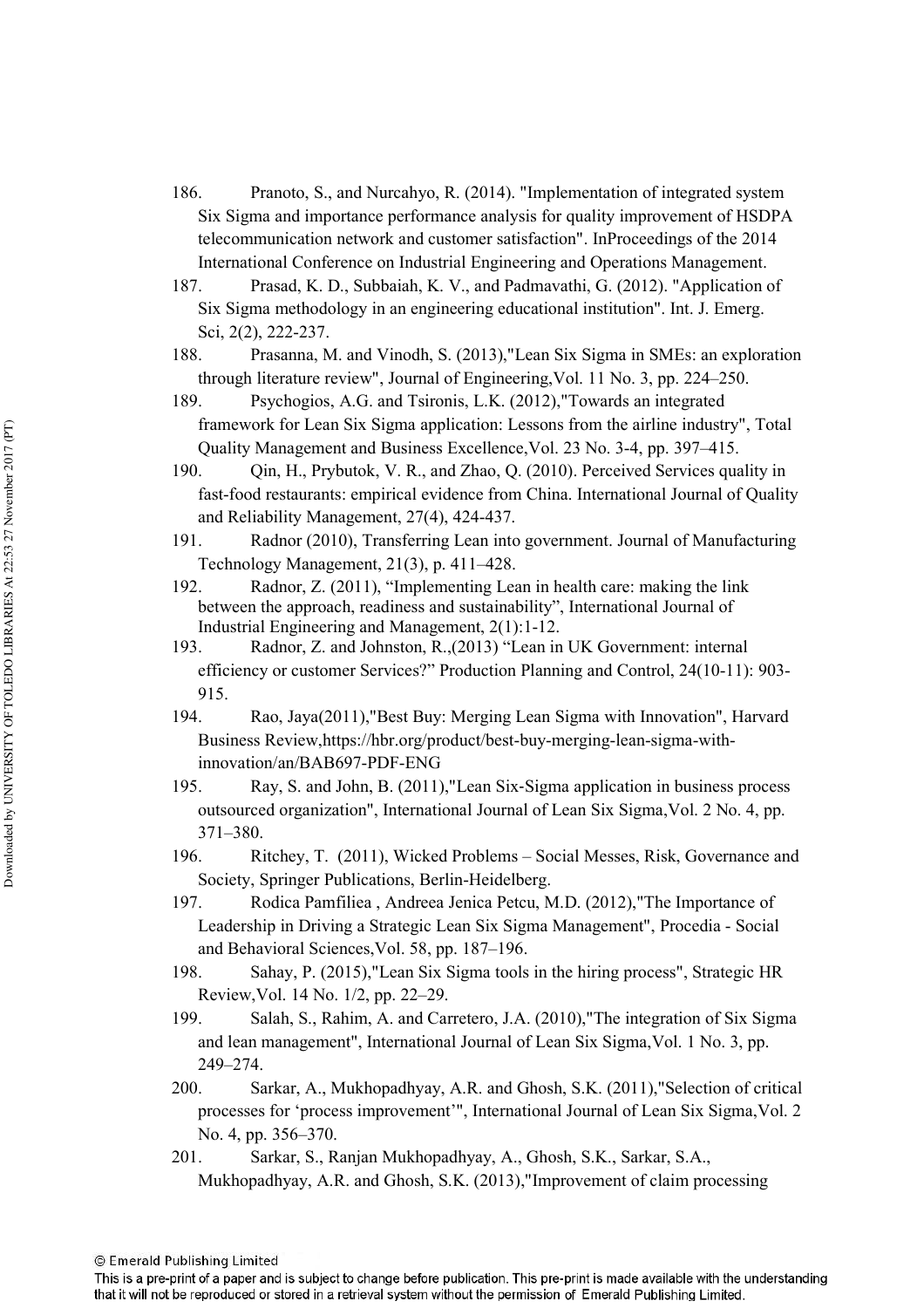cycle time through Lean Six Sigma methodology", International Journal of Lean Six Sigma, Vol. 4 No. 2, pp. 171 - 183

- 202. Sarkar, S.A., Mukhopadhyay, A.R., Ghosh, S.K., Ashok Sarkar, S., Ranjan Mukhopadhyay, A., Ghosh, S.K., Sarkar, S.A., et al. (2013),"Root cause analysis, Lean Six Sigma and test of hypothesis", The TQM Journal,Vol. 25 No. 2, pp. 170– 185.
- 203. Scherrer-Rathie, Maike, Todd A. Boyle, and Patricia Deflorin. "Lean, take two! Reflections from the second attempt at lean implementation." Business Horizons 52.1 (2009): 79-88.
- 204. Schroeder, R.G., Linderman, K., Liedtke, C., Choo, A.S., 2008. Six Sigma: definition and underlying theory. Journal of Operations Management 26, 536–554.
- 205. Setijono, D. and Dahlgaard, J.J. (2007),"The Added‐Value Metric ‐ A Complementary Performance Measure for Six Sigma and Lean Production", Asian Journal on Quality,Vol. 8 No. 1, pp. 1–14.
- 206. Shah, R., Chandrasekaran, A. and Linderman, K. (2008),"In pursuit of implementation patterns: the context of Lean and Six Sigma", International Journal of Production Research,Vol. 46 No. 23, pp. 6679–6699.
- 207. Sharma, U. (2004), "Implementing lean principles with the Six Sigma advantage: how a battery company realized significant improvements", Journal of Organizational Excellence, Vol. 22 No. 3, pp. 43-52
- 208. Shingo, S. (1988), Non-Stock Production: The Shingo System for Continuous Improvement, Productivity Press, Cambridge, MA.
- 209. Shokri, a and Nabhani, F. (2015),"LSS, a problem solving skill for graduates and SMEs: case study of investigation in a UK business school curriculum", International Journal of Lean Six Sigma,Vol. 6 No. 2, pp. 176–202.
- 210. Simon Majaro, (1988),"MORPHOLOGICAL ANALYSIS", Marketing Intelligence and Planning, Vol.  $6$  Iss  $2$  pp.  $4 - 11$
- 211. Singh, Jagdeep, and Harwinder Singh. (2015) "Continuous improvement philosophy–literature review and directions." Benchmarking: An International Journal  $22.1 : 75-119.$
- 212. Smith, B. (2003), "Lean and Six Sigma a one-two punch", Quality Progress, Vol. 36 No. 4, pp.  $37-41$ .
- 213. Snee, R.D. (2010), "Lean Six Sigma getting better all the time", International Journal of Lean Six Sigma, Vol. 1 No. 1, pp. 9-29
- 214. Snee, R.D. and Hoerl, R.W. (2007),"Integrating Lean and Six Sigma a Holistic Approach", Six Sigma Forum Magazine,Vol. 6 No. 3, pp. 15 – 21.
- 215. Spear, S.J. (2004), "Learning to lead at Toyota", Harvard Business Review, Vol. 82 No. 5, p. 78.
- 216. Staats, B., Brunner, J. B. and Upton, D., 2011. Lean principles, learning, and knowledge work: Evidence from a software Services. Journal of Operations Management, 29(5), p. 376–390.
- 217. Stanton, P., Gough, R., Ballardie, R., Bartram, T., Bamber, G.J. and Sohal, A. (2014),"Implementing lean management/Six Sigma in hospitals: beyond

This is a pre-print of a paper and is subject to change before publication. This pre-print is made available with the understanding that it will not be reproduced or stored in a retrieval system without the permission of Emerald Publishing Limited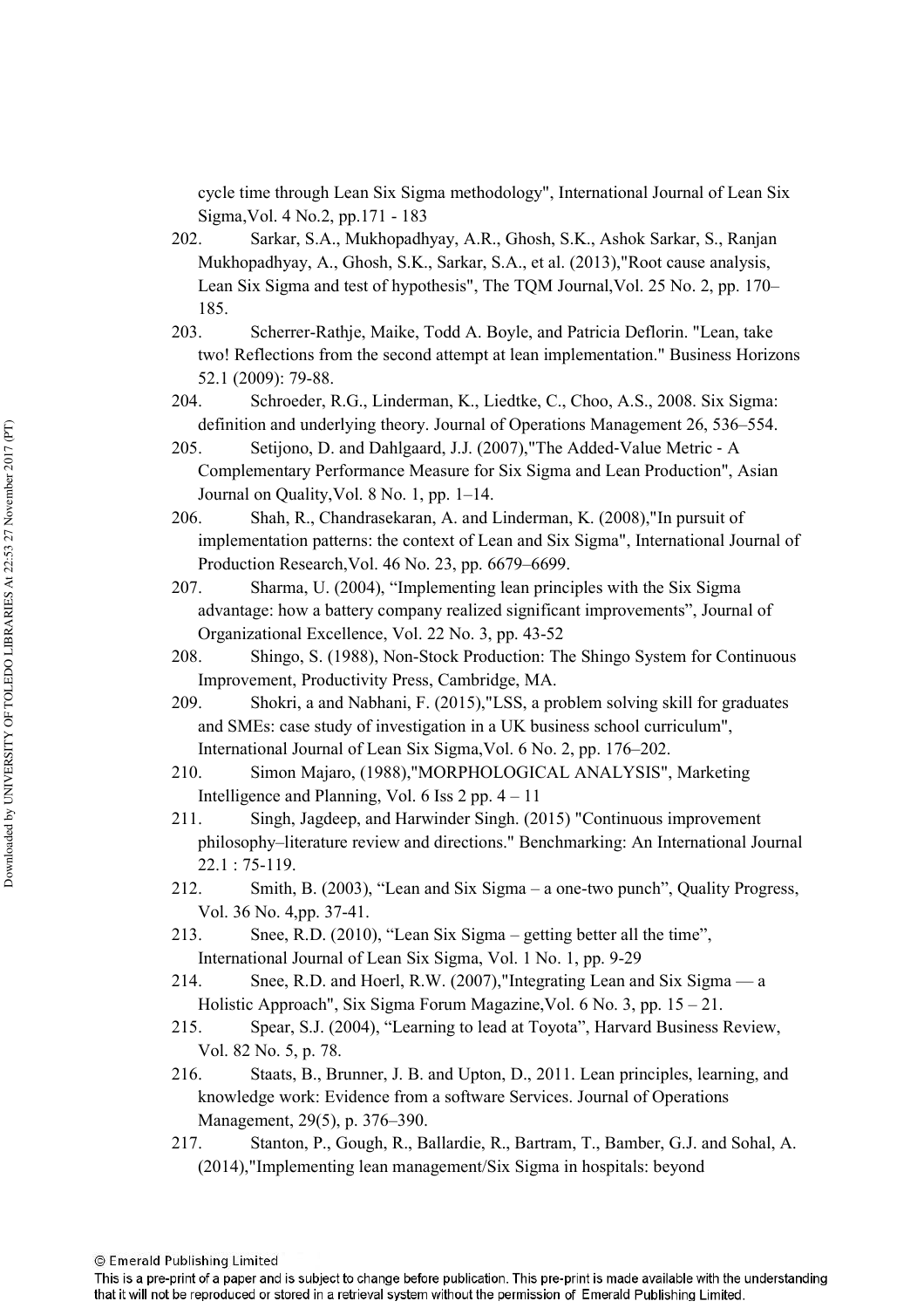empowerment or work intensification?", The International Journal of Human Resource Management,Vol. 25 No. 21, pp. 2926–2940.

- 218. Stuenkel, K. and Faulkner, T. (2009),"A community hospital's journey into Lean Six Sigma.", Frontiers of health Services management,Vol. 26 No. 1, pp. 5–13.
- 219. Su, C. T., Chiang, T. L., and Chang, C. M. (2006). Improving Services quality by capitalising on an integrated Lean Six Sigma methodology. International Journal of Six Sigma and Competitive Advantage,  $2(1)$ , 1-22.
- 220. Sudhindra , L.S. Ganesh , K. Arshinder , (2014) "Classification of supply chain knowledge: a morphological approach", Journal of Knowledge Management, Vol. 18 Iss: 4, pp.812 - 823
- 221. Svensson, C., Antony, J., Ba-Essa, M., Bakhsh, M., and Albliwi, S. (2015). A Lean Six Sigma program in higher education. International Journal of Quality and Reliability Management, 32(9), 951-969.
- 222. Swink, Morgan, and Brian W. Jacobs. "Six Sigma adoption: Operating performance impacts and contextual drivers of success." Journal of Operations Management 30.6 (2012): 437-453.
- 223. Teece, David; Pisano, Gary; Shuen, Amy (August 1997). Dynamic Capabilities and Strategic Management "Dynamic Capabilities and Strategic Management" Strategic Management Journal 18 (7): 509–533.
- 224. Tenera, A. and Pinto, L.C. (2014),"A Lean Six Sigma Project Management Improvement Model", Procedia - Social and Behavioral Sciences, Vol. 119, pp. 912-920
- 225. Thawani, S. (2004). Six sigma—strategy for organizational excellence. Total Quality Management and Business Excellence, 15(5-6), 655-664.
- 226. Thawesaengskulthai, N. and Tannock, J.D.T. (2008), "Pay-off selection criteria for quality and improvement initiatives", International Journal of Quality and Reliability Management,Vol. 25 No. 4, pp. 366–382.
- 227. Thomas, A., Barton, R. and Chuke‐Okafor, C. (2008),"Applying lean six sigma in a small engineering company – a model for change", Journal of Manufacturing Technology Management,Vol. 20 No. 1, pp. 113–129.
- 228. Timans, W., Ahaus, K., van Solingen, R., Kumar, M. and Antony, J. (2014),"Implementation of continuous improvement based on Lean Six Sigma in small- and medium-sized enterprises", Total Quality Management and Business Excellence,DOI:10.1080/14783363.2014.980140
- 229. Tolga Taner, M., Sezen, B., and Antony, J. (2007). An overview of six sigma applications in healthcare industry. International Journal of health care quality assurance,  $20(4)$ ,  $329-340$ .
- 230. Toussaint, J. S. and Berry, L. L., 2013. The Promise of Lean in Health Care.. Mayo Clinic Proceedings,  $88(1)$ , pp. 74-82.
- 231. Tranfield, D., Denyer, D. and Smart, P. (2003), "Towards a methodology for developing evidence informed management knowledge by means of systematic review", British Journal of Management, Vol. 14 No. 3, pp. 207-222.
- 232. Umit S. Bititci, Fran Ackermann, Aylin Ates, John Davies, Patrizia Garengo, Stephen Gibb, Jillian MacBryde, David Mackay, Catherine Maguire, Robert van der Meer, Farhad Shafti, Michael Bourne, Seniye Umit Firat, (2011) "Managerial

<sup>©</sup> Emerald Publishing Limited

This is a pre-print of a paper and is subject to change before publication. This pre-print is made available with the understanding that it will not be reproduced or stored in a retrieval system without the permission of Emerald Publishing Limited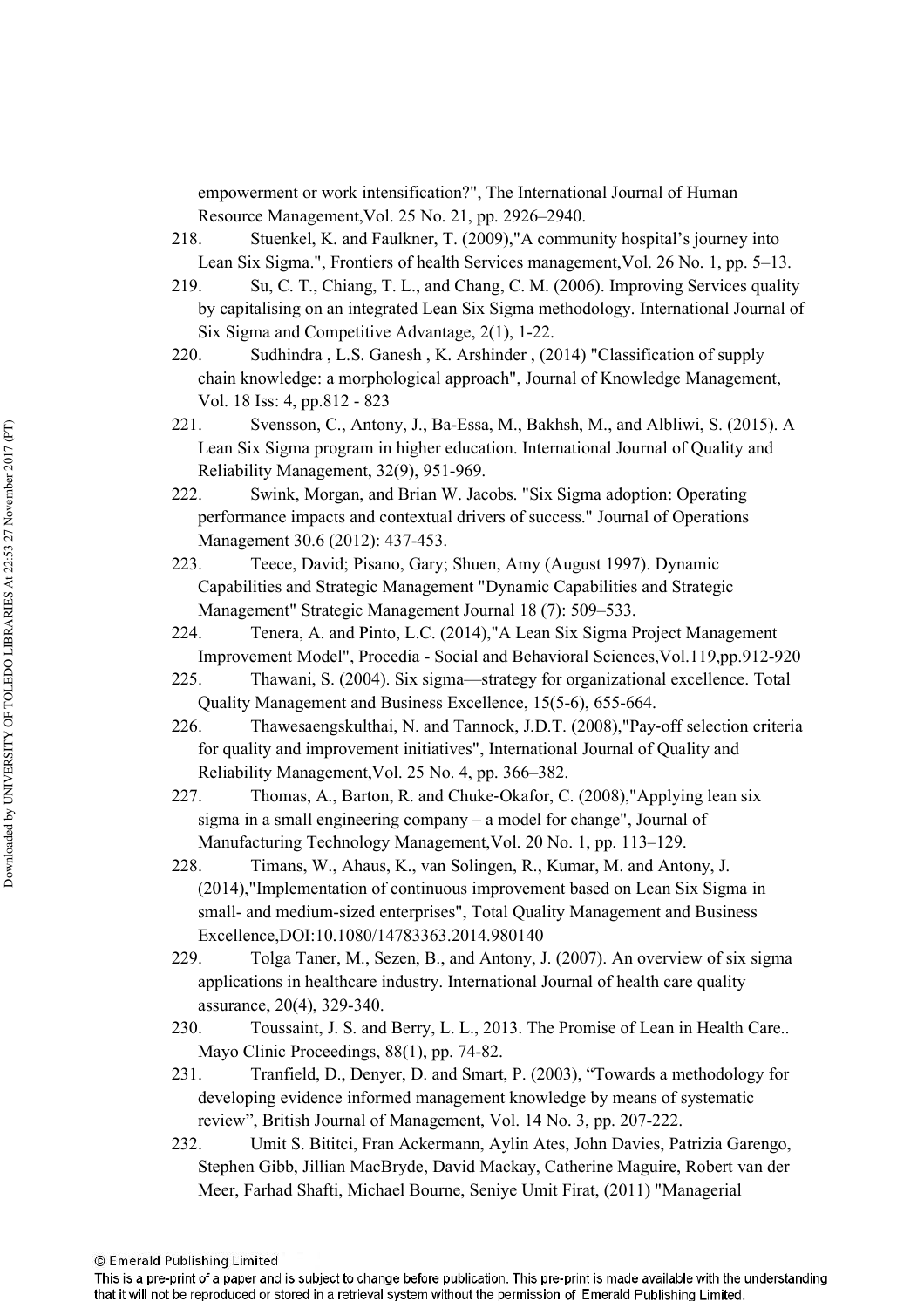processes: business process that sustain performance", International Journal of Operations and Production Management, Vol. 31 Iss: 8, pp.851 - 891

- 233. Van Leeuwen, K. C. and Does, R. J. M. M., 2010. Quality Quandaries: Lean Nursing.. Quality Engineering, 23(1), pp. 94-99
- 234. Vijaya Sunder, M. (2013),"Synergies of Lean Six Sigma", IUP Journal of Operations Management,Vol. 12 No. 1, pp. 21 – 31.
- 235. Vijaya Sunder, M. (2014) 'Quality excellence in higher education system through Six Sigma: student team engagement model', International Journal of Six Sigma and Competitive Advantage, Vol. 8, Nos. 3/4, pp.247–256
- 236. Vijaya Sunder, M. (2015),"Corporate perspectives: commonalities and differences between Six Sigma and Lean", International Journal of Lean Six Sigma,Vol. 6 No. 3, pp. 281–288.
- 237. Vijaya Sunder, M. (2016) "Lean six sigma project management a stakeholder management perspective", The TQM Journal, Vol. 28 Iss: 1, pp.132 - 150
- 238. Vijaya Sunder, M. and Antony, J (2015). Six-Sigma for improving Top Box CSAT for a Banking Call Centre. Production Planning and Control - Management of Operations. Advance online publication. DOI: 10.1080/09537287.2015.1021879
- 239. Wang, F.-K. and Chen, K.-S. (2010),"Applying Lean Six Sigma and TRIZ methodology in banking Services", Total Quality Management and Business Excellence,Vol. 21 No. 3, pp. 301–315.
- 240. Wertheimer, M. and Riezler, K., (1944), "Gestalt theory", Social Research, pp.78-99.
- 241. Witcher, B. and Butterworth, R., (1999) "Hoshin kanri: how Xerox manages", Long Range Planning, 32(3), pp.323-332.
- 242. Womack, J. and Jones, D.T. (1996), Lean Thinking: Banish Waste and Create Wealth for Your Corporation, Simon and Schuster, New York, NY.
- 243. Womack, J., Jones, D. and Roos, D. (1990), The Machine that Changed the World, Rawson Associates, New York, NY.
- 244. Xin. L, Jiwu. W, Lucheng. H, Jiang. L, Jian. L, (2010) "Empirical research on the technology opportunities analysis based on morphology analysis and conjoint analysis", Foresight, Vol. 12 Iss:  $2$ , pp.66 – 76
- 245. Yuen, Kum Fai, and Van Vinh Thai. "Services quality and customer satisfaction in liner shipping." International Journal of Quality and Services Sciences 7.2/3 (2015).
- 246. Zieger, A. (2009), "Lean, Six Sigma management becoming more popular at hospitals", Fierce Health Finance.
- 247. Zorzini, Marta, et al. (2015) "Socially responsible sourcing: reviewing the literature and its use of theory." International Journal of Operations and Production Management 35.1: 60-109.
- 248. Zwicky, F. (1969), Discovery, Invention, Research-Through the Morphological Approach, 1st ed., Macmillan, p. 276.

This is a pre-print of a paper and is subject to change before publication. This pre-print is made available with the understanding that it will not be reproduced or stored in a retrieval system without the permission of Emerald Publishing Limited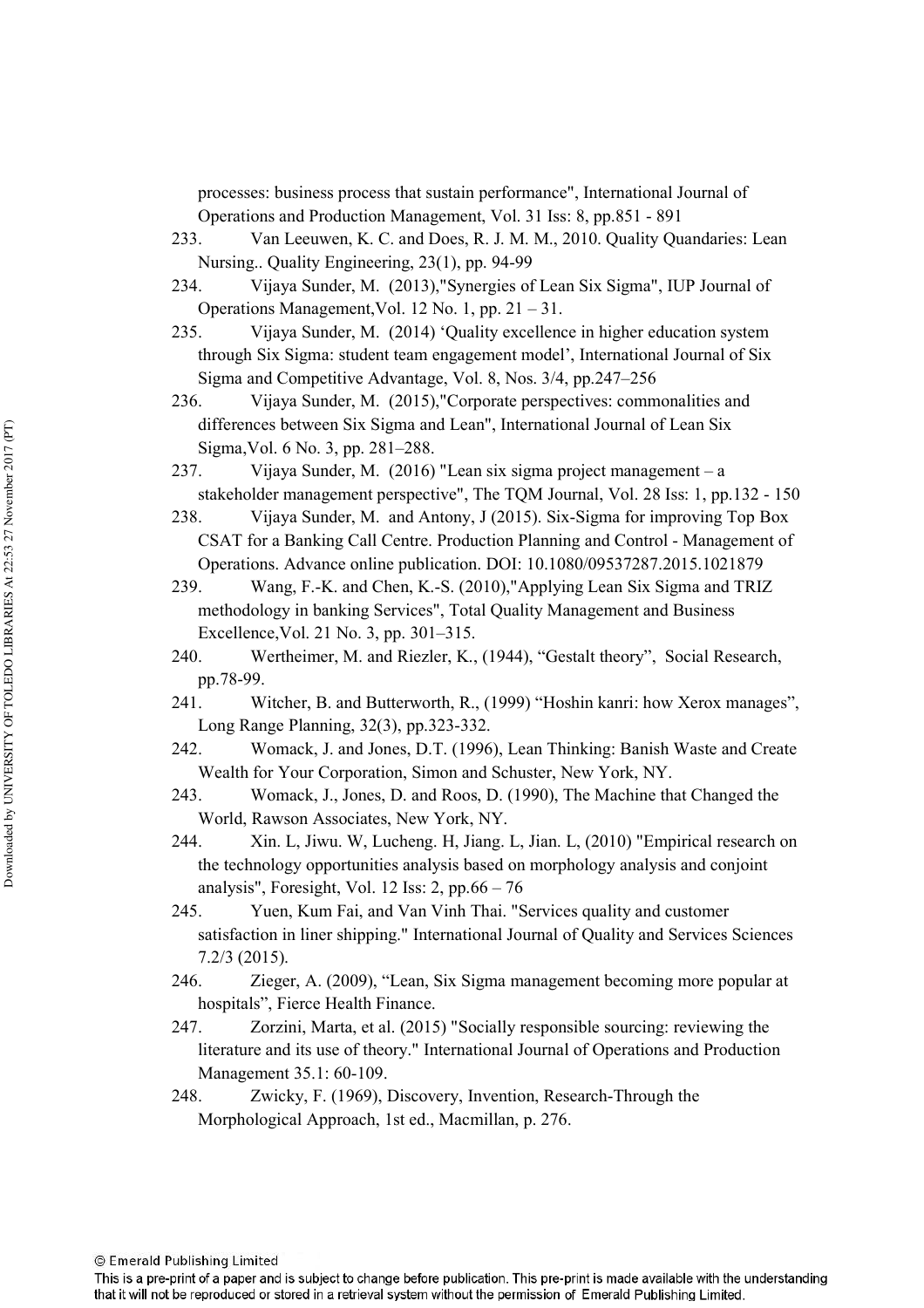#### **Author Bios**

Vijaya Sunder M. is Head of Business Process Excellence at the World Bank Group, Chennai. He is a Lean Six Sigma Master Black Belt from Indian Statistical Institute. Vijaya is a distinction holder in Master of Business Administration from the Sri SathyaSai Institute of Higher Learning and gold medalist in Bachelor of Engineering from Anna University, India. He has led and mentored various reengineering and process improvement programs that helped improve the customer experience, employee satisfaction, eliminate process defects, increase productivity and reduce costs across service organizations. He is a Lean Six Sigma Trainer - trained more than 1000 people in Lean Six Sigma Yellow, Green and Black Belts till date. Alongside corporate job, Vijaya Sunder practices teaching for MBA students in subjects like Six Sigma and Total Quality Management, as a Visiting Faculty at the Business Schools. He is currently pursuing his doctoral research for PhD from Indian Institute of Technology (IIT) Madras, India.

Email: mvijayasunder@gmail.com

L.S. Ganesh is a Professor in the Department of Management Studies at the Indian Institute of Technology (IIT) Madras, India. He holds the BE (Hons.) degree in Mechanical Engineering of the Birla Institute of Technology and Science, Pilani, and an MTech degree in Maintenance Engineering and Management, and a PhD from IIT Madras. He served as the Head, Department of Management Studies at IIT Madras during 2004-08. His research and teaching interests span a wide range of areas including Systems Thinking, Knowledge, Technology and Project Management, and Social Enterprises. He has played important roles in professional bodies in India, including the Project Management Institute, Society of Operations Management, and the Product Development Management Association. He is among India's widely sought experts who provide consulting and executive training across, large, medium and small-scale firms, education and research institutions and government.

Email: Isg@iitm.ac.in

Rahul R. Marathe is an Associate Professor at the Department of Management Studies, the Indian Institute of Technology (IIT) Madras, India. He has a PhD from lowa State University, USA. His research interests are in the field of Stochastic Processes, Mathematical and Statistical Modeling, and Data Analytics. He has worked on statistical analyses of advertising effectiveness and public policies.

Email: rrmarathe@iitm.ac.in

This is a pre-print of a paper and is subject to change before publication. This pre-print is made available with the understanding that it will not be reproduced or stored in a retrieval system without the permission of Emerald Publishing Limited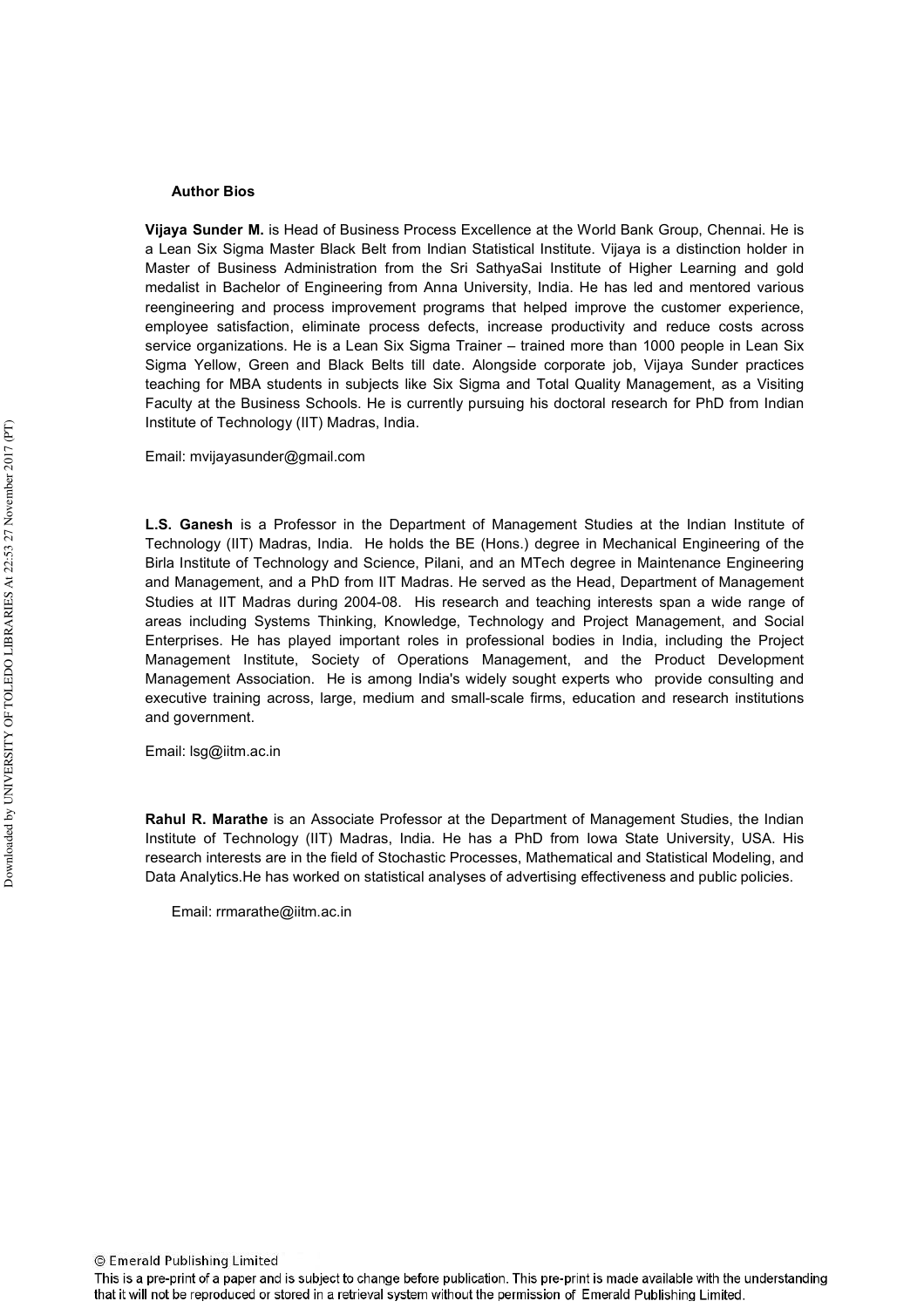| Al-Hakim and Gong (2012)   | Healthcare services            | Reduction in operative time, medical errors and waiting lists<br>utilisation of out-patient.                            |
|----------------------------|--------------------------------|-------------------------------------------------------------------------------------------------------------------------|
| Díaz, et al., $(2012)$     | Healthcare services            | Balance demand and supply, cost efficiency, higher productively                                                         |
| Morrow, et al., (2012)     | Healthcare services            | Improved quality of care, improved efficiency and patient's e                                                           |
| Berger $(2013)$            | Banking and Financial services | Save time, positive effect on budget. More efficient processe<br>increased at a lower rate than the volume of business. |
| Isaksson, et al., $(2013)$ | <b>Education services</b>      | Reduction in delivery time of knowledge, flexible speed of st<br>size as per need.                                      |
| Radnor and Johnston (2013) | Government services            | Improved quality and productivity, clearer and standardised p                                                           |
| Burgess and Radnor (2013)  | Healthcare services            | Productivity improvement in English trust hospitals.                                                                    |
| Chiarini (2013)            | Healthcare services            | Reduction in cost and the average lead time of the patient fro<br>hospitalisation or discharge.                         |
| Toussaint and Berry (2013) | Healthcare services            | Increase in on-time starts, decrease in operating room turnard<br>rescheduled and in same-day surgery cancellations.    |

#### Table 2: A Sample of Research Publications on Success of Six Sigma in Services

| <b>Authors</b>               | <b>Service Area</b>             | <b>Benefits</b>                                                                                                 |
|------------------------------|---------------------------------|-----------------------------------------------------------------------------------------------------------------|
| Ozcelik (2010)               | Banking and Financial services  | Quality improvement in multiple major service firms in the U                                                    |
| Lifvergren et al., $(2010)$  | Healthcare services             | Organisational quality metrics success rate of 75% across 22                                                    |
| Ray et al., (2011)           | IT services                     | Reduction in the follow up time for customer complaint resol<br>and decrease in the ratio of pending complaints |
| Pranoto et al., $(2014)$     | Call Centre services            | Improved quality of call setup success rate from 98.44% to 9                                                    |
| Kanakana et al.,, (2012)     | <b>Education services</b>       | Increased the student engagement during normal lecturing w<br>the subjects from 38% to 71%                      |
| Prasad et al.,, (2012)       | <b>Education services</b>       | Improved quality in engineering education and instilled quali<br>students and the management                    |
| Hatzakis et al., $(2010)$    | Banking and Financial services  | Reduction in operational risk and improvement in operational                                                    |
| Vijaya Sunder et al., (2015) | Call Centre services            | Improvement in customer satisfaction score of call centre                                                       |
| Qin et al.,, (2010)          | Hospitality services            | The results contribute to the understanding of service quality<br>and provided insight about service management |
| Heckl et al.,, (2010)        | Banking and Finan PIal services | Proven acceptance level of the Six Sigma methodology, the a<br>factors that determine success                   |
| Tolga (2012)                 | Healthcare services             | The most frequent causes of failure identified and improper p<br>implemented with increased sigma level         |
| Kim (2010)                   | <b>Education services</b>       | Quality improvement in Sungkyunkwan University Library                                                          |
| Gijo et al., (2014)          | Healthcare services             | Reduction in longer patient waiting time in the outpatient dep<br>specialty hospital                            |
| Desai et al.,, (2015)        | Hospitality services            | Key metric improvement and projected bottom-line gain to the                                                    |

#### **Table 3: Publications across journals**

| Journals                                                    | No. of<br>papers | 2003 to 200 |
|-------------------------------------------------------------|------------------|-------------|
| International Journal of Lean Six Sigma                     | 34               |             |
| <b>Total Quality Management and Business Excellence</b>     | 16               |             |
| International Journal of Quality and Reliability Management | 14               |             |
| The TQM Journal                                             | 14               |             |

© Emerald Publishing Limited

This is a pre-print of a paper and is subject to change before publication. This pre-print is made available with the understanding that it will not be reproduced or stored in a retrieval system without the permission of Emerald Publishing Limited.

 $\overline{a}$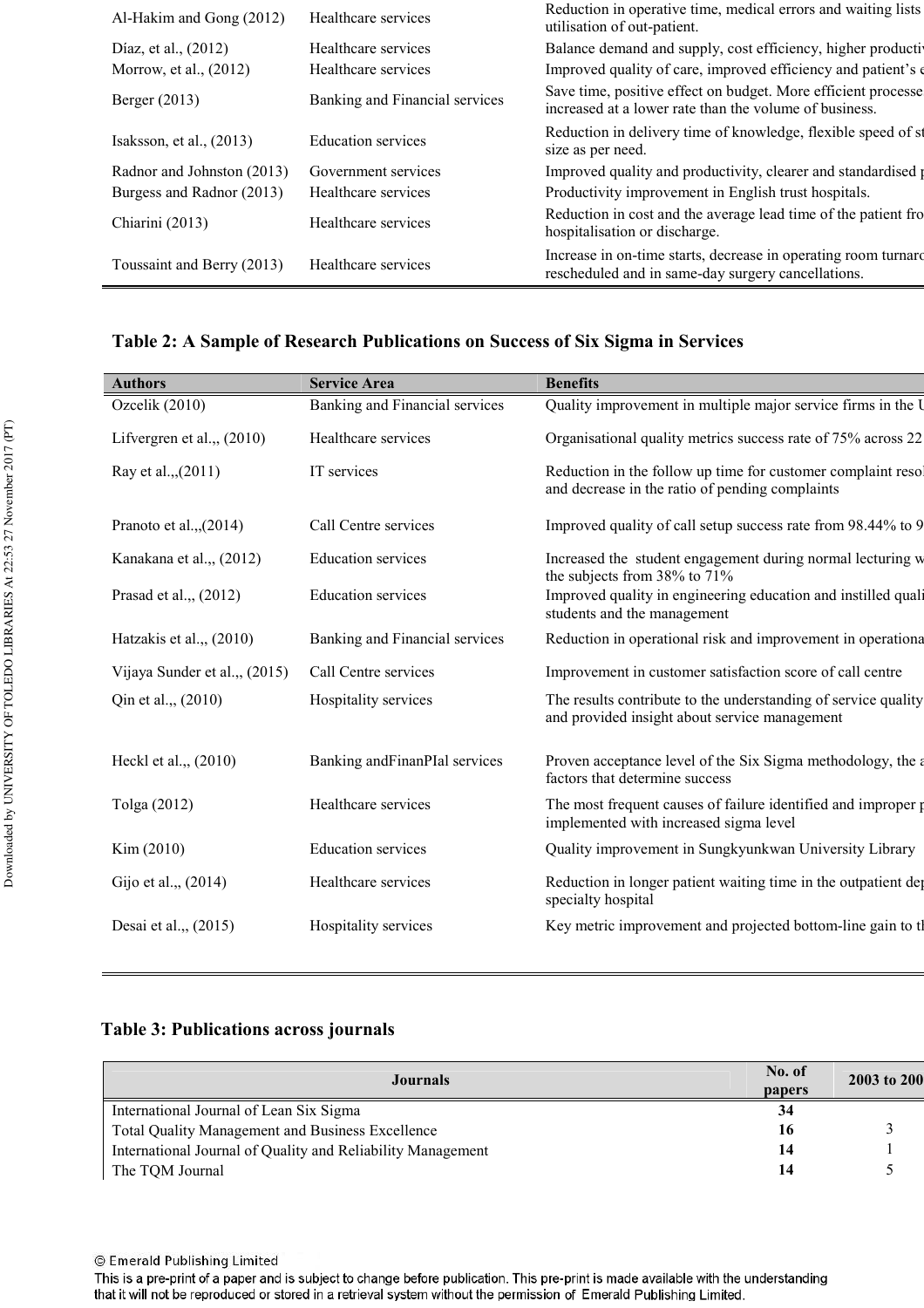|          | Theoretical |                |                            | 30             | 17%   | Snee (2010), I                    |
|----------|-------------|----------------|----------------------------|----------------|-------|-----------------------------------|
|          |             |                |                            |                |       | Maleveff et al.<br>Franchettiand  |
|          |             |                | Case Study/Action Research | 66             | 38%   | FurtererandEls<br>Antony $(2010)$ |
|          |             | Primary data   | Ouestionnaire              | 12             | $7\%$ | Douglas et al.                    |
| Research |             |                | Interviews                 | 8              | $5\%$ | Psychogiosan                      |
| method   | Empirical   |                | Viewpoints                 | 5              | $3\%$ | Antony (2011)<br>(2011)           |
|          |             |                | Experiment data            | $\overline{c}$ | $1\%$ | Besseris (2014                    |
|          |             | Secondary Data |                            | 24             | 14%   | Albiwi et al.,,                   |
|          |             | Mixed Methods  |                            | 28             | 16%   | Langabeer et a<br>Laureaniand A   |

|  |  |  | Table 5: Sector-wise classification of reviewed papers |  |
|--|--|--|--------------------------------------------------------|--|
|  |  |  |                                                        |  |

|                |                                           | No. of papers  | % papers | Sample papers                                                                                       |
|----------------|-------------------------------------------|----------------|----------|-----------------------------------------------------------------------------------------------------|
|                | Generic across all service sectors        | 76             | 43%      | Albliwi et al.,, (2014), Jayaran<br>Antony (2011), Montgomery (<br>$(2012)$ , Shah et al., $(2008)$ |
|                | Healthcare                                | 35             | 20%      | Aldarrab (2006), Aleem (2013<br>Caldwell (2006), Carboneau et<br>(2010)                             |
|                | Education                                 | 14             | 8%       | Langstrand et al., (2014), Hes<br>al.,, (2014), Antony (2014), An                                   |
|                | Banking, financial services and insurance | 7              | 4%       | Wangand Chen (2010), Delgae<br>Does (2008), Lokkerbol et al.,                                       |
| Specific to a  | Information technology enabled services   | 5              | 3%       | Byrne et al (2007), Pillai (2011                                                                    |
| particular     | Airlines                                  | 4              | $2\%$    | PsychogiosandTsironis (2012)                                                                        |
| service sector | Telecom                                   | $\overline{3}$ | $2\%$    | Barnesand Walker (2010), Lau                                                                        |
|                | Food-Beverage services                    | 3              | 2%       | NabhaniandShokri (2009),                                                                            |
|                | Non-profit services                       | $\overline{2}$ | $1\%$    | Cheng, and Chang (2012).                                                                            |
|                | Government services                       | $\overline{2}$ | $1\%$    | FurtererandElshennawy (2005                                                                         |
|                | Others                                    | 8              | $5\%$    | Koning et al., (2010), Chaplin                                                                      |
|                | Services in manufacturing sectors         | 16             | 9%       | Kumar et al.,, $(2006)$ , Timans $\epsilon$<br>Thomas et al.,, (2008), Chenan                       |

© Emerald Publishing Limited

This is a pre-print of a paper and is subject to change before publication. This pre-print is made available with the understanding<br>that it will not be reproduced or stored in a retrieval system without the permission of E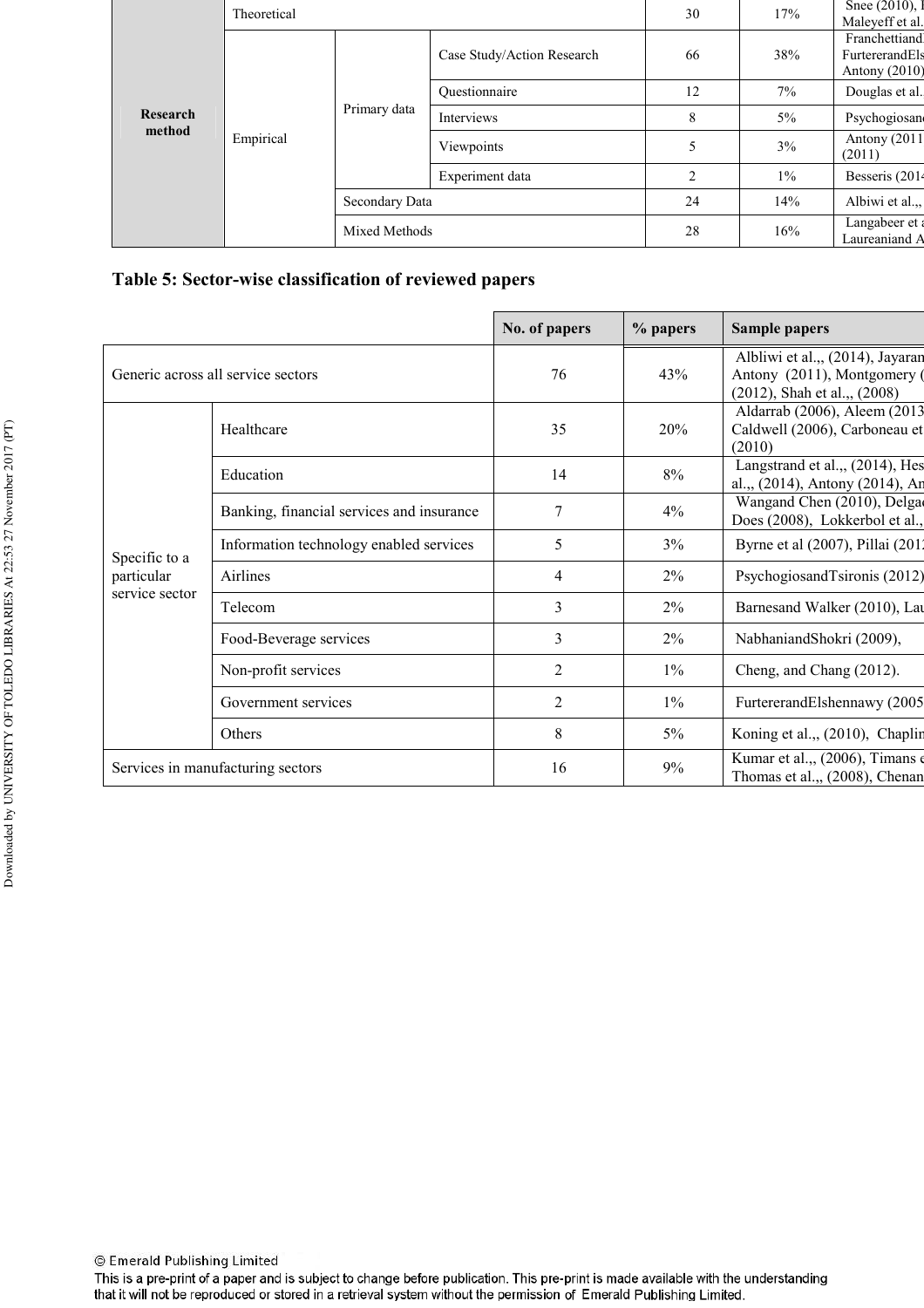| <b>Authors</b>                                                                                                        | Application of LSS through case studies/action research                                                                                                                                                                                                                                                                                                                     |  |  |  |  |  |  |  |  |  |
|-----------------------------------------------------------------------------------------------------------------------|-----------------------------------------------------------------------------------------------------------------------------------------------------------------------------------------------------------------------------------------------------------------------------------------------------------------------------------------------------------------------------|--|--|--|--|--|--|--|--|--|
| <b>Airlines</b><br>Gibbons et al<br>(2012)                                                                            | Improved shuttle transport service, used to transport passengers between terminals at an<br>airport                                                                                                                                                                                                                                                                         |  |  |  |  |  |  |  |  |  |
| Arumugam et al<br>(2012)                                                                                              | Improved security check process and the passenger experience, reduced the queue time<br>and at an airport                                                                                                                                                                                                                                                                   |  |  |  |  |  |  |  |  |  |
| Meza and Jeong<br>(2013)                                                                                              | Improves operational efficiencies at Johnson Space Centre at NASA, based on Data<br><b>Envelopment Analysis</b>                                                                                                                                                                                                                                                             |  |  |  |  |  |  |  |  |  |
|                                                                                                                       | <b>Banking, financial services and insurance</b>                                                                                                                                                                                                                                                                                                                            |  |  |  |  |  |  |  |  |  |
| Koning and Does<br>(2008)                                                                                             | Four case studies from Dutch multinational insurance companies showcasing<br>breakthrough process improvements                                                                                                                                                                                                                                                              |  |  |  |  |  |  |  |  |  |
| Koning et al.,<br>(2008)                                                                                              | Highlighted the benefits of 65 LSS projects across 5 financial services organisations                                                                                                                                                                                                                                                                                       |  |  |  |  |  |  |  |  |  |
| Delgado et al.,<br>(2010)<br>Heckl et al., (2010)                                                                     | Improved investment behaviour at GE Money. The benefits included lowering the<br>operational costs and increased process efficiency<br>Process improvement benefits of 145 financial service companies from Germany,<br>Switzerland, Austria and Great Britain                                                                                                              |  |  |  |  |  |  |  |  |  |
| Sarkar et al.,<br>(2013)                                                                                              | Reduced cycle time in an insurance company                                                                                                                                                                                                                                                                                                                                  |  |  |  |  |  |  |  |  |  |
| Peteros and<br>Maleyeff (2015)                                                                                        | Improved decision making behaviour in self directed investors                                                                                                                                                                                                                                                                                                               |  |  |  |  |  |  |  |  |  |
| <b>Education</b><br>Braverman (2007)<br><b>Murphy (2009)</b><br>Martinez and<br>Gitlow (2011)<br>Ellis et al., (2014) | Creating learning capability by promoting innovation in LSS<br>Improved a library process at the Ohio State University<br>Resolved a staffing problem for a purchasing department at the University of Miami<br>resulting in cost saving for the university<br>Improved students understanding in LSS concepts through Service Supply Chain                                 |  |  |  |  |  |  |  |  |  |
| Langstrand at al.,<br>(2014)                                                                                          | simulation<br>Benefits of effective course design and LSS related subjects in higher education<br>curriculum in colleges                                                                                                                                                                                                                                                    |  |  |  |  |  |  |  |  |  |
| Kanigolla et al.,<br>(2014)                                                                                           | Importance and impact of project-based learning in LSS courses offered in colleges.                                                                                                                                                                                                                                                                                         |  |  |  |  |  |  |  |  |  |
| Shokri and<br>Nabhani (2015)                                                                                          | Reduced the gap between the graduates of business schools as knowledge and skill<br>bearers to the knowledge and skill users.                                                                                                                                                                                                                                               |  |  |  |  |  |  |  |  |  |
| Mohsen et al.,<br>(2015)                                                                                              | Improved facilities services across University campuses                                                                                                                                                                                                                                                                                                                     |  |  |  |  |  |  |  |  |  |
| <b>Food-Beverage services</b>                                                                                         |                                                                                                                                                                                                                                                                                                                                                                             |  |  |  |  |  |  |  |  |  |
| Nabhani and<br>Shokri (2009)                                                                                          | Successfully promoted supply chain management objectives for a food distribution centre                                                                                                                                                                                                                                                                                     |  |  |  |  |  |  |  |  |  |
| Besseris (2014)                                                                                                       | Application of LSS for PI in food processing based on two crucial characteristics for<br>product safety                                                                                                                                                                                                                                                                     |  |  |  |  |  |  |  |  |  |
| Dora and Gellynck<br>(2015)                                                                                           | Application of LSS in a medium-sized confectionary for reducing variation and rework                                                                                                                                                                                                                                                                                        |  |  |  |  |  |  |  |  |  |
| Government<br><u>services</u>                                                                                         |                                                                                                                                                                                                                                                                                                                                                                             |  |  |  |  |  |  |  |  |  |
| Furterer and<br>Elshennawy (2005)                                                                                     | Improved quality and timeliness of providing local governmental services of a country                                                                                                                                                                                                                                                                                       |  |  |  |  |  |  |  |  |  |
| Franchetti and<br>Barnala (2013)                                                                                      | Improved the processes and increased capacity for a government operated material<br>recovery facility in Ohio, USA.                                                                                                                                                                                                                                                         |  |  |  |  |  |  |  |  |  |
| <b>Healthcare</b><br>Less $(2005)$<br>Caldwell (2006a)<br>Chassin (2008)<br>Langabeer et al.,<br>(2009)               | Healthcare case study focussed on reducing medication errors<br>Improved the cost of poor quality and waste elimination in healthcare context<br>Mount Sinai Medical Centre's experience adapting LSS to improve both patient care and<br>business processes<br>Provided the descriptive results in examining the effect of LSS in a cross-sectional<br>sample of hospitals |  |  |  |  |  |  |  |  |  |

Table 6: Application of Lean Six Sigma across service sectors

This is a pre-print of a paper and is subject to change before publication. This pre-print is made available with the understanding that it will not be reproduced or stored in a retrieval system without the permission of Emerald Publishing Limited.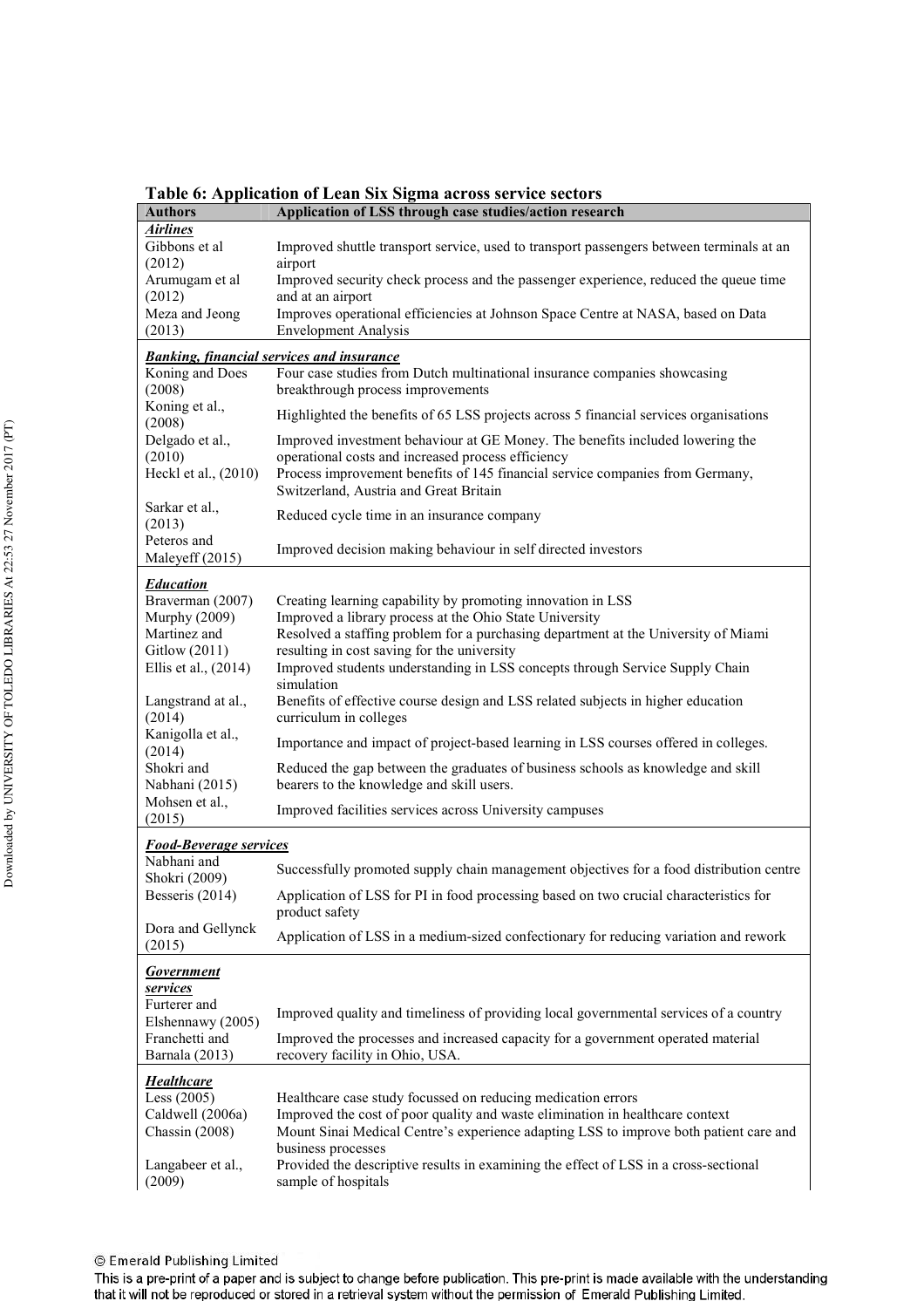| Stuenkel and<br>Faulkner (2009)                                        | PI Cultural change through at Floyd Medical Centre community hospital has led to<br>sustainable improvement results in process metrics |
|------------------------------------------------------------------------|----------------------------------------------------------------------------------------------------------------------------------------|
| Nicolay et al.,                                                        | Reduced infection rates and increased operating room efficiency                                                                        |
| (2012)<br>Chiarini (2012)                                              | Risk reduction for health, safety and costs reduction inside pharmacy departments of a                                                 |
| Niemeijer et al.,                                                      | hospital<br>Experiences of Medical Center Groningen, Netherlands, highlighting the employee                                            |
| (2012)<br>Niemeijer et al.,                                            | benefits achieved using LSS<br>Successful application of LSS methodology within the development of a clinical pathway                  |
| (2013)                                                                 | for customer satisfaction                                                                                                              |
| Gijoand Antony<br>(2013)                                               | Improved patient waiting time in the outpatient department of a super specialty hospital<br>in India                                   |
| Jovanovic et al.,<br>(2013)                                            | Optimised the usage of blood products and minimised the wastage of outdated blood at a<br>blood bank                                   |
| Chiarini and Bracci<br>(2013)                                          | Examined ways of using LSS for process improvement in healthcare organizations in<br>Italy                                             |
| Laureani et al.,                                                       | Process improvement at Irish hospital through LSS tools, techniques as an effective                                                    |
| (2013)<br>Bhat et al., (2014)                                          | method for instigating process change<br>Application of LSS methodology in the registration process of a hospital                      |
| Beck and Gosik                                                         | Delivered consistent results, eliminating key-man dependency at a tertiary care children's                                             |
| (2015)<br>Improta et al.,                                              | hospital<br>Improved quality and reduced cost in hospitals for patients undergoing prosthetic hip                                      |
| (2015)                                                                 | replacement surgery                                                                                                                    |
| Janet and Sanders                                                      | Reduction of turnaround time for emergency department of clinical lab system for the                                                   |
|                                                                        |                                                                                                                                        |
| (2015)                                                                 | specimens                                                                                                                              |
|                                                                        |                                                                                                                                        |
| <b>Information technology enabled services</b><br>Byrne et al., (2007) | Highlights Caterpillar's success using LSS for innovation, by growing revenues by 80%                                                  |
| Ray and John                                                           | in five years<br>Reduction in cycle time for IT outsourced organisations.                                                              |
| (2011)<br>Duarte et al.,                                               | Through a focussed study, a total of 30% of the business processes were found to be LSS                                                |
| (2012)<br>Nicoletti (2013)                                             | conducive in an IT based company<br>Demonstrated how LSS method can be applied to information technology and                           |
|                                                                        | communication systems                                                                                                                  |
| <b>Non-profit services</b>                                             |                                                                                                                                        |
| Cheng and Chang<br>(2012)                                              | Increased efficiency of resource management in physical disabilities services of a non-<br>profit organisation by 70%                  |
| Parris (2013)                                                          | Cost reduction at an international non-governmental organisation in East Africa                                                        |
|                                                                        |                                                                                                                                        |
| <u>Telecom</u><br>Laureani et al.,<br>(2010)                           | Increase in first-call resolution ratio of a call centre using LSS                                                                     |
| Kumar et al.,<br>(2012)                                                | Cultural transformation at a telecom firm using LSS                                                                                    |

This is a pre-print of a paper and is subject to change before publication. This pre-print is made available with the understanding<br>that it will not be reproduced or stored in a retrieval system without the permission of E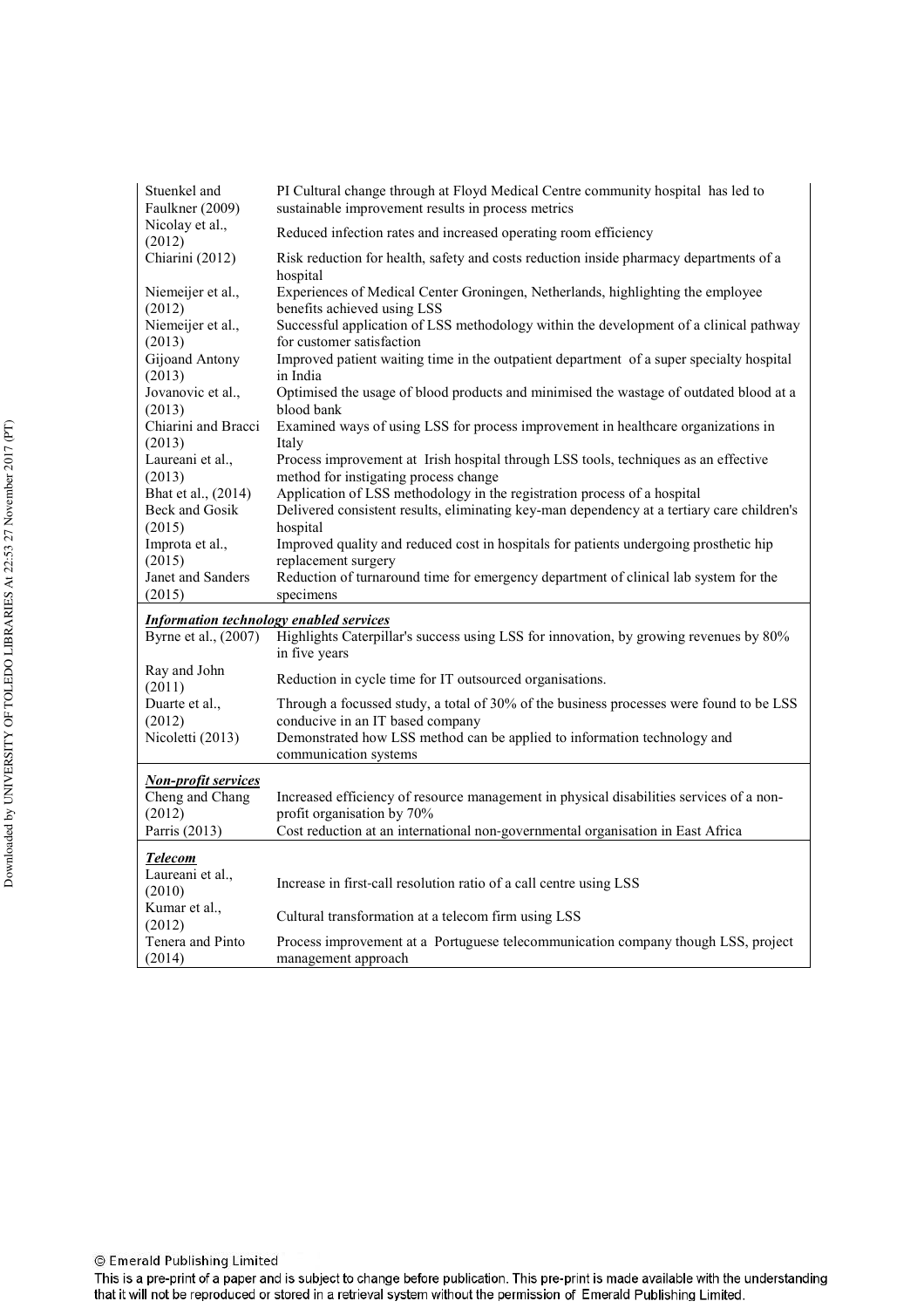|                                                                             |                                                                                                                                                                                                                                                                                                                                                                                              | Table 7: Morphological Analysis Framework                                                                                                                                                                                                                                                                                                                |                                                                                                                                                                                                                                                                                          |                                                                                                                                                                                                                                                                                                                                             |                                                                                                                                                                                                                                                         |                                                                                                                                                                                                                                                                                                                                                        |                                                                                                                                                                                                                                                                                                                                                                                                                                                                                                                           |                                                                                                                                                                                                                                                                                                                                                                                                                                                                                                                                                                 |                                                                                                                                                                                                                                                                                                                                                                                                           |                                                                                                                                                                                                                                                                                                                                                                                                  |
|-----------------------------------------------------------------------------|----------------------------------------------------------------------------------------------------------------------------------------------------------------------------------------------------------------------------------------------------------------------------------------------------------------------------------------------------------------------------------------------|----------------------------------------------------------------------------------------------------------------------------------------------------------------------------------------------------------------------------------------------------------------------------------------------------------------------------------------------------------|------------------------------------------------------------------------------------------------------------------------------------------------------------------------------------------------------------------------------------------------------------------------------------------|---------------------------------------------------------------------------------------------------------------------------------------------------------------------------------------------------------------------------------------------------------------------------------------------------------------------------------------------|---------------------------------------------------------------------------------------------------------------------------------------------------------------------------------------------------------------------------------------------------------|--------------------------------------------------------------------------------------------------------------------------------------------------------------------------------------------------------------------------------------------------------------------------------------------------------------------------------------------------------|---------------------------------------------------------------------------------------------------------------------------------------------------------------------------------------------------------------------------------------------------------------------------------------------------------------------------------------------------------------------------------------------------------------------------------------------------------------------------------------------------------------------------|-----------------------------------------------------------------------------------------------------------------------------------------------------------------------------------------------------------------------------------------------------------------------------------------------------------------------------------------------------------------------------------------------------------------------------------------------------------------------------------------------------------------------------------------------------------------|-----------------------------------------------------------------------------------------------------------------------------------------------------------------------------------------------------------------------------------------------------------------------------------------------------------------------------------------------------------------------------------------------------------|--------------------------------------------------------------------------------------------------------------------------------------------------------------------------------------------------------------------------------------------------------------------------------------------------------------------------------------------------------------------------------------------------|
|                                                                             |                                                                                                                                                                                                                                                                                                                                                                                              |                                                                                                                                                                                                                                                                                                                                                          |                                                                                                                                                                                                                                                                                          |                                                                                                                                                                                                                                                                                                                                             | Primary activities                                                                                                                                                                                                                                      |                                                                                                                                                                                                                                                                                                                                                        |                                                                                                                                                                                                                                                                                                                                                                                                                                                                                                                           |                                                                                                                                                                                                                                                                                                                                                                                                                                                                                                                                                                 |                                                                                                                                                                                                                                                                                                                                                                                                           |                                                                                                                                                                                                                                                                                                                                                                                                  |
|                                                                             |                                                                                                                                                                                                                                                                                                                                                                                              | <b>Inbound Logistics</b>                                                                                                                                                                                                                                                                                                                                 |                                                                                                                                                                                                                                                                                          | Operations                                                                                                                                                                                                                                                                                                                                  |                                                                                                                                                                                                                                                         | Outbound Logistics                                                                                                                                                                                                                                                                                                                                     | Marketing and Sales                                                                                                                                                                                                                                                                                                                                                                                                                                                                                                       | Post Sale services                                                                                                                                                                                                                                                                                                                                                                                                                                                                                                                                              | Procurement                                                                                                                                                                                                                                                                                                                                                                                               | Human Resource<br>Management                                                                                                                                                                                                                                                                                                                                                                     |
| (nisdo on Porter's value chain)<br>1. Organizational context of application | Application of LSS<br>2014)                                                                                                                                                                                                                                                                                                                                                                  | process of a hospital (Bhat et al.,,<br>reduced the queue time and at an<br>Improved security check process<br>airport (Arumugam et al.,, 2012)<br>an airport (Gibbons et al.,, 2012)<br>passengers between terminals at<br>methodology in the registration<br>and the passenger experience,<br>Improved shuttle transport<br>service, used to transport | 2006b; Stuenkeland Faulkner, 2009;<br>Dora andGellynck, 2015)<br>2010; Heckl et al., 2010)<br>(Meza andJeong, 2013)<br>Laureani et al., 2013)<br>Duarte et al.,, 2012)                                                                                                                   | Banking and Financial Services operations:<br>Healthcare sevices (Less, 2005; Caldwell,<br>Food-Beverage services (Besseris, 2014;<br>ITES operations (Ray and John, 2011;<br>· LSS application in Airlines operations:<br>(Koningand Does, 2008; Delgado at al                                                                             | al.,, 2009)<br>supply                                                                                                                                                                                                                                   | Chassin, 2008; Langabeer et<br>Successfully promoted<br>patient care post medication<br>- LSS improveed out-<br>(NabhaniandShokri, 2009)<br>objectives using LSS for a<br>chain management<br>food distribution centre                                                                                                                                 | (Kanigolla et al.,, 2014)<br>learning in LSS courses<br>impact of project-based<br>LSS deployment<br>opportunities (Chaplin,<br>Importance and<br>in various marketing<br>offered in colleges<br>2014)                                                                                                                                                                                                                                                                                                                    | insurance companies (Sarkar<br>centre using LSS (Laureani<br>et al.,, 2010)<br>Reduced cycle time in<br>resolution ratio of a call<br>Increase in first-call<br>claim processing of<br>et al., 2013)                                                                                                                                                                                                                                                                                                                                                            | staffing problem for a<br>University of Miami<br>university (Martinez<br>andGitlow, 2011)<br>department at the<br>Resolved a<br>resulting in cost<br>saving for the<br>purchasing                                                                                                                                                                                                                         | a non-profit organisation b<br>70% (Cheng and Chang, 2<br>employee benefits achieve<br>physical disabilities servic<br>using LSS (Niemeijer et al<br>Experiences of Med<br>Increased efficiency<br>Netherlands, highlighting<br>resource management in<br>Center Groningen,<br>2012)                                                                                                             |
|                                                                             |                                                                                                                                                                                                                                                                                                                                                                                              |                                                                                                                                                                                                                                                                                                                                                          |                                                                                                                                                                                                                                                                                          |                                                                                                                                                                                                                                                                                                                                             | Short term/transactional outcomes                                                                                                                                                                                                                       |                                                                                                                                                                                                                                                                                                                                                        |                                                                                                                                                                                                                                                                                                                                                                                                                                                                                                                           |                                                                                                                                                                                                                                                                                                                                                                                                                                                                                                                                                                 |                                                                                                                                                                                                                                                                                                                                                                                                           |                                                                                                                                                                                                                                                                                                                                                                                                  |
|                                                                             |                                                                                                                                                                                                                                                                                                                                                                                              |                                                                                                                                                                                                                                                                                                                                                          |                                                                                                                                                                                                                                                                                          | Tangible outcomes                                                                                                                                                                                                                                                                                                                           |                                                                                                                                                                                                                                                         |                                                                                                                                                                                                                                                                                                                                                        |                                                                                                                                                                                                                                                                                                                                                                                                                                                                                                                           | Intangible outcomes                                                                                                                                                                                                                                                                                                                                                                                                                                                                                                                                             |                                                                                                                                                                                                                                                                                                                                                                                                           | Tangible outcomes                                                                                                                                                                                                                                                                                                                                                                                |
|                                                                             | reduction<br>Cost                                                                                                                                                                                                                                                                                                                                                                            | Increase in<br>revenue                                                                                                                                                                                                                                                                                                                                   | Management<br>Risk                                                                                                                                                                                                                                                                       | improvement<br>productivity<br>Quality and                                                                                                                                                                                                                                                                                                  | Customer or<br>Satisfaction<br>Employee                                                                                                                                                                                                                 | Error reduction                                                                                                                                                                                                                                                                                                                                        | <b>Enabler</b> for effective<br>decision making<br>environment                                                                                                                                                                                                                                                                                                                                                                                                                                                            | improvement mind-set<br>Continuous<br><b>Enabler</b> for                                                                                                                                                                                                                                                                                                                                                                                                                                                                                                        | Competitiveness/Ma<br>rket share<br>Improved                                                                                                                                                                                                                                                                                                                                                              | disruptive innovation<br>Breakthrough and<br><b>Enabler</b> for                                                                                                                                                                                                                                                                                                                                  |
| 2.Desired Outcomes                                                          | · Estimate<br>non-govern<br>organisatio<br>wastage of<br>(Jovanovic<br>blood bank<br>minimized<br>internation<br>Cost<br>blood at a<br>optimized<br>SS<br>reduction<br>the usage<br>n in East<br>outdated<br>products<br>of blood<br>d a cost-<br>ratio of<br>(Parris,<br>benefit<br>mental<br>$\mathop{\rm et}\nolimits {\rm al.},$<br>Africa<br>2013)<br>2013)<br>at an<br>and<br>the<br>ಸ | years (Byrne et al.,,<br>success using LSS<br>growing revenues<br>for innovation, by<br>(Gijoand Antony,<br>Highlights<br>department of a<br>hospital in India<br>Improved<br>patient waiting<br>super specialty<br>by 80% in five<br>Caterpillar's<br>time in the<br>outpatient<br>2013)<br>2007)                                                       | children's hospital<br>hospital (Chiarini,<br>health, safety and<br>consistent results,<br>man dependency<br>departments of a<br>(Beck and Gosik,<br>inside pharmacy<br>eliminating key-<br>at a tertiary care<br>Delivered<br>costs reduction<br>reduction for<br>Risk<br>2015<br>2012) | (FurtererandEls<br>(Improta et al.,,<br>Demonstrate<br>reduced cost in<br>and quality of<br>prosthetic hip<br>excellent way<br>hospitals for<br>replacement<br>productivity<br>provides an<br>indergoing<br>quality and<br>to improve<br>show LSS<br>Improved<br>hennawy.<br>financial<br>services<br>patients<br>surgery<br>2015)<br>2005) | service excellence<br>LSS methodology<br>development of a<br>(Niemeijer et al.,<br>at a telecom firm<br>clinical pathway<br>Successful<br>Customer<br>(Kumar et al.,,<br>application of<br>for customer<br>satisfaction<br>within the<br>2012)<br>2013) | of LSS for error<br>can be slow and<br>Banuelas et al.,,<br>Service process<br>therefore costly<br>al, 2010; Tolga<br>the application<br>(Esimai, 2005;<br>Antony, 2010)<br>DelliFraine et<br>therefore LSS<br>Demonstrates<br>(Laureaniand<br>et al., 2007;<br>and prone to<br>reduction in<br>error and<br>becomes<br>essential<br>services<br>2005) | promoting systems thinking<br>(PeterosandMaleyeff, 2015)<br>2009; Chiarini and Bracci,<br>organizations (Goh, 2010;<br>(Bullas and Beyant, 2007;<br>LSS proved to be a<br>development, improving<br>recognized as a decision<br>2013; De Koeijer et al.,,<br>deciding the investment<br>Demonstrated the<br>Stuenkel and Faulkner,<br>behavior of customers<br>successful enabler for<br>application of LSS in<br>strategic climate and<br>making platform in<br>LSS has been<br>human resource<br>Scinto, 2011)<br>2014) | continuous improvement<br>classroom 'Belt' training<br>for developing resources<br>driver in service context<br>Hess et al., 2015;<br>Koningand Does, 2008;<br>for both manufacturing<br>organisations (Fornari<br>Gibbons and Burgess,<br>2014; Murphy, 2009;<br>Highlighted the<br>importance of formal<br>Walker, 2010; Geigr,<br>$2011$ ; Bamber et al.,<br>project management<br>Koning at al., 2008)<br>LSS acts as a<br>for successful LSS<br>and Maszle, 2004;<br>2010; Barnes and<br>Dahlgaard, 2006;<br>Dahlgaard and<br>(Aleem, 2013)<br>and service | quality which further<br>help organizations to<br>perform better in the<br>(Arnheiter and Maley<br>. LSS strives to make<br>Chiang and Chang,<br>competitive market<br>The integrated LSS<br>organizations more<br>methodology helps<br>enables to improve<br>market (Naslund,<br>the market share<br>Argues that LSS<br>improve service<br>competitive in<br>environment<br>eff, 2005)<br>2008)<br>2006) | promoting innovation<br>LSS recognized<br>DFSS approach<br>organisations (Byrne,<br>Antony et al.,, 2014)<br>Demonstarted<br>strategy (Lee et al.,,<br>Development (Rao,<br>Intel apply LSS for<br>2011; Panat et al.,,<br>how Best Buy and<br>as a key driver for<br>as a competitive<br>of LSS helps in<br>2007; Hoerland<br>Gardner, 2010;<br>Research and<br>innovation in<br>2014)<br>2005) |

© Emerald Publishing Limited

This is a pre-print of a paper and is subject to change before publication. This pre-print is made available with the understanding<br>that it will not be reproduced or stored in a retrieval system without the permission of E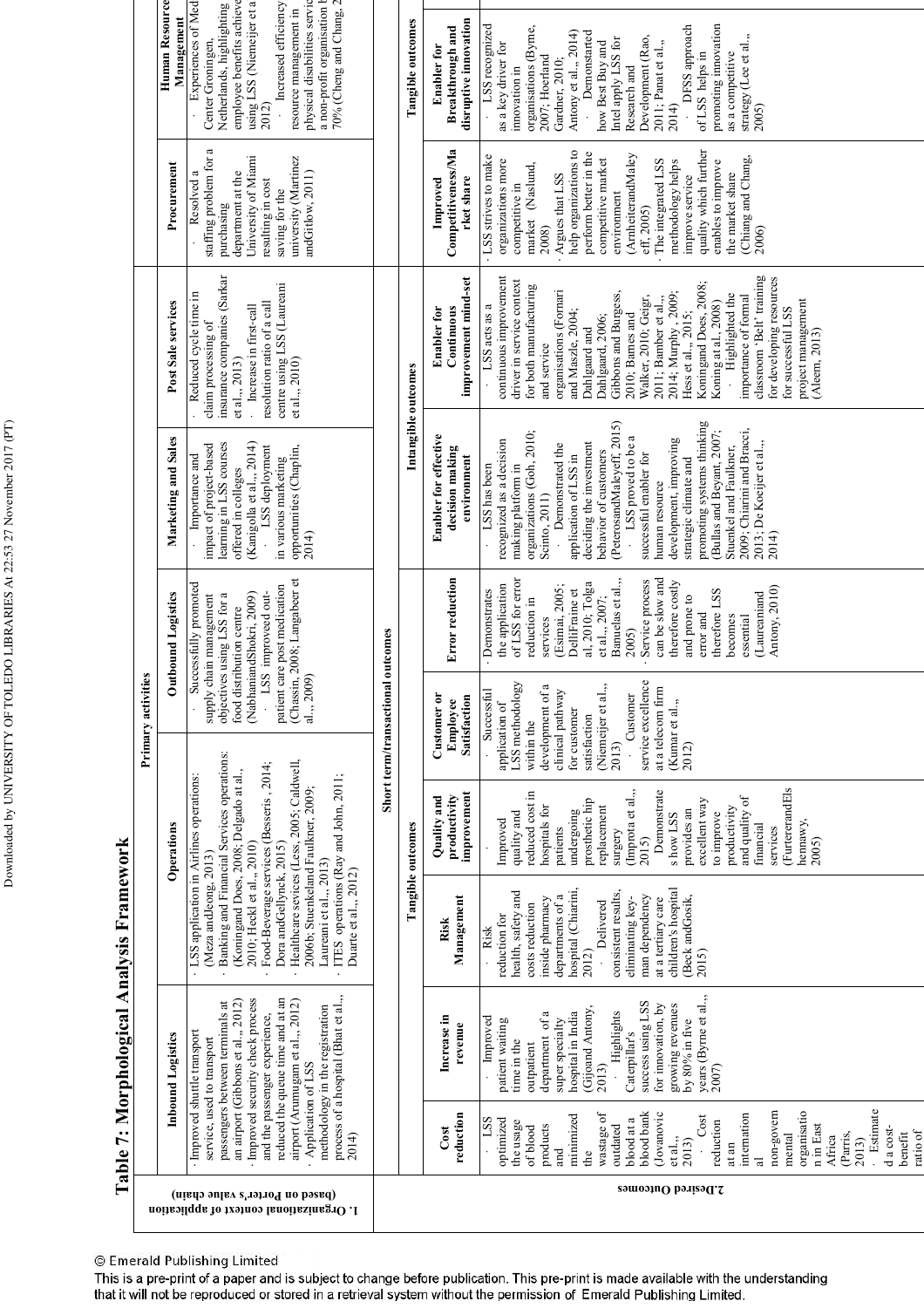| Identified generic temp<br>organizations through case<br>Data transformations, b<br>operational portfolio (Korr<br>factors (Heckl et al.,, 2010<br>al.,, 2014; Montgomery an<br>Integration of LSS with<br>Integration of LSS, creativ<br>for defining PI projects by<br>analyzing 181 projects acr<br>quality and top manageme<br>- Demonstrated a clusterin<br>technique to group similar<br>process characteristics for<br>tests and t-tests, $\chi^2$ , DOE,<br>Proposed tools for proj<br>Developed simulation<br>support are key readiness<br>processes based on seven<br>Data quantity and data<br>Jayaraman et al.,, 2012)<br>(Lokkerbol et al., 2012)<br>retrospective analysis<br>project identification<br>(Duarte et al.,, 2012)<br>based reasoning and<br>14 financial service<br>and Kara, 2013) | and a critical success factor of LSS<br>Percentile Analysis, fishbone diagrams, why-why analysis, brainstorming, QFD, Box plots, scatter plots,<br>Developed Tandem-Lean-Value-Sigma model integrating LSS with<br>practices to provide a pragmatic approach to systems (Bullas and<br>(Pande, 2000; Achanga et al.,,<br>LSS implementation requires integration of organisational<br>Systems thinking concepts<br>2011)<br>2006), | Systems thinking theories (Kheradia, 2011)<br>Kumar and Cho, 2007)<br>Bryant, 2007)                                                                                                        | al.,, 2013; Sanjit Ray andBoby John, 2011; Braglia et al.,, 2009; Womack,<br>impact back on human<br>resources of the firms<br>(VijayaSunder, 2013)<br>further has a positive<br>the market (Kheradia, 2011)<br>(Dahlgaard et al.,, 2006)<br>Graphical/non-statistical tools<br>li et al.,, 2014)<br>2007 | Demonstrated the application of histograms, Pareto charts, probability plots, process maps, time series plots and control charts through LSS implementation for improving claim processing for<br>Proposes a coherent framework for understanding the tools and techniques of 'Voice of the Customer (VoC) in a Lean Six Sigma implementation (Found and Harrison, 2012)<br>- Implementation of Lean Six Sigma through ISO 9001:2008 (Karthi et al., 2013)<br>- Developed a comprehensive model, integrating ISO 9001:2008 Quality Management System, ISO 14001:2004 Environmental<br>Lack of integration of quality management approaches leads to problems in process improvements (Miguel andCarvalho,<br>Management System, Occupational Health and Safety Management System (OHSAS 18001:2007), Six-Sigma (DMAIC<br>Utilizes 'observation tool' to increase speed and eliminate waste in LSS at European airport (Arumugam et al., 2012)<br>Highlights the importance of integrating organizational leadership with LSS practice (Laureaniand Antony, 2015)<br>Proposed integration of LSS DMAIC cycle with project management standards of PMI (Teneraand Pinto, 2014)<br>Quality Management philosophies and organisation practices<br>Waste analysis, Value Add-Non Value Add analysis, Value Stream mapping, 5S, Poka Yoke,<br>methodology), knowledge management, lean thinking, and Total Quality Management (Pal Pand<br>Critical to Quality (CTQ) flow down tree was proposed as a tool for project selection (Gates,<br>Conceptual framework of HRM practices, startegic climate and LSS (De Koeijer et al.,, 2014)<br>GEMBA (George et al.,, 2005; Womack and Jones, 2003; Janet H Sanders, 2015; Alessandro et<br>Integration of LSS with QM practices help organizations to gain a competitive advantage in<br>Highlights the importance of Lean production, six sigma quality, TQM and company culture<br>and Six Sigma as parallels (Vijaya<br>There exist distinct differences<br>and commonalities between Lean<br>Andersson et al., 2006; Pacheco,<br>2015; Kornfeld, 2013; Assarlind,<br>2012)<br>Integrating LSS with Deming's philosophy of quality improvement (Montgomery, 2010)<br>Sunder, 2015; Antony, 2011;<br>(Mika, 2006) | Proposed seven standard LSS project templates based on 49 definitions (Koning, 2010)<br>Integration of Supply Chain Mgt with LSS for disaster relief (Madu, 2014)<br>Integration of product optimization technique with LSS (Besseris, 2014)<br>Combining LSS with Balance Score Card (Kreuzer, 2011)<br>Outlines the benefits and<br>AmheiterandMaleyeff, 2005;<br>andSpedding, 2010; Salah et<br>synergies of combined LSS<br>approach (Sheridan, 2000;<br>al.,, 2010; VijayaSunder,<br>Bendell, 2006; Pepper<br>2013) | Insurance business (Sarkar, 2013)<br>using Six Sigma<br>(Smith, 2003)<br>2014)                                                           | 5. Integration with other philosophies<br>techniques<br>pue stoot SST * |
|----------------------------------------------------------------------------------------------------------------------------------------------------------------------------------------------------------------------------------------------------------------------------------------------------------------------------------------------------------------------------------------------------------------------------------------------------------------------------------------------------------------------------------------------------------------------------------------------------------------------------------------------------------------------------------------------------------------------------------------------------------------------------------------------------------------|------------------------------------------------------------------------------------------------------------------------------------------------------------------------------------------------------------------------------------------------------------------------------------------------------------------------------------------------------------------------------------------------------------------------------------|--------------------------------------------------------------------------------------------------------------------------------------------------------------------------------------------|-----------------------------------------------------------------------------------------------------------------------------------------------------------------------------------------------------------------------------------------------------------------------------------------------------------|------------------------------------------------------------------------------------------------------------------------------------------------------------------------------------------------------------------------------------------------------------------------------------------------------------------------------------------------------------------------------------------------------------------------------------------------------------------------------------------------------------------------------------------------------------------------------------------------------------------------------------------------------------------------------------------------------------------------------------------------------------------------------------------------------------------------------------------------------------------------------------------------------------------------------------------------------------------------------------------------------------------------------------------------------------------------------------------------------------------------------------------------------------------------------------------------------------------------------------------------------------------------------------------------------------------------------------------------------------------------------------------------------------------------------------------------------------------------------------------------------------------------------------------------------------------------------------------------------------------------------------------------------------------------------------------------------------------------------------------------------------------------------------------------------------------------------------------------------------------------------------------------------------------------------------------------------------------------------------------------------------------------------------------------------------------------------------------------------------------------------------------------------------------------------------------------------------------------------------------------------------|--------------------------------------------------------------------------------------------------------------------------------------------------------------------------------------------------------------------------------------------------------------------------------------------------------------------------------------------------------------------------------------------------------------------------------------------------------------------------------------------------------------------------|------------------------------------------------------------------------------------------------------------------------------------------|-------------------------------------------------------------------------|
|                                                                                                                                                                                                                                                                                                                                                                                                                                                                                                                                                                                                                                                                                                                                                                                                                |                                                                                                                                                                                                                                                                                                                                                                                                                                    |                                                                                                                                                                                            |                                                                                                                                                                                                                                                                                                           |                                                                                                                                                                                                                                                                                                                                                                                                                                                                                                                                                                                                                                                                                                                                                                                                                                                                                                                                                                                                                                                                                                                                                                                                                                                                                                                                                                                                                                                                                                                                                                                                                                                                                                                                                                                                                                                                                                                                                                                                                                                                                                                                                                                                                                                            |                                                                                                                                                                                                                                                                                                                                                                                                                                                                                                                          |                                                                                                                                          |                                                                         |
|                                                                                                                                                                                                                                                                                                                                                                                                                                                                                                                                                                                                                                                                                                                                                                                                                |                                                                                                                                                                                                                                                                                                                                                                                                                                    |                                                                                                                                                                                            |                                                                                                                                                                                                                                                                                                           |                                                                                                                                                                                                                                                                                                                                                                                                                                                                                                                                                                                                                                                                                                                                                                                                                                                                                                                                                                                                                                                                                                                                                                                                                                                                                                                                                                                                                                                                                                                                                                                                                                                                                                                                                                                                                                                                                                                                                                                                                                                                                                                                                                                                                                                            |                                                                                                                                                                                                                                                                                                                                                                                                                                                                                                                          |                                                                                                                                          |                                                                         |
|                                                                                                                                                                                                                                                                                                                                                                                                                                                                                                                                                                                                                                                                                                                                                                                                                |                                                                                                                                                                                                                                                                                                                                                                                                                                    |                                                                                                                                                                                            |                                                                                                                                                                                                                                                                                                           |                                                                                                                                                                                                                                                                                                                                                                                                                                                                                                                                                                                                                                                                                                                                                                                                                                                                                                                                                                                                                                                                                                                                                                                                                                                                                                                                                                                                                                                                                                                                                                                                                                                                                                                                                                                                                                                                                                                                                                                                                                                                                                                                                                                                                                                            |                                                                                                                                                                                                                                                                                                                                                                                                                                                                                                                          |                                                                                                                                          |                                                                         |
| Unstructured approach<br>project selection creates ge<br>factors for LSS deploymer<br>Highlighted 5 key read<br><b>Higher Education Sector</b><br>between strategy and<br>(Antony, 2014a)                                                                                                                                                                                                                                                                                                                                                                                                                                                                                                                                                                                                                      | leadership as an essential resource<br>characteristics more conductive to<br>the success of LSS deployment in<br>services sector (Laureaniand<br>Highlighted organizational<br>Identified 10 leadership<br>Antony, 2015)                                                                                                                                                                                                           | Right investment in LSS is<br>programs (Antony, Kumar<br>organizations and lack of<br>andMadu, 2005; Antony,<br>financial resources could<br>lead to failure of LSS<br>required by service | 2006), success of which<br><b>Black Belts and Black</b><br>deployments(Bendell,<br>Belts are required for<br>resources like Master<br>Niche skills human<br>LSS                                                                                                                                           | organizational benefits (Smith, 2003)<br>embraced by the frontline employees<br>Lean and Six Sigma are often<br>incompatible with one another<br>because Six Sigma cannot be<br>implemented in isolation for<br>Lean and Six sigma are                                                                                                                                                                                                                                                                                                                                                                                                                                                                                                                                                                                                                                                                                                                                                                                                                                                                                                                                                                                                                                                                                                                                                                                                                                                                                                                                                                                                                                                                                                                                                                                                                                                                                                                                                                                                                                                                                                                                                                                                                     | method for small and medium<br>improvement based on Lean<br>sized enterprises (Kumar et<br>al.,, $2011$ ; Timans et al.,,<br>Proposed continuous<br>Six Sigma deployment<br>2014)                                                                                                                                                                                                                                                                                                                                        | months was called to<br>improvements further<br>Highlights case-<br>practicing lean for<br>approximately 18<br>studies where<br>push the |                                                                         |

**,+
-**

**,**

© Emerald Publishing Limited

This is a pre-print of a paper and is subject to change before publication. This pre-print is made available with the understanding<br>that it will not be reproduced or stored in a retrieval system without the permission of E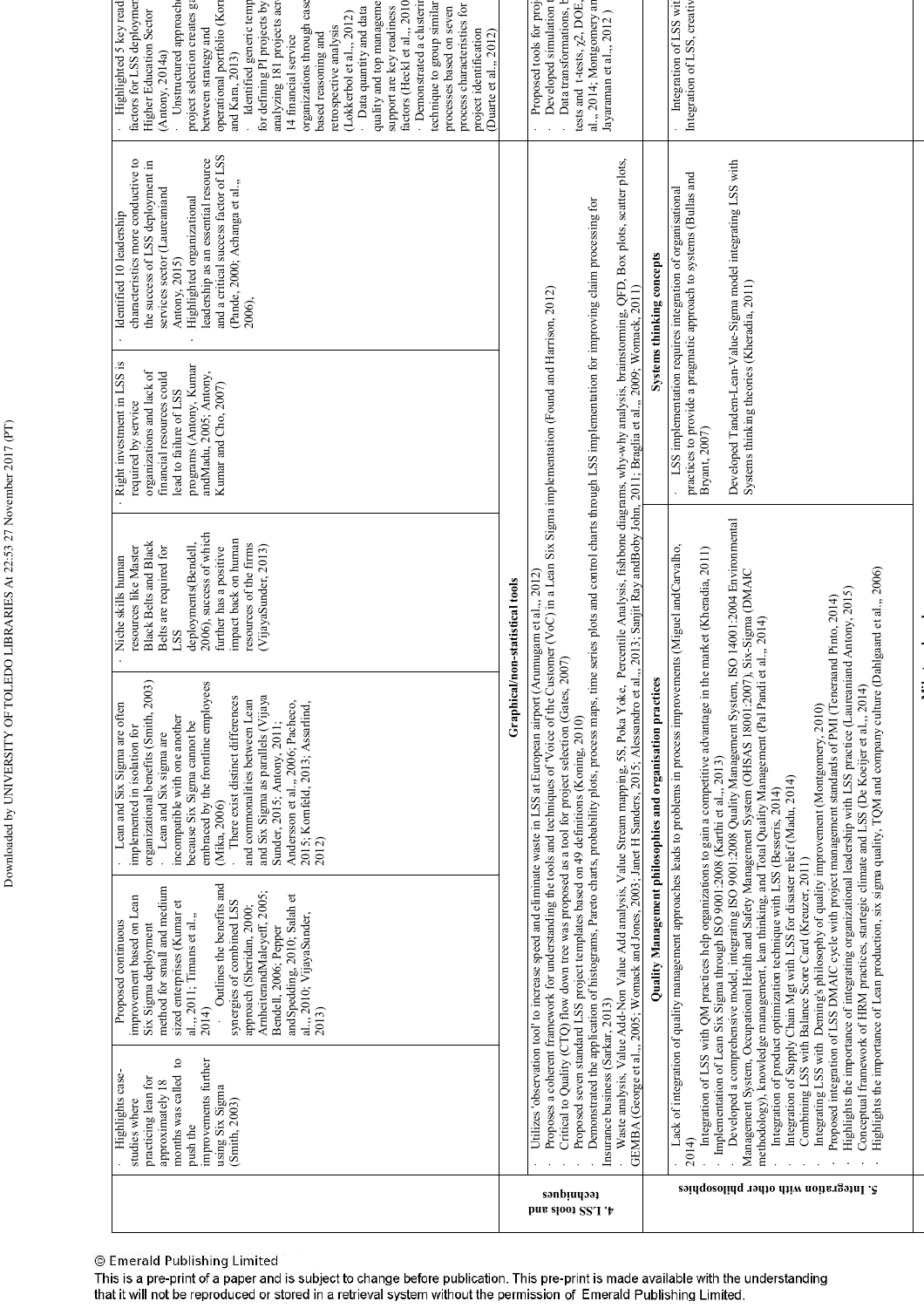# Figure 1 – Summary of Methodology used

Downloaded by UNIVERSITY OF TOLEDO LIBRARIES At 22:53 27 November 2017 (PT) Downloaded by UNIVERSITY OF TOLEDO LIBRARIES At 22:53 27 November 2017 (PT)



This is a pre-print of a paper and is subject to change before publication. This pre-print is made available with the understanding that it will not be reproduced or stored in a retrieval system without the permission of Emerald Publishing Limited.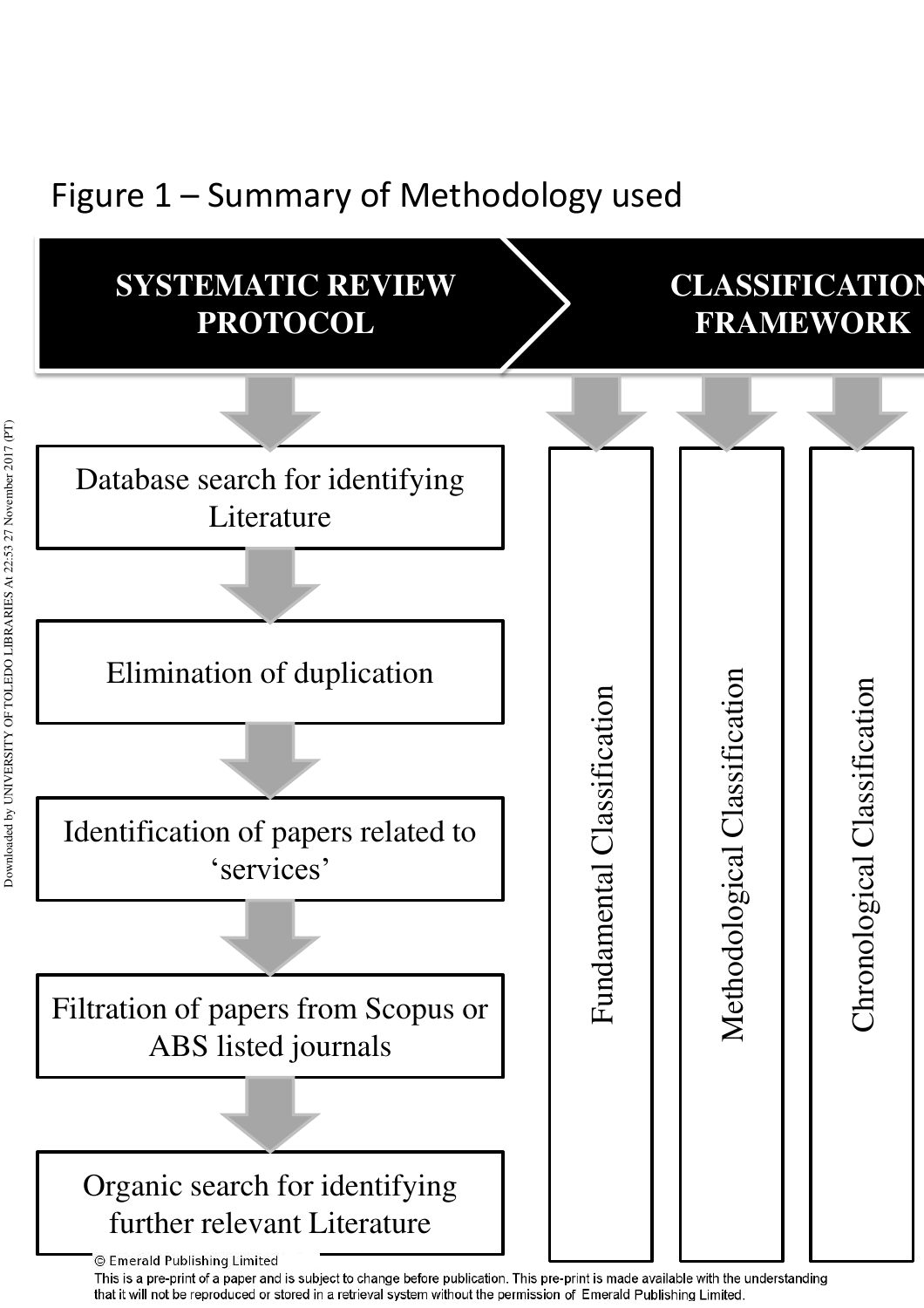

This is a pre-print of a paper and is subject to change before publication. This pre-print is made available with the understanding that it will not be reproduced or stored in a retrieval system without the permission of Emerald Publishing Limited.